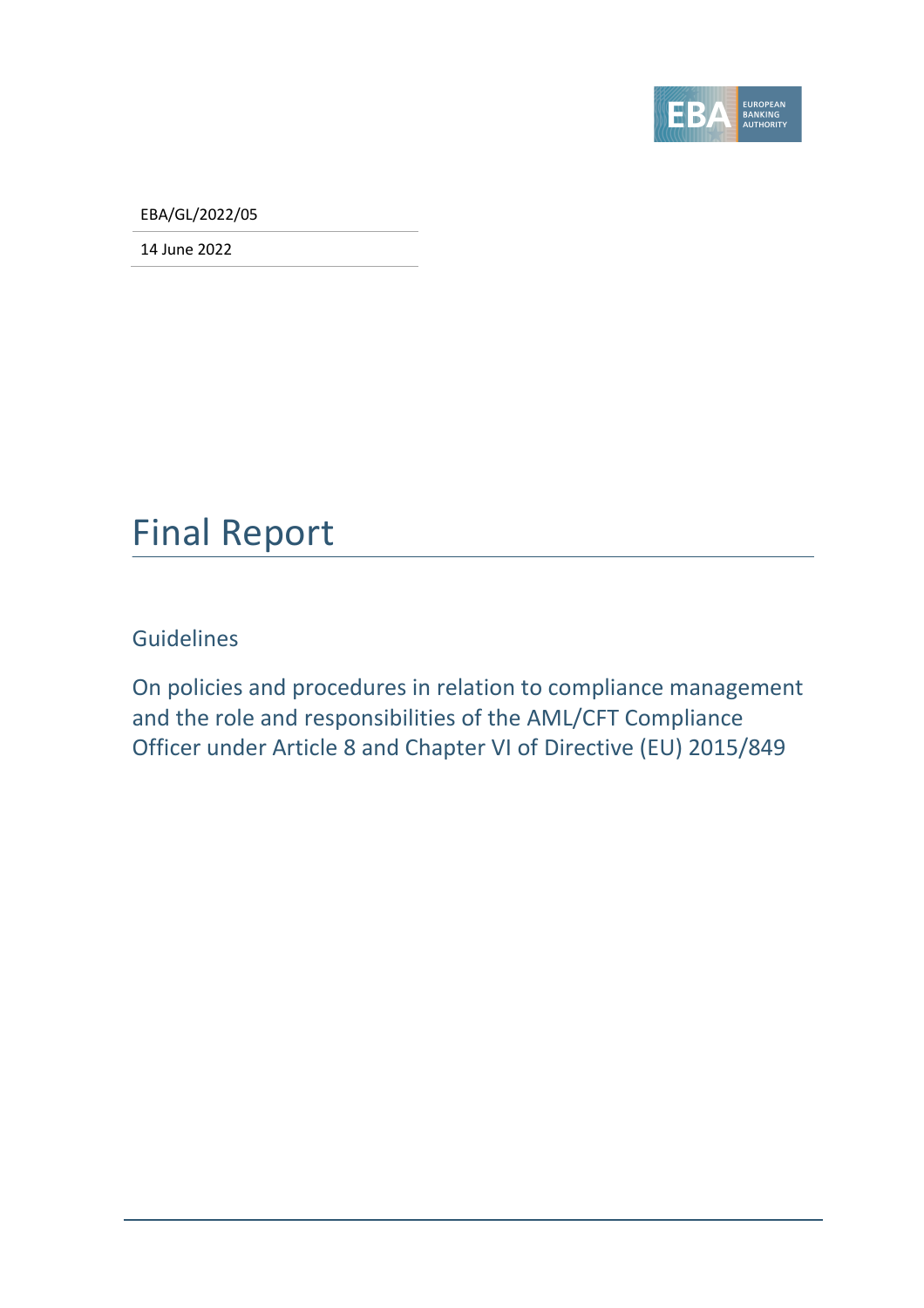

# **Contents**

| <b>Executive Summary</b>                                                                                                               | 3  |
|----------------------------------------------------------------------------------------------------------------------------------------|----|
| <b>Background and rationale</b>                                                                                                        | 4  |
| <b>Guidelines</b>                                                                                                                      | 8  |
| 4. Guidelines                                                                                                                          | 14 |
| 4.1 The role and responsibilities of the management body in the AML/CFT framework and of the<br>senior manager responsible for AML/CFT | 14 |
| 4.2 The role and responsibilities of the AML/CFT compliance officer                                                                    | 18 |
| 4.3 Organisation of the AML/CFT compliance function at group level                                                                     | 30 |
| 5. Accompanying documents                                                                                                              | 33 |
| 5.1<br>Cost-benefit analysis / impact assessment                                                                                       | 33 |
| 5.2<br>Overview of questions for consultation                                                                                          | 38 |
| 5.3<br>Views of the Banking Stakeholder Group (BSG)                                                                                    | 39 |
| Feedback on the public consultation and on the opinion of the BSG<br>5.4                                                               | 44 |
| Summary of responses to the consultation and the EBA's analysis                                                                        | 46 |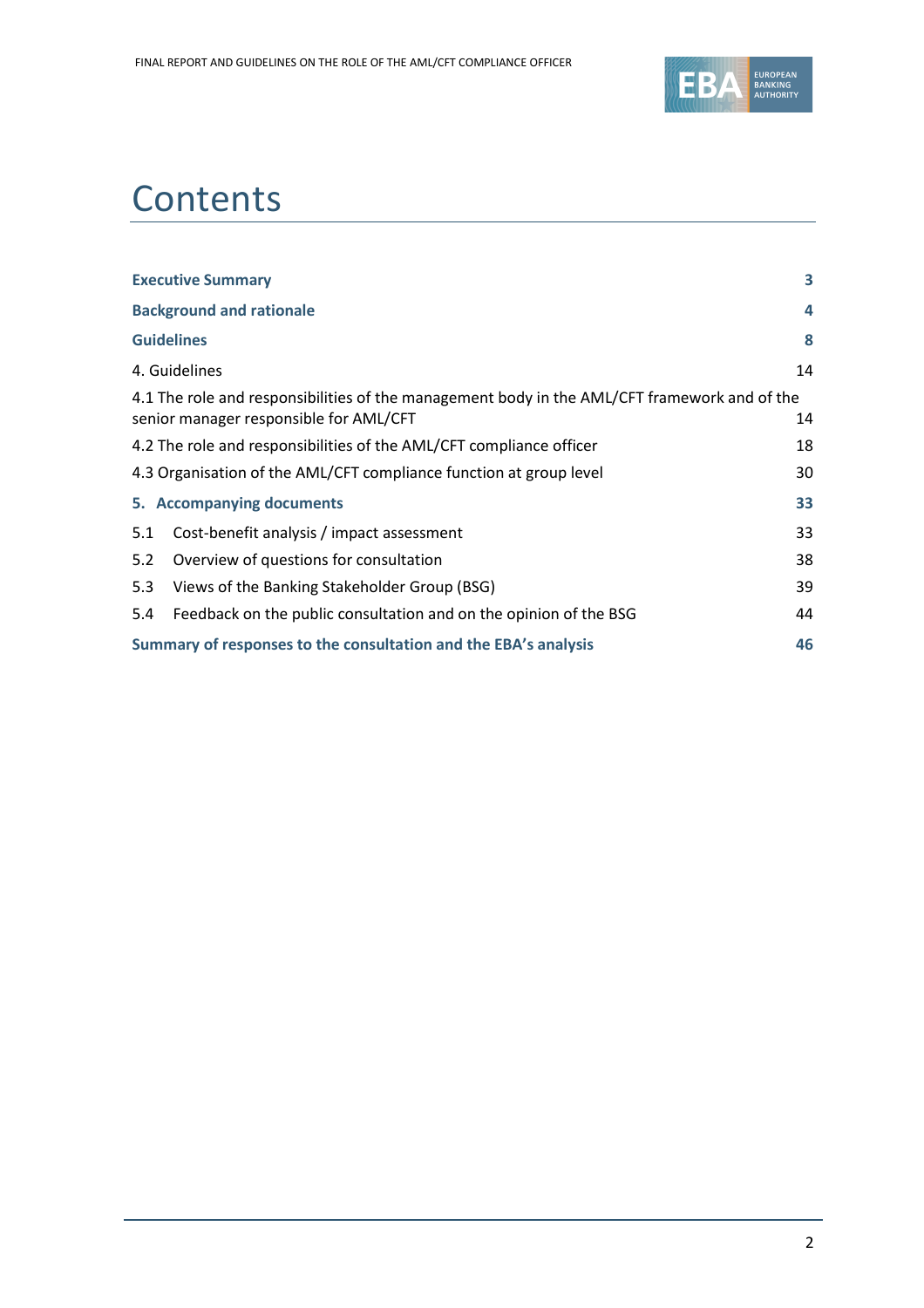

# <span id="page-2-0"></span>Executive Summary

1. The AML/CFT compliance function is central to credit or financial institutions' AML/CFT efforts. This is why Directive (EU) 2015/849 of the European Parliament and of the Council of 20 May 2015 on the prevention of the use of the financial system for the purposes of money laundering or terrorist financing requires that credit or financial institutions appoint an AML/CFT compliance officer at the management level. It also provides that credit or financial institutions that have a management body identify the member of the management body who is ultimately responsible for the implementation of the law, regulations and administrative provisions necessary to comply with AML/CFT requirements. It does not set out in detail how these provisions should be applied.

2. Through these guidelines, the EBA will create a common understanding, by competent authorities and credit or financial institutions, of credit or financial institutions' AML/CFT governance arrangements. A common understanding, which is applied consistently and enforced as necessary, is key to strengthening the EU's AML/CFT defences.

3. These guidelines set clear expectations of the role, tasks and responsibilities of the AML/CFT compliance officer and the management body. They specify that credit or financial institutions should appoint one member of their management body who will ultimately be responsible for the implementation of the AML/CFT obligations, and clarify the tasks and functions of that person. They also describe the roles and responsibilities of the AML/CFT compliance officer, when this person is appointed by the management body pursuant to the proportionality criteria. When the credit or financial institution is part of a group, the guidelines prescribe that a group AML/CFT compliance officer should be appointed and clarify this person's tasks and responsibilities.

4. These guidelines apply to all existing management body structures and do not advocate any particular structure. They complement, but do not replace, relevant guidelines issued by the European Supervisory Authorities on wider governance arrangements and suitability checks.

### Next steps

The guidelines will be translated into the official EU languages and published on the EBA website. The deadline for competent authorities to report whether they comply with the guidelines will be six months after the publication of the translations. The guidelines will apply from 1 December 2022.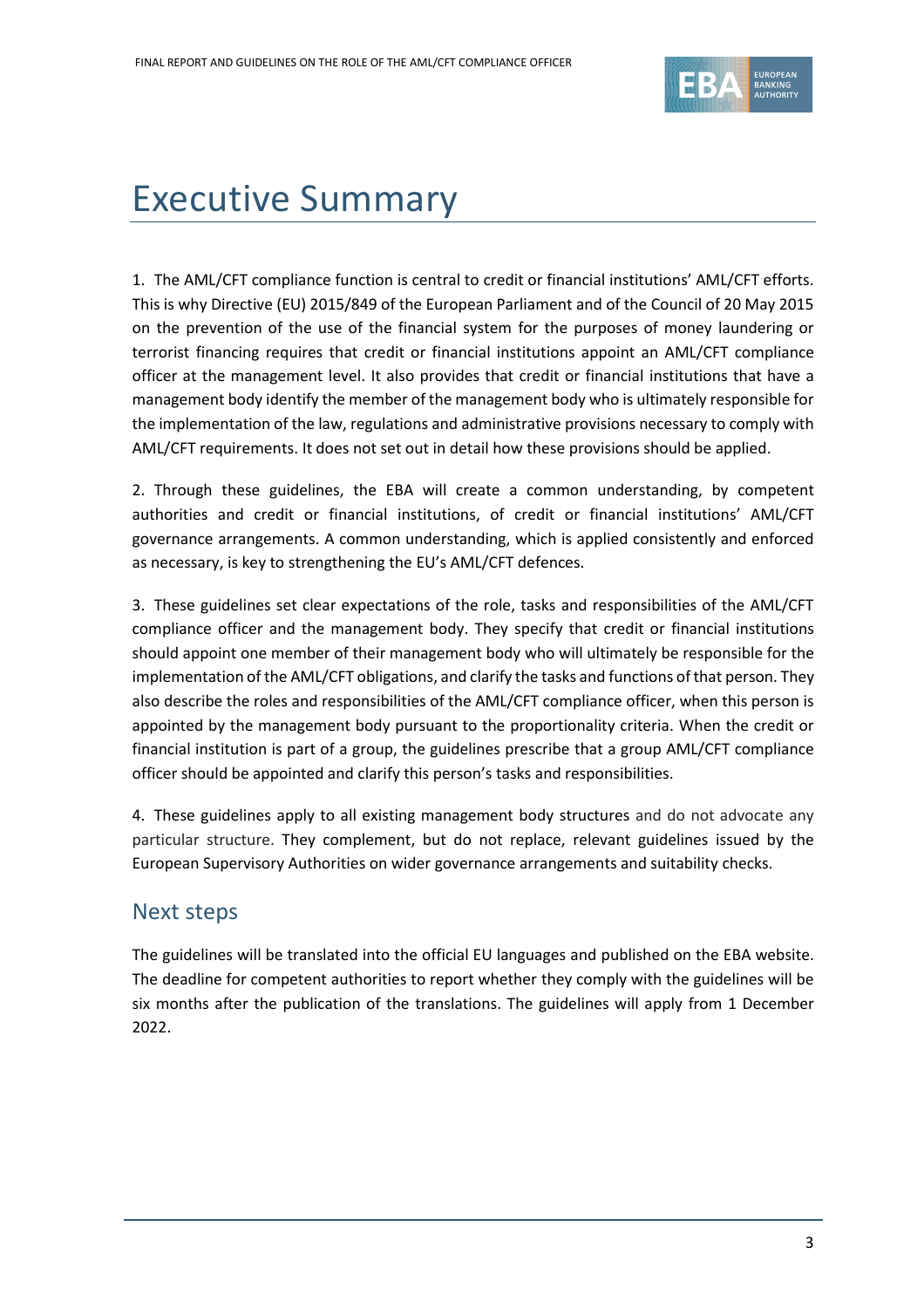

# <span id="page-3-0"></span>Background and rationale

## **Background**

- 5. Directive (EU) 2015/849 of the European Parliament and of the Council of 20 May 2015 on the prevention of the use of the financial system for the purposes of money laundering or terrorist financing requires that credit or financial institutions have in place policies, controls and procedures to mitigate and manage effectively the risks of money laundering and terrorist financing (ML/TF). In accordance with Article 8(4) of this Directive, where appropriate with regard to the size and nature of the business, credit or financial institutions have to appoint a compliance officer at the management level. Article 46(4) further provides that credit or financial institutions that have a management body also identify the member of the management body who is ultimately responsible for the implementation of the law, regulations and administrative provisions necessary to comply with AML/CFT requirements.
- 6. These provisions complement requirements in other sectoral laws that relate to credit or financial institutions' governance and risk management systems, and suitability requirements for senior function holders.
- 7. In 2017, in its Supranational Risk Assessment, the European Commission asked the ESAs to develop guidance to clarify the role of AML/CFT compliance officers in credit or financial institutions. At the time, the ESAs considered that existing guidelines on internal governance were sufficient to fulfil the Commission's request.
- 8. There have, however, been a number of reports that suggest that the requirements set out in Directive (EU) 2015/849 have been implemented unevenly across different sectors and Member States, and that they are not always applied effectively. This can have adverse consequences for the integrity of the EU's financial system.
- 9. For example,
	- a) In their 2017 Joint Opinion on the risks of money laundering and terrorist financing affecting the Union's financial sector<sup>1</sup>, the European Supervisory Authorities (ESAs) considered that the Union's financial sector was exposed to money laundering and terrorist financing (ML/TF) risks arising from ineffective AML/CFT systems and controls. Findings from national supervisors pointed to a number of causes for these shortcomings. These included senior management of some credit or financial institutions affording low priority to AML/CFT issues, in particular when paired with a corporate culture that pursues profits at the expense of robust compliance. This lack of senior management buy-in meant that ensuring adequate resources and hiring suitably qualified staff for AML/CFT roles were not seen as a priority, which appeared to affect the quality of financial institutions' AML/CFT controls.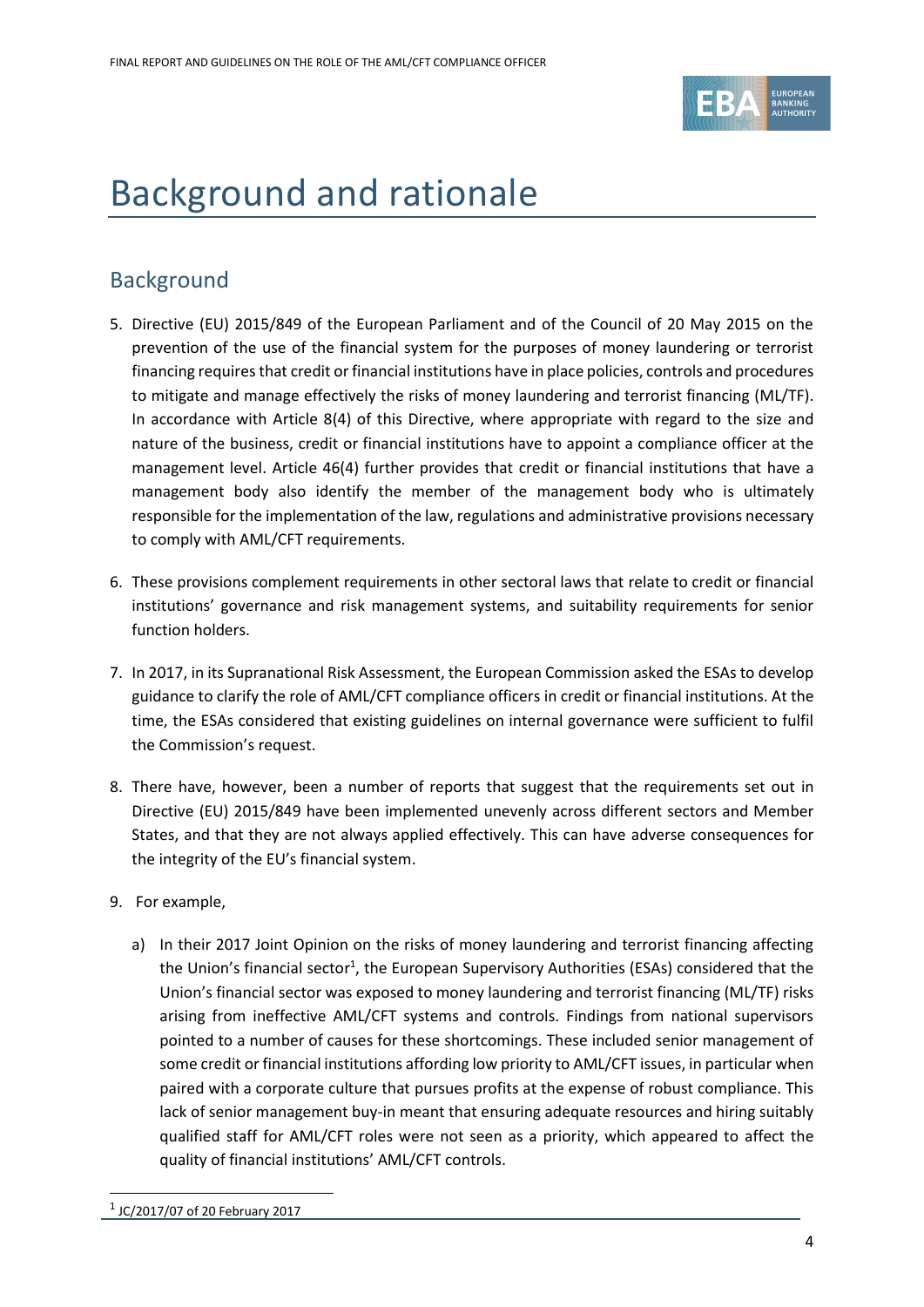

- b) The 2019 Report from the Commission to the European Parliament and the Council on the assessment of recent alleged money laundering cases involving EU credit institutions<sup>2</sup> found that many credit institutions in the Commission's sample had not established adequate risk management systems and controls. The analysis revealed deficiencies in credit institutions' anti-money laundering/countering the financing of terrorism-related governance arrangements (including the 'three lines of defence'), their internal reporting, group policies and senior managements' responsibilities and accountability.
- c) The EBA found in its 2019/2020 AML/CFT reviews of competent authorities' approaches to the AML/CFT supervision of banks<sup>3</sup> that AML/CFT supervisors in some Member States did not interact with financial institutions' senior management because there was no legal or regulatory requirement in those Member States to appoint an AML/CFT compliance officer at a level that was sufficiently senior to report to the financial institution's senior management body. As a result, in those Member States there was a risk that AML/CFT supervision may not be effective.
- d) The EBA noted in its 2021 Opinion on the risks of money laundering and terrorist financing affecting the European Union's financial sector<sup>4</sup> that there was still a sizeable proportion of competent authorities that considered that the quality of some controls had remained poor and many competent authorities identified persisting deficiencies in some key controls.

## Rationale

- 10.The EBA has a legal duty to prevent the use of the EU's financial system for ML/TF purposes, and a mandate to lead, monitor and coordinate the EU financial sector's fight against ML/TF. Through these guidelines, the EBA aims to achieve a common understanding, by competent authorities and credit or financial institutions, of the role and responsibilities of
	- a. the AML/CFT compliance officer; and
	- b. the management body with regard to AML/CFT or the senior manager where no management body exists.
- 11.A common understanding of the role and responsibilities of AML/CFT compliance officers and the management body or senior manager, which is applied and enforced consistently, is important to ensure that credit or financial institutions in all Member States implement sound and effective AML/CFT systems and controls and to protect the EU's financial sector from financial crime.

### **Overview**

12. In particular, these guidelines set out provisions on:

<sup>&</sup>lt;sup>2</sup> [https://ec.europa.eu/info/sites/info/files/report\\_assessing\\_recent\\_alleged\\_money](https://ec.europa.eu/info/sites/info/files/report_assessing_recent_alleged_money-laundering_cases_involving_eu_credit_institutions.pdf)laundering cases involving eu credit institutions.pdf

<sup>3</sup> EBA/Rep/2020/06

<sup>4</sup> EBA/Op/2021/04 of 3 March 2021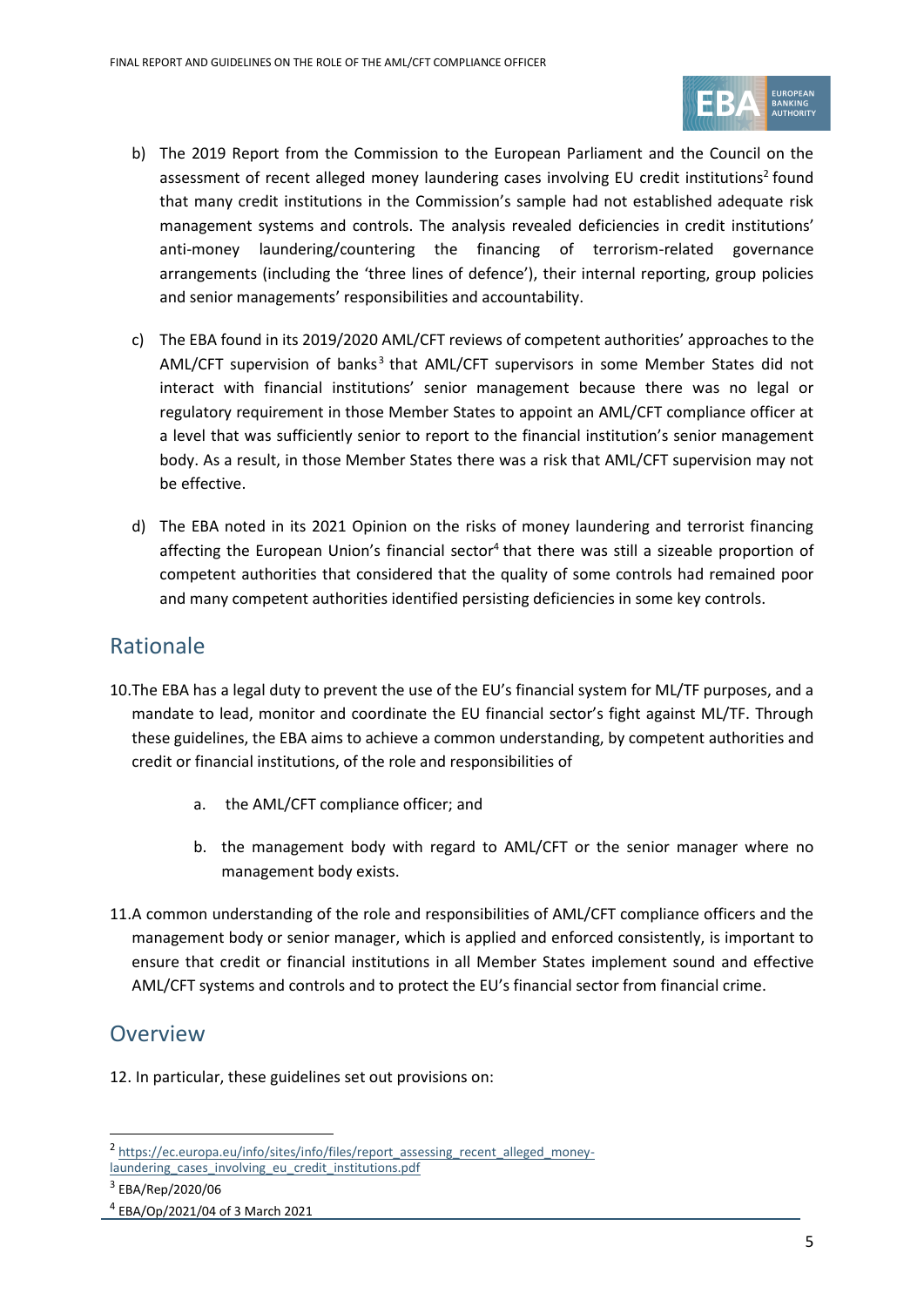

- 1. The role and responsibilities of the management body in the AML/CFT framework and of the senior manager responsible for AML/CFT: Guideline 4.1 specifies the duties and tasks of the management body in the AML/CFT framework.
- 2. The role and responsibilities of the AML/CFT compliance officer: Guideline 4.2 specifies the need to appoint an AML/CFT compliance officer at a level which entails the powers to propose, on his/her own initiative, all necessary or appropriate measures to ensure the compliance and effectiveness of the internal AML/CFT measures to the management body in its supervisory and management function. Guideline 4.2 also specifies the suitability requirements for the role of AML/CFT compliance officer as well as explaining the roles and responsibilities of the person employed in this role.
- 3. The organisation of the AML/CFT compliance function at group level<sup>5</sup>: Guideline 4.3 sets out specific roles and responsibilities and clarifies the reporting lines in respect of the role of the AML/CFT compliance officer function at a group level, in order to ensure that shortcomings in the AML/CFT framework affecting the entire group or a large part of the group are addressed effectively.
- 13. The provisions set out in these guidelines should be applied in a manner that is effective and proportionate to the credit or financial institution's type, size and internal organisation, the nature, scope and complexity of its activities, and the ML/TF risks to which the credit or financial institution is exposed.

### Interaction with other guidelines

14.The guidelines complement the following ESAs guidelines:

- the EBA guidelines on internal governance under Directive 2013/36/EU<sup>6</sup>;
- the joint EBA and ESMA guidelines on the assessment of the suitability of members of the management body and key function holders<sup>7</sup>;
- the ESMA guidelines on certain aspects of the MiFID II compliance function requirements<sup>8</sup>;
- the EIOPA guidelines on system of governance<sup>9</sup>;
- the EBA guidelines on outsourcing arrangements $^{10}$ ;
- $\bullet$  the EIOPA guidelines on outsourcing to cloud service providers<sup>11</sup>;

<sup>6</sup> EBA/GL/2021/05

<sup>7</sup> ESMA35-36-2319, EBA/GL/2021/06

<sup>8</sup> ESMA35-36-1946

<sup>&</sup>lt;sup>9</sup> EIOPA-BoS-14/253 EN

<sup>10</sup> EBA/GL/2019/02

<sup>11</sup> EIOPA-BoS-20-002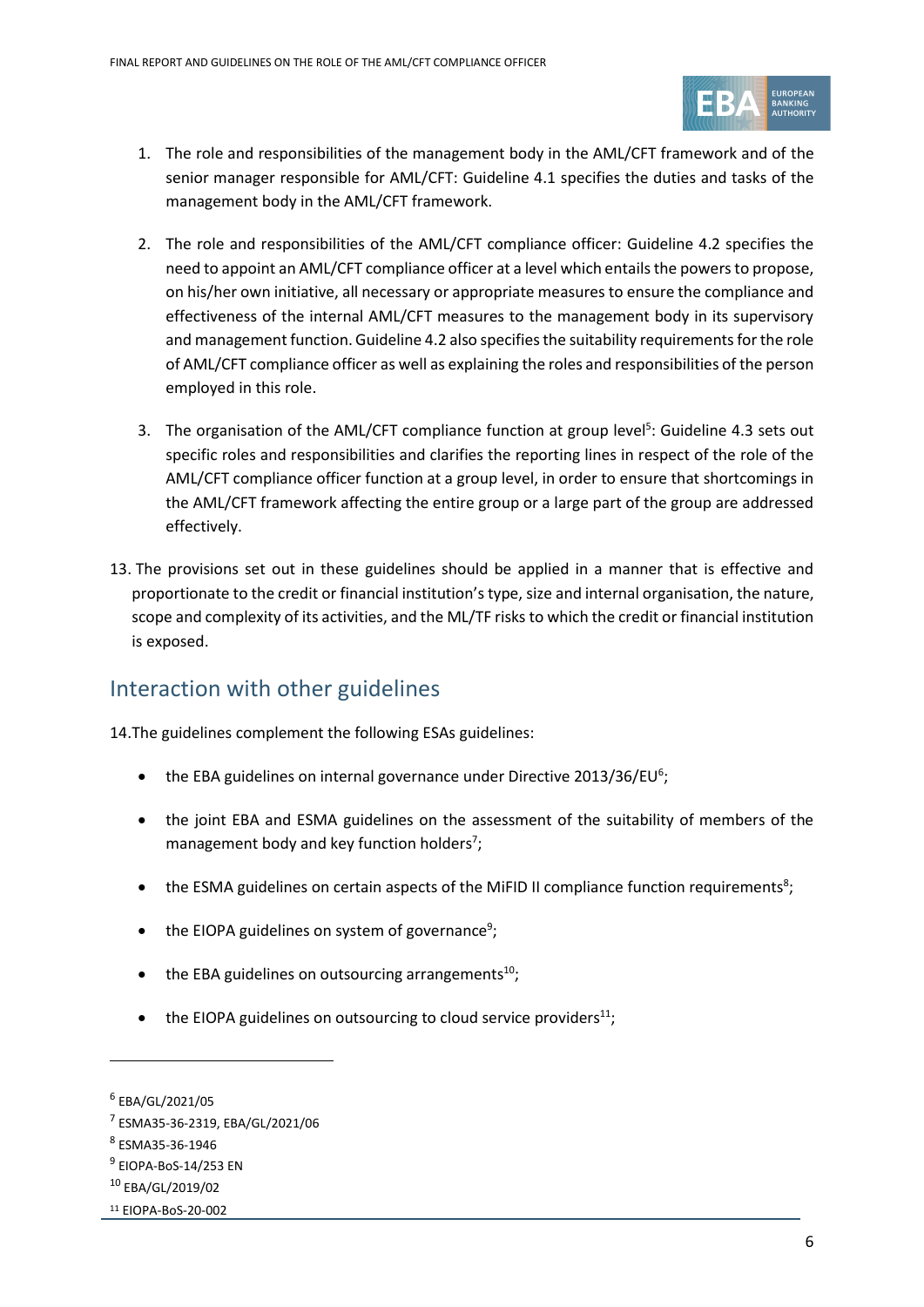

- $\bullet$  the ESMA guidelines on outsourcing to cloud service providers<sup>12</sup>; and
- the EBA guidelines on cooperation and information exchange between prudential supervisors, AML/CFT supervisors and Financial Intelligence Units under Directive 2013/36/EU<sup>13</sup>.

<sup>12</sup> ESMA50-157-2403

<sup>13</sup> EBA/GL/2021/15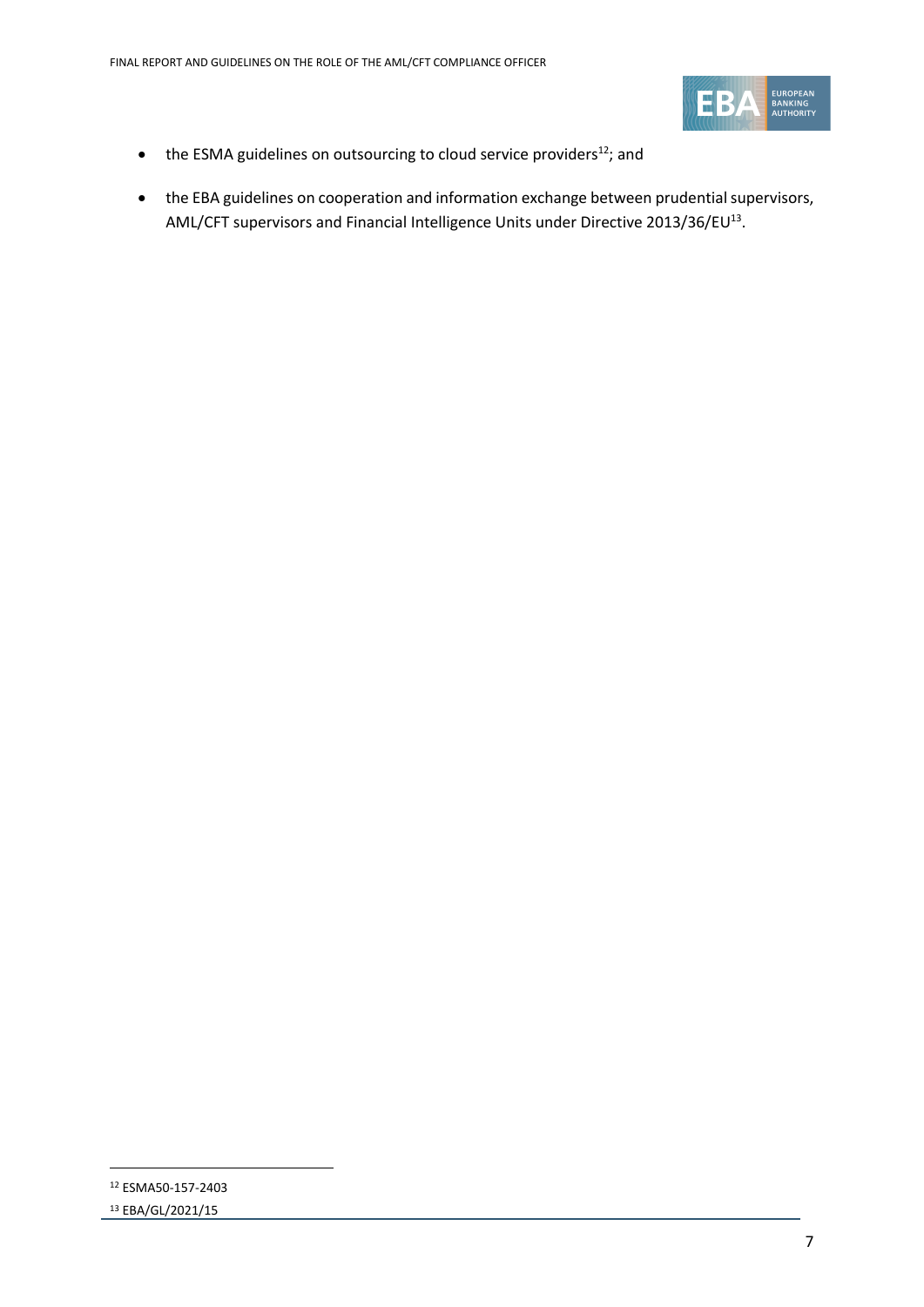

# <span id="page-7-0"></span>Guidelines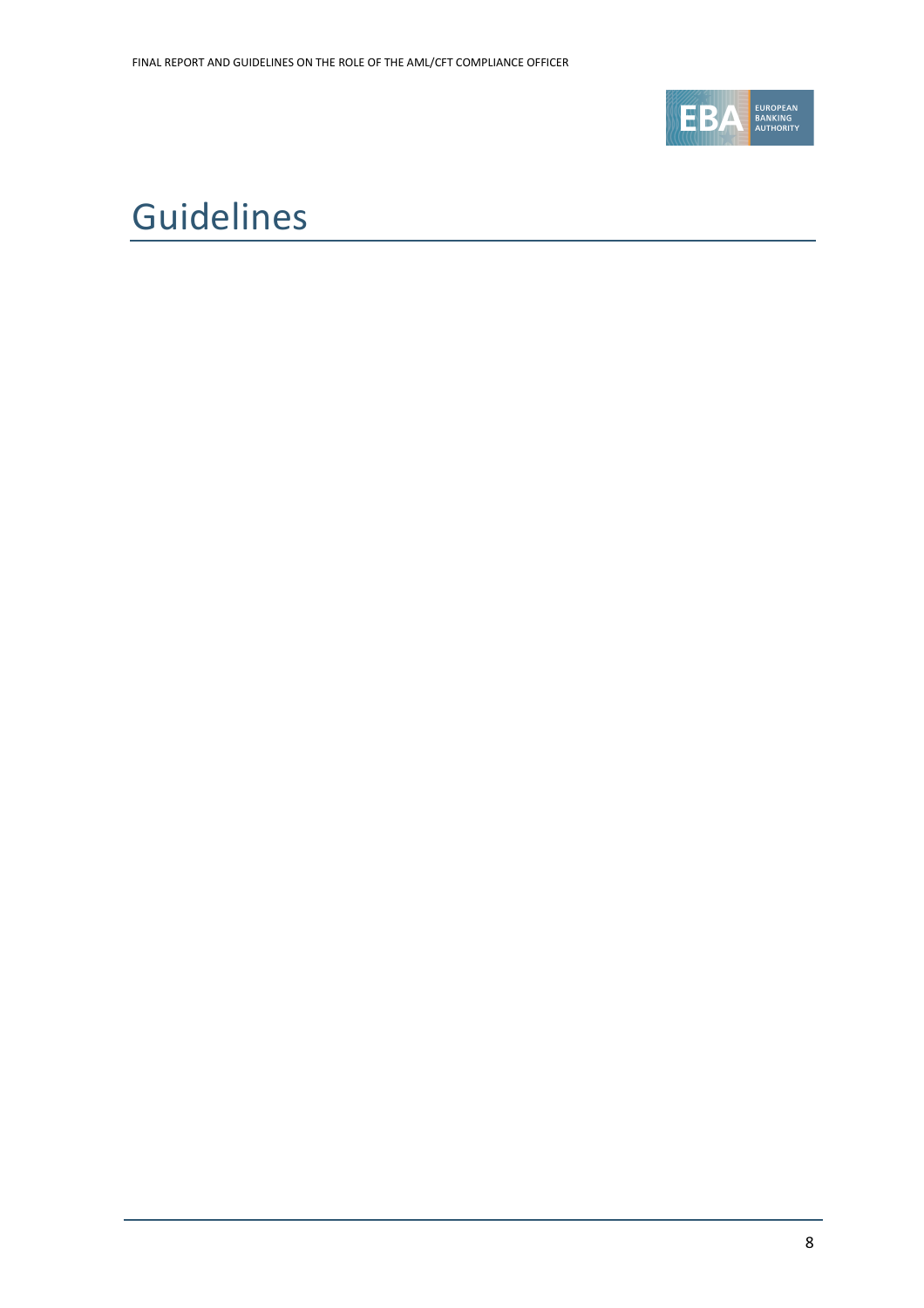

EBA/GL/2022/05

14 June 2022

# Guidelines

on policies and procedures in relation to compliance management and the role and responsibilities of the AML/CFT Compliance Officer under Article 8 and Chapter VI of Directive (EU) 2015/849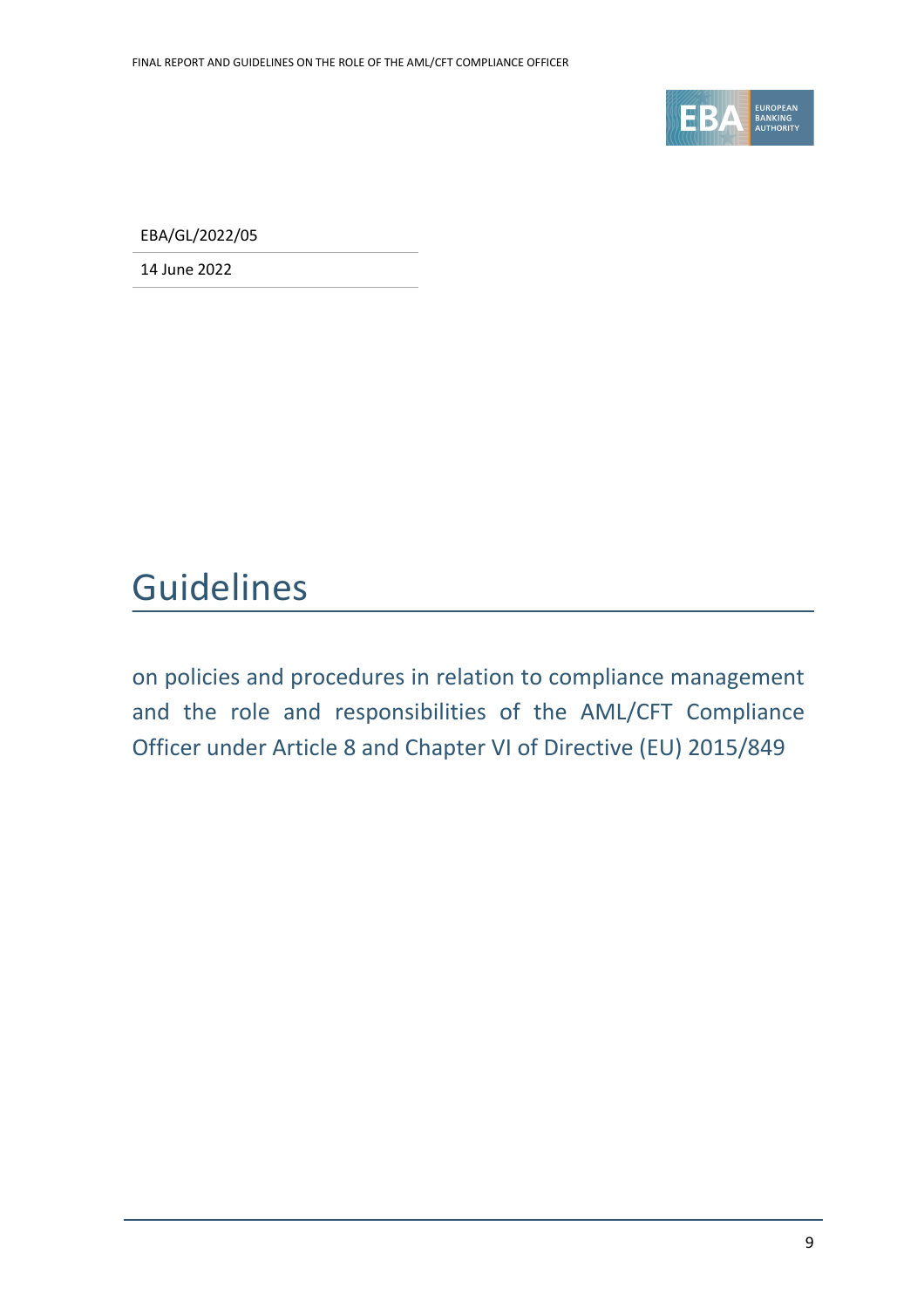

# 1. Compliance and reporting obligations

## Status of these guidelines

1. This document contains guidelines issued pursuant to Article 16 of Regulation (EU) No  $1093/2010^{14}$ . In accordance with Article 16(3) of Regulation (EU) No 1093/2010, competent authorities and credit or financial institutions must make every effort to comply with the guidelines.

2. Guidelines set the EBA view of appropriate supervisory practices within the European System of Financial Supervision or of how Union law should be applied in a particular area. Competent authorities as defined in Article 4(2) of Regulation (EU) No 1093/2010 to whom guidelines apply should comply by incorporating them into their practices as appropriate (e.g. by amending their legal framework or their supervisory processes), including where guidelines are directed primarily at institutions.

## Reporting requirements

3. According to Article 16(3) of Regulation (EU) No 1093/2010, competent authorities must notify the EBA as to whether they comply or intend to comply with these guidelines, or otherwise with reasons for non-compliance, by ([dd.mm.yyyy]). In the absence of any notification by this deadline, competent authorities will be considered by the EBA to be non-compliant. Notifications should be sent by submitting the form available on the EBA website with the reference 'EBA/GL/2022/05'. Notifications should be submitted by persons with appropriate authority to report compliance on behalf of their competent authorities. Any change in the status of compliance must also be reported to the EBA.

4. Notifications will be published on the EBA website, in line with Article 16(3).

<sup>&</sup>lt;sup>14</sup> Regulation (EU) No 1093/2010 of the European Parliament and of the Council of 24 November 2010 establishing a European Supervisory Authority (European Banking Authority), amending Decision No 716/2009/EC and repealing Commission Decision 2009/78/EC (OJ L 331, 15.12.2010, p.12)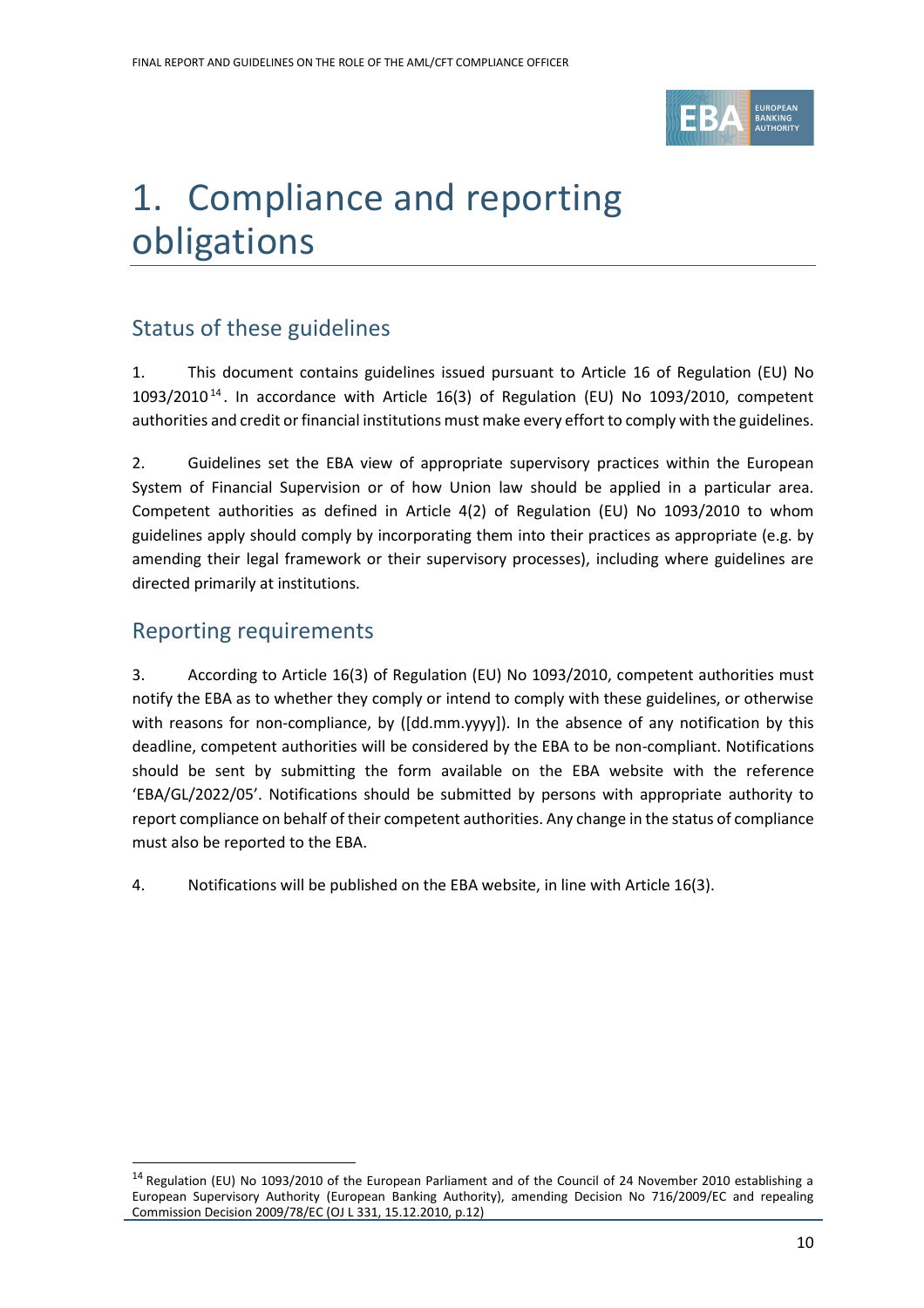

# 2. Subject matter, scope and definitions

## Subject matter and scope of application

5. These guidelines specify the role, tasks and responsibilities of the AML/CFT compliance officer, the management body and senior manager in charge of AML/CFT compliance as well as internal policies, controls and procedures, as referred to in Article 8, and Article 45 and Article 46 of Directive (EU) 2015/849.

6. These guidelines apply to credit or financial institutions as defined in Article 3(1) and 3(2) of Directive (EU) 2015/849. These guidelines apply to all existing management body structures, irrespective of the board structure used (a unitary and/or a dual board structure and/or another structure) across Member States.

7. The terms 'management body in its management function' and 'management body in its supervisory function' are used throughout these guidelines without referring to any governance structure, and references to the management (executive) or supervisory (non-executive) function should be understood as applying to the bodies or members of the management body responsible for that function in accordance with national law. National company law may contain specific provisions regarding the management body and these guidelines apply without prejudice to these provisions.

### Addressees

8. These guidelines are addressed to competent authorities as defined in Article 4(2) (iii) of Regulation (EU) No 1093/2010. They are also addressed to credit or financial institutions as defined in Article 3(1) and 3(2) of Directive (EU) 2015/849, which are financial sector operators referred to in Article 4(1a) of Regulation (EU) No 1093/2010.

## Definitions

9. Unless otherwise specified, the terms used and defined in Directive (EU) 2015/849 have the same meaning in these guidelines. In addition, for the purposes of these guidelines, the following definitions apply:

### **Management body**

means the credit or financial institution's body or bodies, which are appointed in accordance with national law, and are empowered to set the strategy, objectives and overall direction of the credit or financial institution, and which oversee and monitor management decision-making, and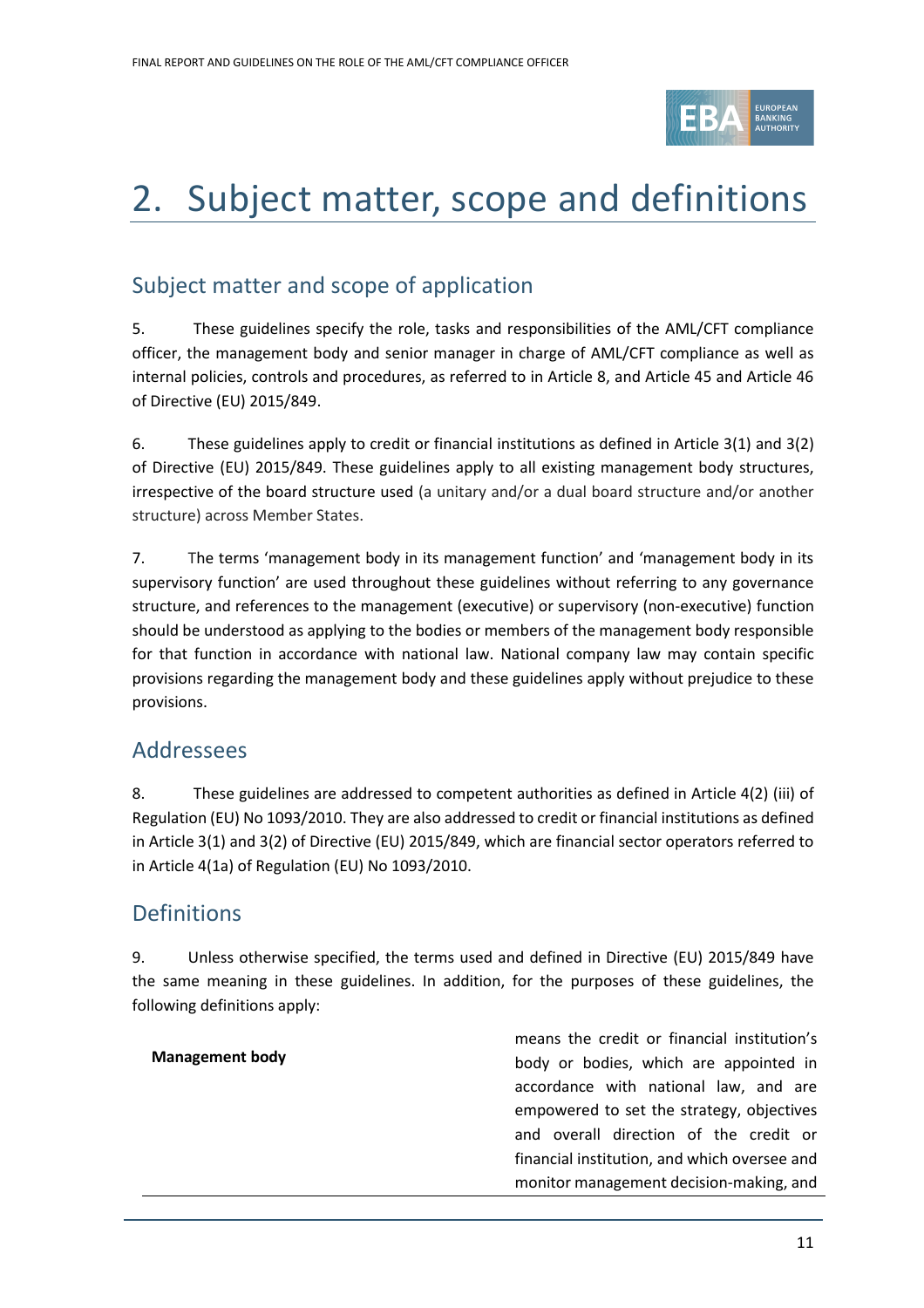

|                                             | include the persons who effectively direct<br>the business of the said institution.                                  |  |
|---------------------------------------------|----------------------------------------------------------------------------------------------------------------------|--|
| Management body in its supervisory function | means the management body acting in its<br>of overseeing<br>role<br>and<br>monitoring<br>management decision-making. |  |
| Management body in its management function  | means the management body acting in its<br>role of day-to-day management of the<br>credit or financial institution.  |  |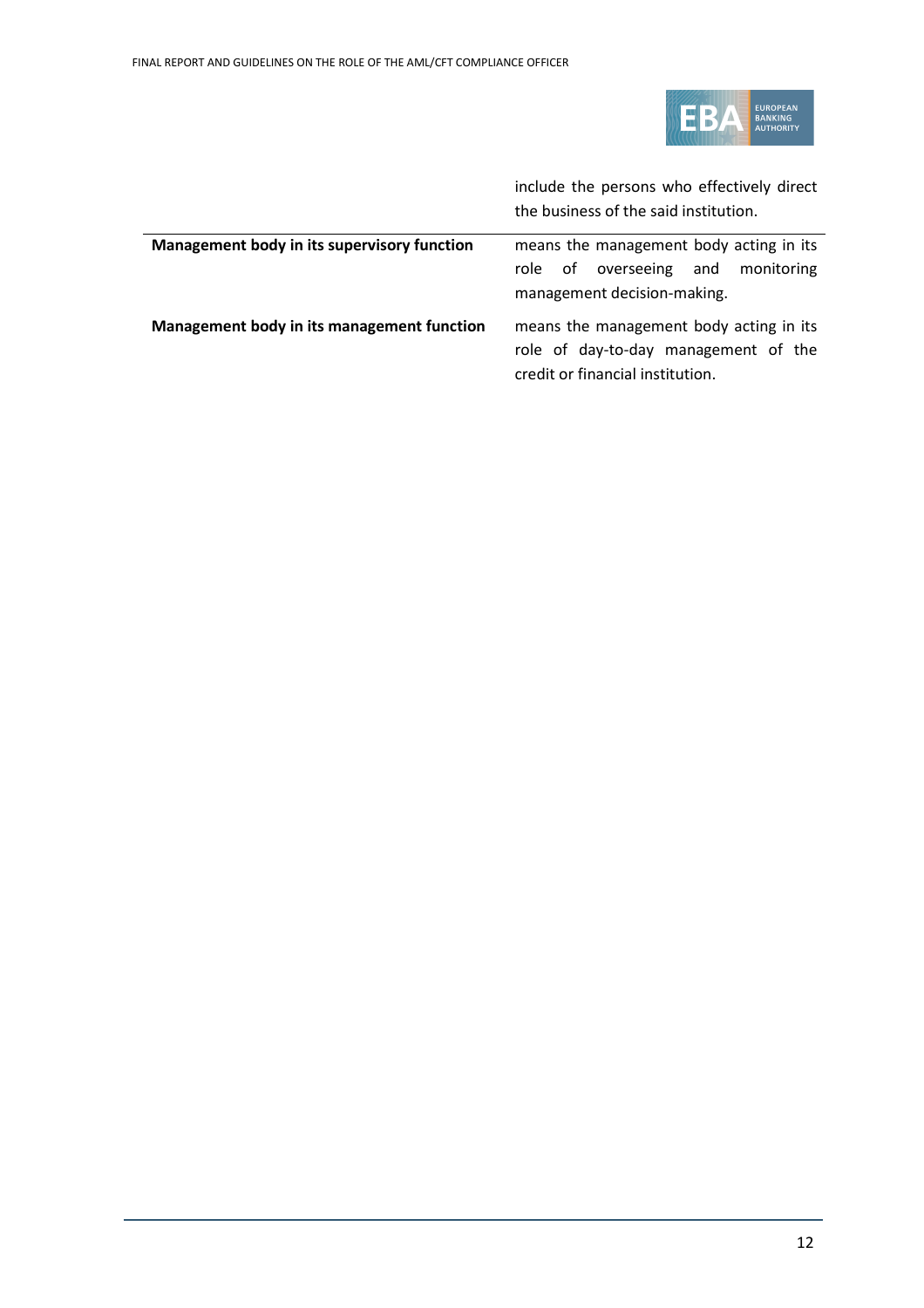

# 3. Implementation

## Date of application

10. These guidelines apply from 1 December 2022.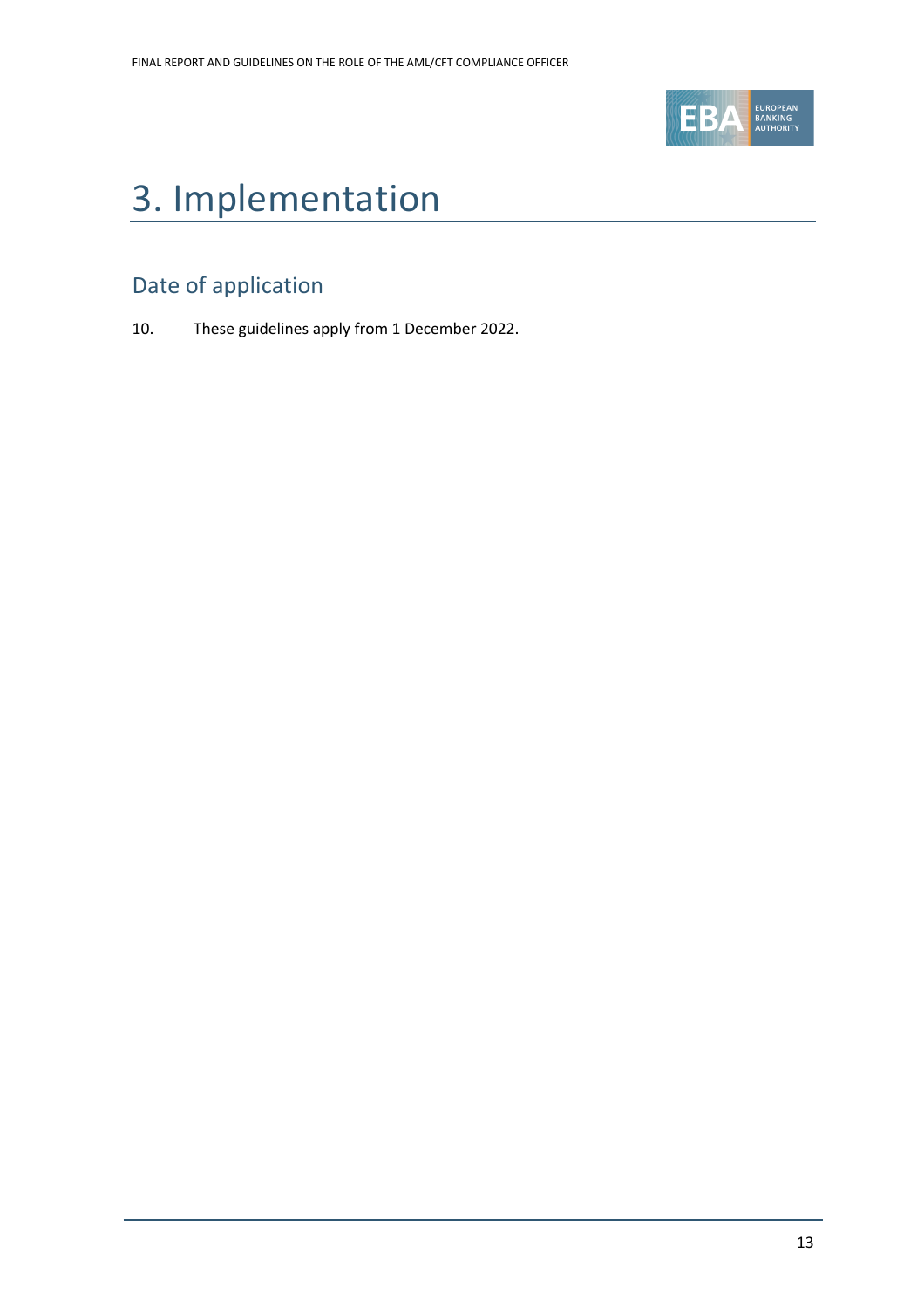

# <span id="page-13-0"></span>4. Guidelines

## <span id="page-13-1"></span>4.1 The role and responsibilities of the management body in the AML/CFT framework and of the senior manager responsible for AML/CFT

11. The management body should be responsible for approving the credit or financial institution's overall AML/CFT strategy and for overseeing its implementation. To this end, it should collectively possess adequate knowledge, skills and experience to be able to understand the ML/TF risks related to the credit or financial institution's activities and business model, including the knowledge of the national legal and regulatory framework relating to the prevention of ML/TF.

#### **4.1.1 The role of the management body in its supervisory function in the AML/CFT framework**

12. The management body in its supervisory function should be responsible for overseeing and monitoring the implementation of the internal governance and internal control framework to ensure compliance with applicable requirements in the context of the prevention of money laundering and terrorism financing (ML/TF).

13. In addition to the provisions set out in the ESAs' guidelines on internal governance<sup>15</sup>, as applicable, a credit or financial institution's management body in its supervisory function should:

- a) be informed of the results of the business-wide ML/TF risk assessment;
- b) oversee and monitor the extent to which the AML/CFT policies and procedures are adequate and effective in light of the ML/TF risks to which the credit or financial institution is exposed and take appropriate steps to ensure remedial measures are taken where necessary;
- c) at least once a year, review the activity report of the AML/CFT compliance officer and obtain interim updates more frequently for activities that expose the credit or financial institution to higher ML/TF risks;
- d) at least once a year, assess the effective functioning of the AML/CFT compliance function, including by taking into account the conclusions of any AML/CFT-related internal and/or external audits that may have been carried out, including with regard to the appropriateness of the human and technical resources allocated to the AML/CFT compliance officer.

14. The management body in its supervisory function should ensure that the member of the management body referred to in section 4.1.3. or where applicable the senior manager referred to

<sup>15</sup> EBA guidelines on internal governance under Directive 2013/36/EU: EBA/GL/2021/05; ESMA guidelines on certain aspects of the MiFID II compliance function requirements: ESMA35-36-1946; EIOPA guidelines on system of governance: EIOPA-BoS-14/253 EN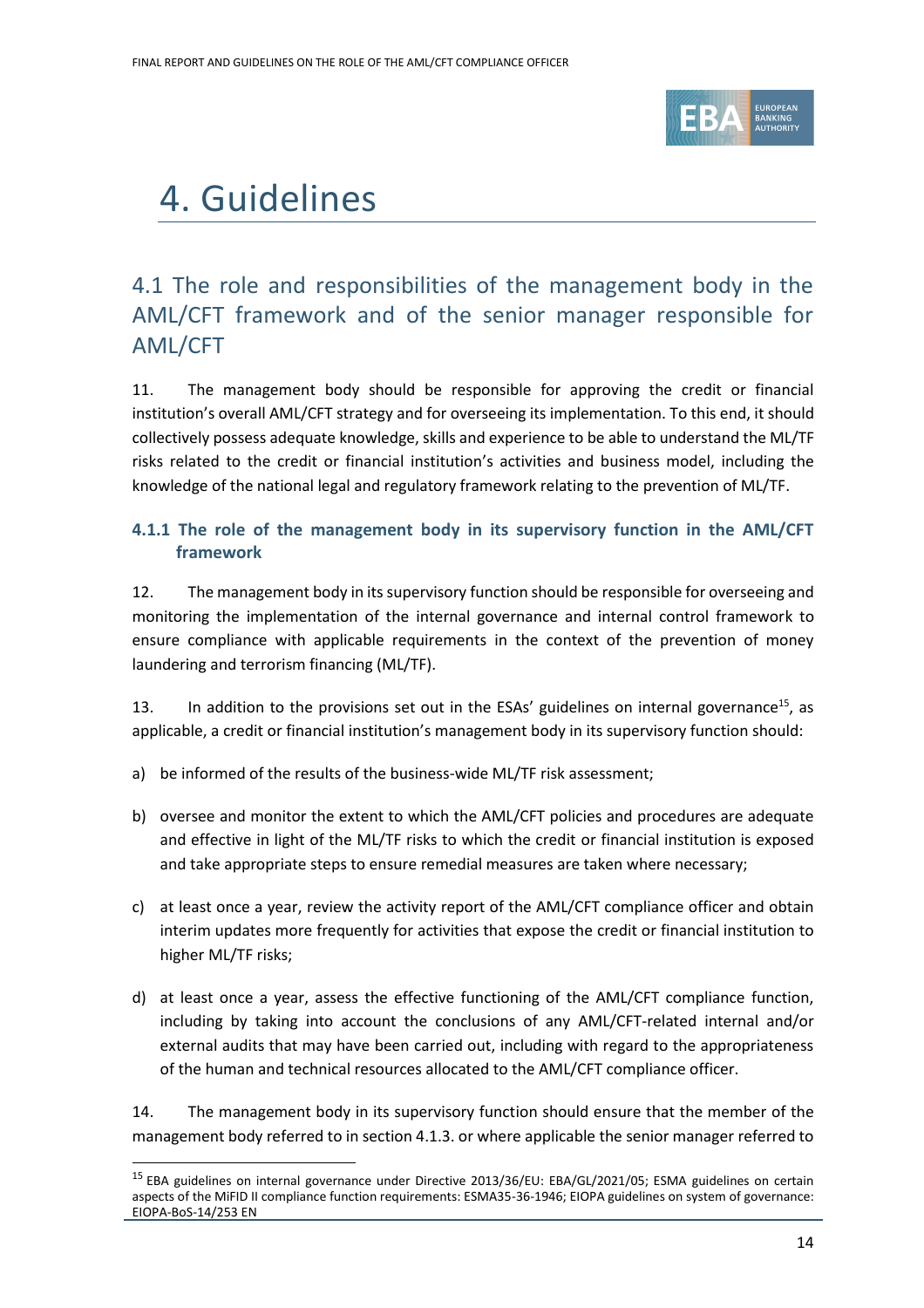

in section 4.1.4., who is responsible for the implementation of the laws, regulations and administrative provisions necessary to comply with Directive (EU) 2015/849:

- a) has the knowledge, skills and experience necessary to identify, assess and manage the ML/TF risksto which the credit or financial institution is exposed, and the implementation of AML/CFT policies, controls and procedures;
- b) has a good understanding of the credit or financial institution's business model and the sector in which it operates and the extent to which this business model exposes the credit or financial institution to ML/TF risks;
- c) is informed in a timely manner of decisions that may affect the risks to which the credit or financial institution is exposed.

15. The management body in its supervisory function should have access to and take into account data and information of sufficient detail and quality to enable it to discharge its AML/CFT functions effectively. At a minimum, the management body in its supervisory function should have timely and direct access to the activity report of the AML/CFT compliance officer, the report of the internal audit function, the findings and observations of external auditors, where applicable, as well as the findings of the competent authority, relevant communications with the FIU and supervisory measures or sanctions imposed.

#### **4.1.2. The role of the management body in its management function in the AML/CFT framework**

16. In relation to internal policies, controls and procedures referred to in Articles 8(3) and 8(4) of Directive (EU) 2015/849, a credit or financial institution's management body in its management function should:

- a) implement the appropriate and effective organisational and operational structure necessary to comply with the AML/CFT strategy adopted by the management body, paying particular attention to the sufficient authority and the appropriateness of the human and technical resources allocated to the AML/CFT compliance officer function, including the need for a dedicated AML/CFT unit to assist the AML/CFT compliance officer;
- b) ensure implementation of internal AML/CFT policies and procedures;
- c) review the AML/CFT compliance officer's activity report, at least annually;
- d) ensure adequate, timely and sufficiently detailed AML/CFT reporting to the competent authority;
- e) where operational functions of the AML/CFT compliance officer are outsourced, ensure compliance with the ESAs guidelines on outsourcing arrangements<sup>16</sup> and ESAs guidelines on

<sup>&</sup>lt;sup>16</sup> EBA guidelines on outsourcing arrangements: EBA/GL/2019/02; EIOPA guidelines on outsourcing to cloud service providers: EIOPA-BoS-20-002; ESMA guidelines on outsourcing to cloud service providers: ESMA50-157-2403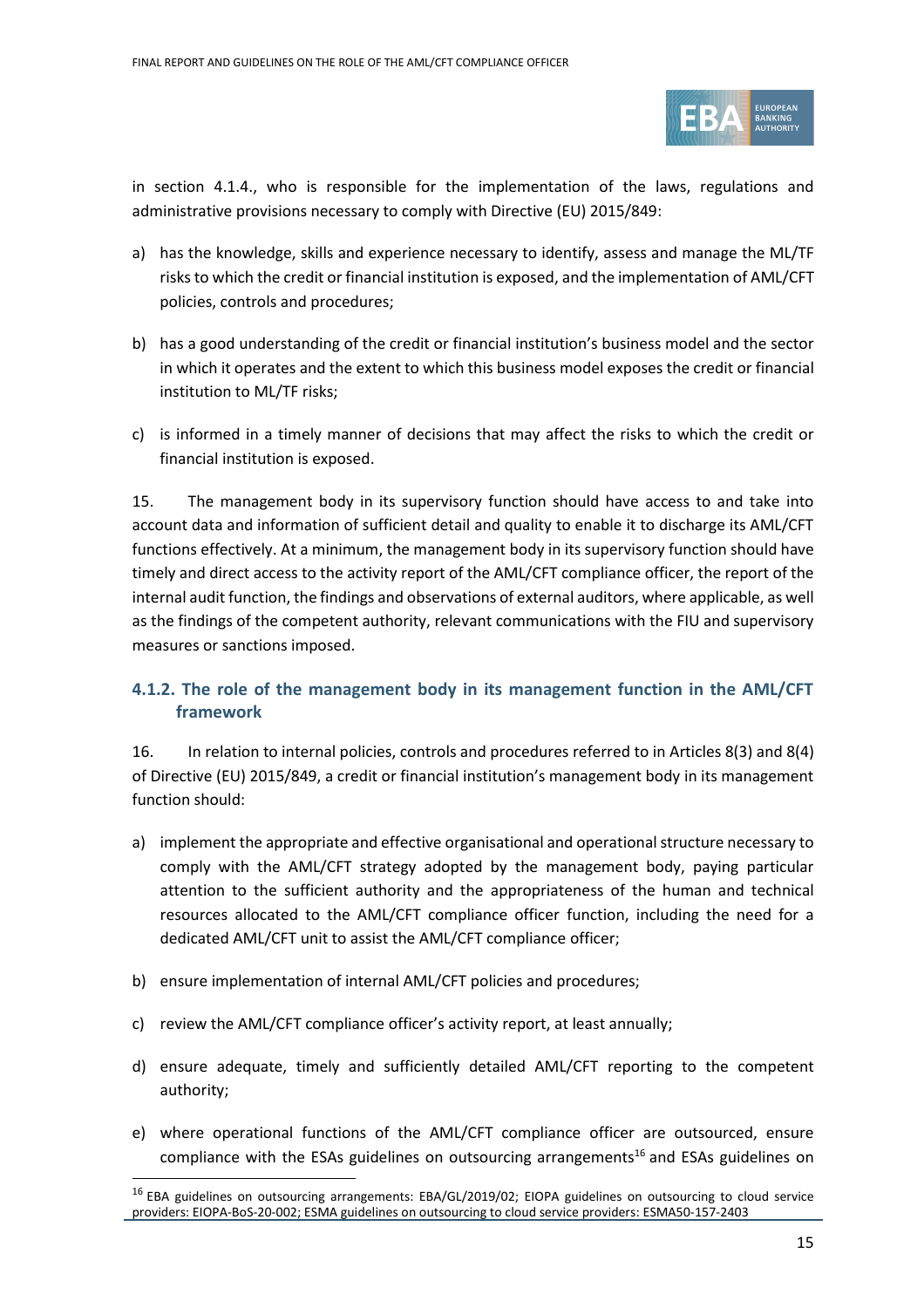

internal governance  $17$ , where applicable, and receive regular reporting from the service provider to inform the management body.

#### **4.1.3. Identification of the member of the management body responsible for AML/CFT**

17. The member of the management body to be identified in accordance with Article 46(4) of Directive (EU) 2015/849 should, in particular, have sufficient knowledge, skills and experience regarding ML/TF risks, and the implementation of AML/CFT policies, controls and procedures, with a good understanding of the credit or financial institution's business model and the sector in which the credit or financial institution operates.

18. The member of the management body referred to in Article 46(4) of Directive (EU) 2015/849 should commit sufficient time and have sufficient resources to perform his/her AML/CFT duties effectively. He/she should report comprehensively about his/her tasks as mentioned in section 4.1.5. and regularly inform, where necessary and without undue delay, the management body in its supervisory function.

#### **4.1.4. Identification of a senior manager responsible for AML/CFT where no management body is in place**

19. Where no management body is in place, the credit or financial institution should appoint a senior manager who is ultimately responsible for the implementation of the laws, regulations and administrative provisions necessary to comply with Directive (EU) 2015/849, with sufficient time, resources and authority to perform his/her duties effectively.

20. The senior manager referred to in paragraph 19 should have sufficient knowledge, skills and experience regarding ML/TF risks, and the implementation of AML/CFT policies, controls and procedures, with a good understanding of the credit or financial institution's business model and the sector in which the credit or financial institution operates. In addition, he/she should be given sufficient time, resources and authority to perform his/her duties effectively.

#### **4.1.5. Tasks and role of the member of the management body or senior manager responsible for AML/CFT**

21. Without prejudice to the overall and collective responsibility of the management body, when appointing the member of the management body, or the senior manager referred to in paragraphs 17 and 19, credit or financial institutions should identify and take into account potential conflicts of interest and take steps to avoid or mitigate them.

22. The member of the management body, or the senior manager where designated, responsible for AML/CFT should ensure that the entire management body, or the senior management where no management body is in place, is aware of the impact of ML/TF risks on their business-wide risk profile. The responsibilities of the member of the management body, or the senior manager where designated, responsible for AML/CFT, in view of the performance of their

<sup>17</sup> EBA guidelines on internal governance under Directive 2013/36/EU, EBA/GL/2021/05 of 2 July 2021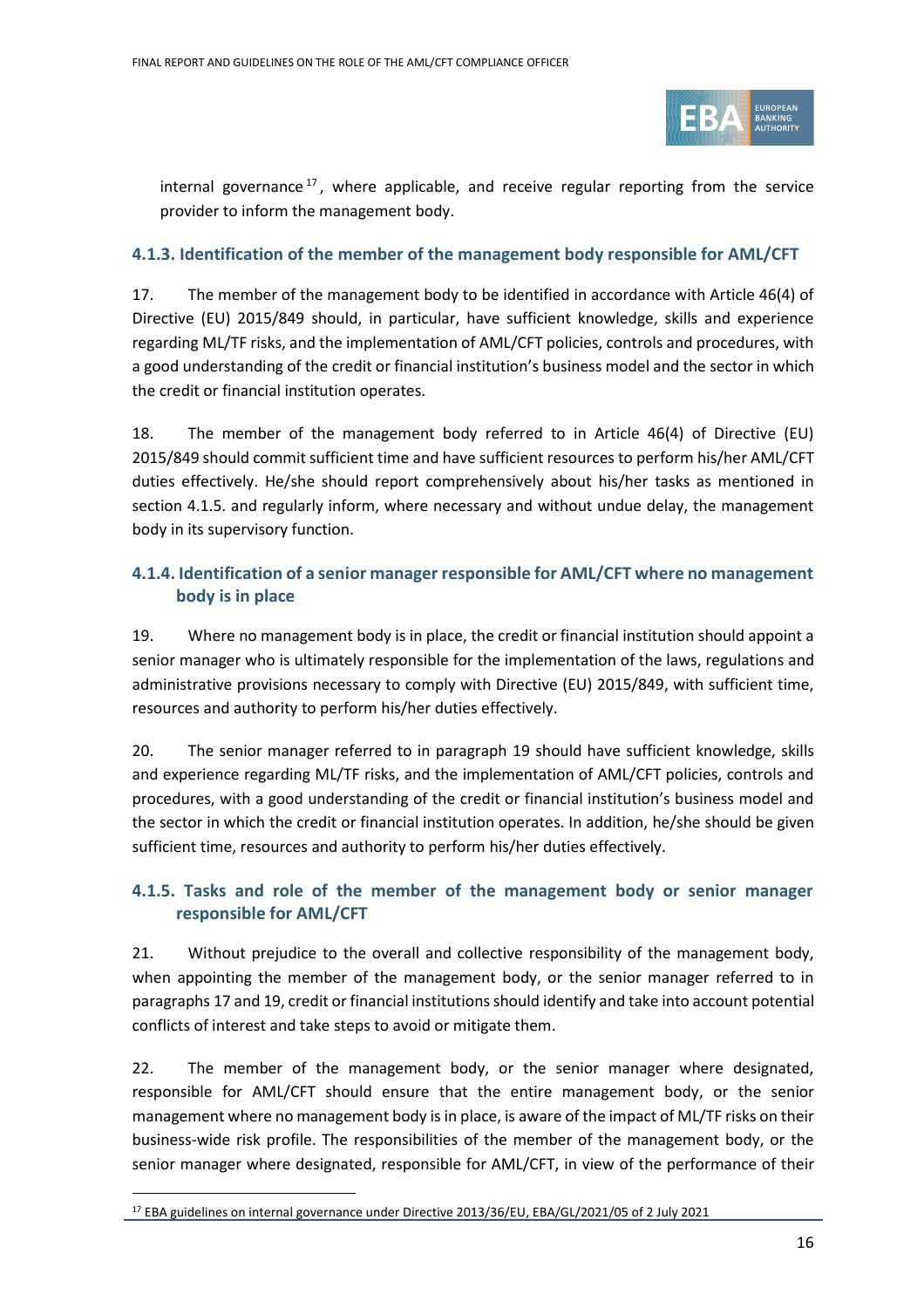

task as referred to in Article 46(4) of Directive (EU) 2015/849, and in particular in relation to the implementation of policies, controls and procedures to mitigate and manage effectively the risks of ML/TF as referred to in Article 8 of that Directive, should include at least:

- a) ensuring that the AML/CFT policies, procedures and internal control measures are adequate and proportionate, taking into account the characteristics of the credit or financial institution and the ML/TF risks to which it is exposed;
- b) carrying out with the management body the assessment of whether it would be appropriate to appoint a separate AML/CFT compliance officer at management level, as referred in section 4.2.2.;
- c) supporting the management body in assessing the need for a dedicated AML/CFT unit to assist the AML/CFT compliance officer in carrying out his/her functions, taking into account the scale and complexity of the credit or financial institution's operations and exposure to the ML/TF risks. Staff within this unit should possess the necessary expertise, skills and knowledge to assist the AML/CFT compliance officer, who should be involved in the recruitment process;
- d) ensuring that there is periodical reporting to the management body on the activities carried out by the AML/CFT compliance officer and that the management body is provided with sufficiently comprehensive and timely information and data on ML/TF risks and AML/CFT compliance, which is necessary to allow the management body to carry out the role and functions entrusted to it. Such information should also cover the credit or financial institution's engagements with the national competent authority and communications with the FIU, without prejudice to the confidentiality of STRs, and any ML/TF-related findings of the competent authority against the credit or financial institution including measures or sanctions imposed;
- e) informing the management body of any serious or significant AML/CFT issues and breaches and recommending actions to remedy them;
- f) ensuring that the AML/CFT compliance officer (i) has direct access to all the information necessary to perform his/her tasks, (ii) has sufficient human and technical resources and tools to be able to adequately perform the tasks assigned to them, and (iii) is well informed of the AML/CFT-related incidents and shortcomings identified by the internal control systems and by the national and, in the case of groups, foreign supervisory authorities.

23. The member of the management body, or the senior manager where designated, responsible for AML/CFT should be the main contact point for the AML/CFT compliance officer within the management. In addition, the member of the management body, or the senior manager where designated, responsible for AML/CFT should ensure that any AML/CFT concerns that the AML/CFT compliance officer has are duly addressed and, where this is not possible, are duly considered by the management body in its management function or by the senior management where applicable. If the management body in its management function or senior management where applicable decide not to follow the recommendation of the AML/CFT compliance officer,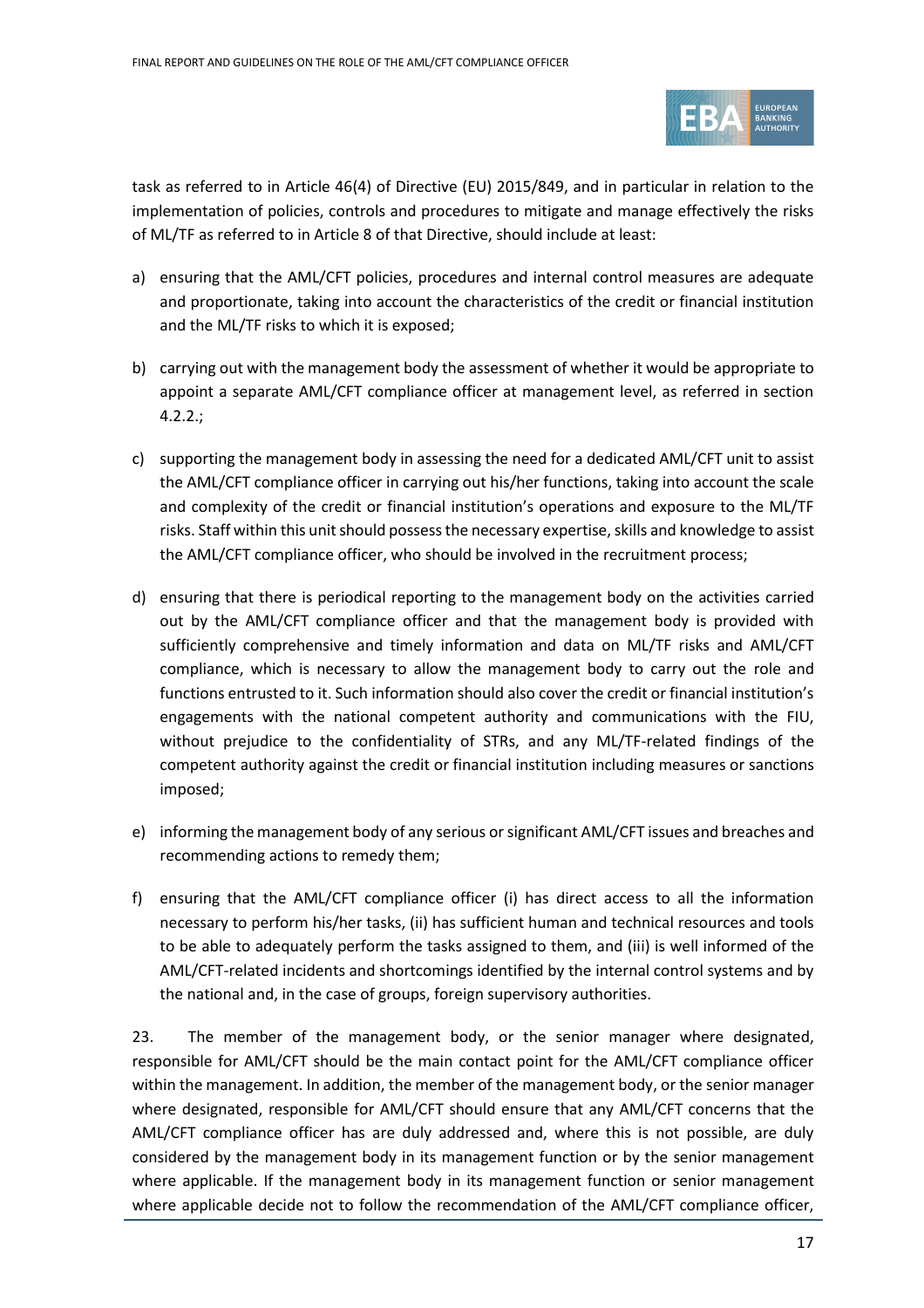

they should duly justify and record their decision in light of the risks and concerns raised by the AML/CFT compliance officer. In the case of a significant incident, the AML/CFT compliance officer should have direct access to the management body in its supervisory function.

## <span id="page-17-0"></span>4.2 The role and responsibilities of the AML/CFT compliance officer

### **4.2.1 Appointment of the AML/CFT compliance officer**

24. When deciding whether to appoint the AML/CFT compliance officer in accordance with Article 8(4) of Directive (EU) 2015/849, the management body should take into account the scale and complexity of the credit or financial institution's operations and its risk exposure to ML/TF pursuant to the criteria set out in section 4.2.2.

25. The AML/CFT compliance officer should be appointed at management level. He/she should have sufficient authority to propose, on his/her own initiative, all necessary or appropriate measures to ensure the compliance and effectiveness of the internal AML/CFT measures to the management body in its supervisory and management function.

26. Where the AML/CFT compliance officer is appointed in accordance with Article 8(4) of Directive (EU) 2015/849, the management body should determine whether that role will be carried out on a full-time basis or whether it may be carried out by an employee or an officer in addition to his/her existing functions within the credit or financial institution.

27. Where the functions of the AML/CFT compliance officer are to be entrusted to an officer or employee who already has other duties or functions within the credit or financial institution, the management body should identify and consider possible conflicts of interest and take the steps necessary to avoid or, where this is not possible, manage these. The management body should ensure that that person can allocate sufficient time to the functions of AML/CFT compliance officer.

28. The AML/CFT compliance officer should make themselves available to the competent authority and the FIU upon request, and should therefore normally be contracted and work in the country in which the credit or financial institution is established.

29. Where commensurate with the ML/TF risk to which the credit or financial institution is exposed and to the extent that this is permitted under the national law, the AML/CFT compliance officer may be contracted to work in another jurisdiction. In those cases the credit or financial institution should have the necessary systems and controls in place to ensure that the AML/CFT compliance officer has access to all the necessary information and systems required to perform his/her tasks and is available to meet the local FIU and the competent authority without delay. The credit or financial institution should also be able to demonstrate to its competent authority that the measures it has put in place in this regard are adequate and effective.

30. The AML/CFT compliance officer should be able to assign and delegate his/her tasks as set out in section 4.2.4. to other officers and employees acting under his/her direction and supervision,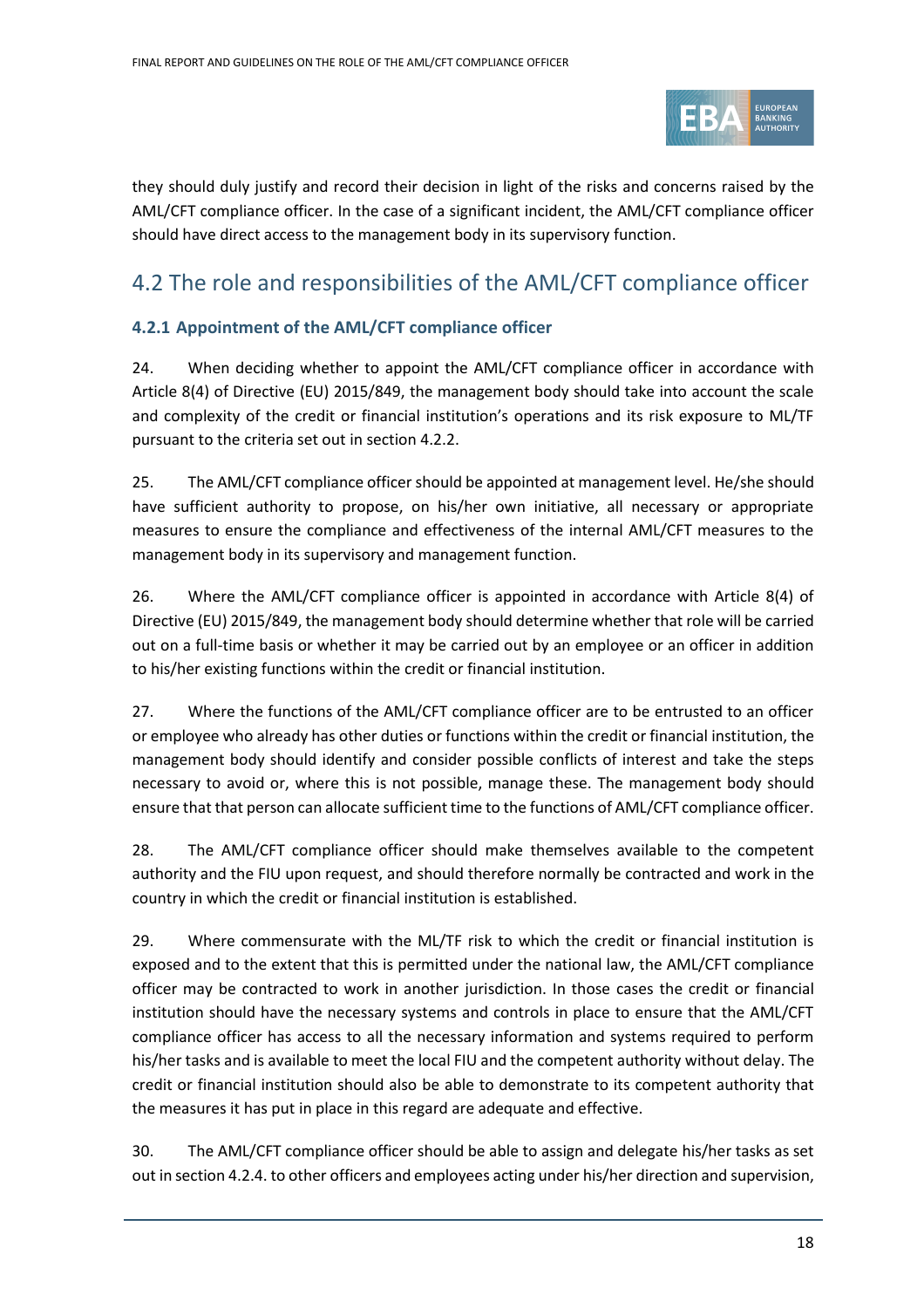

provided that ultimate responsibility for the effective fulfilment of those tasks remains with the AML/CFT compliance officer.

31. The AML/CFT compliance officer should be part of the second line of defence and, as such, part of an independent function, and the following conditions should be met:

- a) The AML/CFT compliance officer should be independent from the business lines or units he/she controls and he/she cannot be subordinate to a person who has responsibility for managing any of those business lines or units.
- b) The credit or financial institution has put in place internal procedures to ensure that the AML/CFT compliance officer has at all times unrestricted and direct access to all information that is necessary to the performance of his/her function. The decision on which information he/she needs to access in this regard should be the AML/CFT compliance officer's alone.
- c) In the case of a significant incident, the AML/CFT compliance officer should be able to report and have direct access to the management body in its supervisory function or to the senior management where no management body is in place.

#### **4.2.2 Proportionality criteria for the appointment of a separate AML/CFT compliance officer**

32. A credit or financial institution should appoint a separate AML/CFT compliance officer unless it is a sole trader or has a very limited number of employees or the reasons set out in paragraph 33 justify the non-appointment.

33. When the management body decides not to appoint a separate AML/CFT compliance officer, the reasons should be justified and documented, and explicitly refer to at least the following criteria:

- a) the nature of the credit or financial institution's business and the ML/TF risks associated therewith, taking into account its geographical exposure, customer base, distribution channels and products and services offering;
- b) the size of its operations in the jurisdiction, the number of its customers, the number and volume of its transactions and the number of its full-time equivalent employees;
- c) the legal form of the credit or financial institution, including whether the credit or financial institution is part of a group.

34. Where a separate AML/CFT compliance officer is not appointed, the credit or financial institution should organise the performance of the AML/CFT compliance officer tasks (see below section 4.2.4 on *Tasks and role of the AML/CFT compliance officer*) by either the member of the management body as referred to in section 4.1.3 or the senior manager responsible for AML/CFT as referred to in section 4.1.4, or by outsourcing operational functions as mentioned in section 4.2.6, or by a combination of the previous options.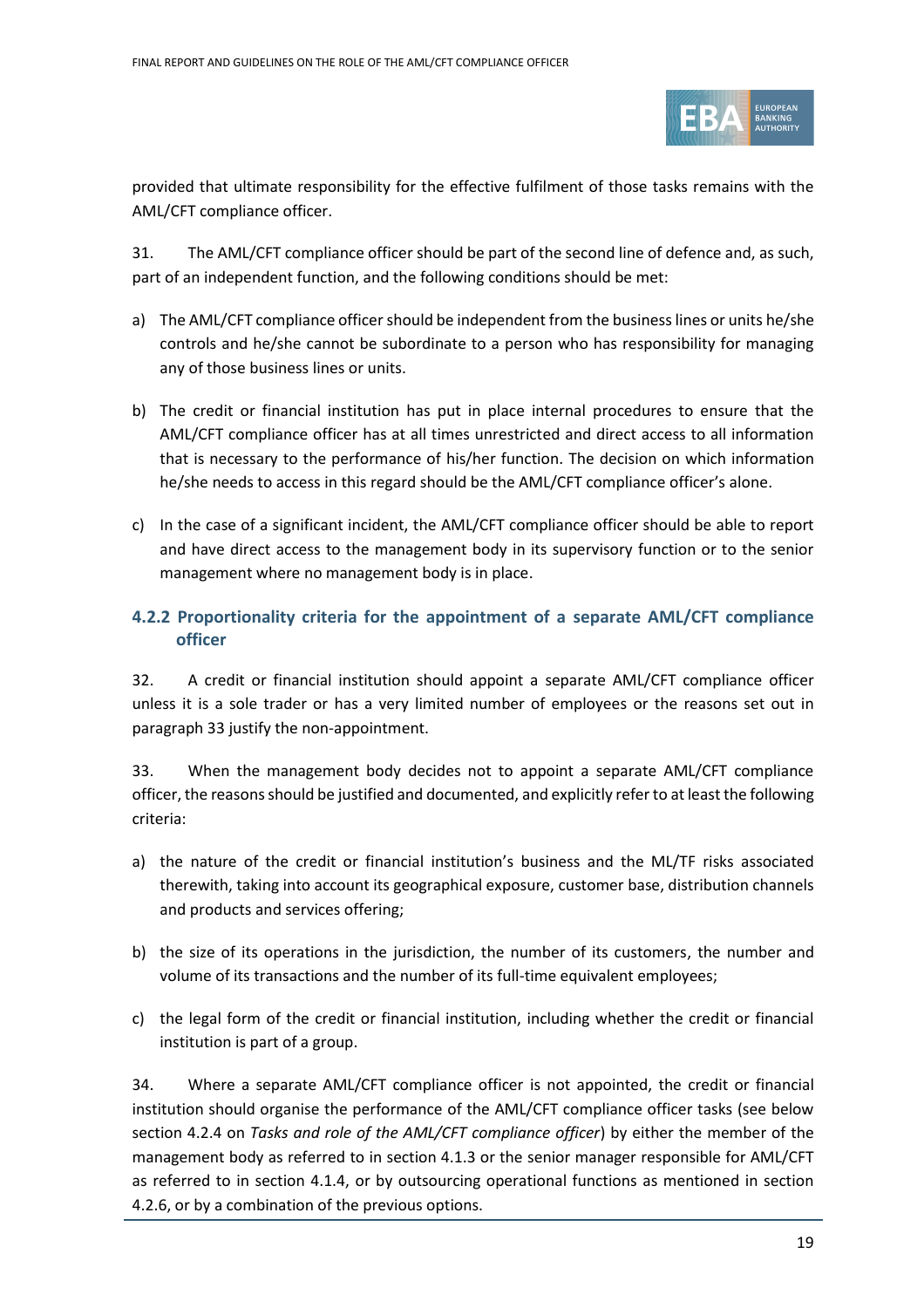

35. When the AML/CFT compliance officer acts for two or more entities within the group or is charged with other tasks, the credit or financial institution should ensure that these multiple appointments still allow the AML/CFT compliance officer to effectively perform his/her functions. The AML/CFT compliance officer should operate for different entities only if the entities are part of the same group. However, due to the specific nature of the collective investment undertakings sector<sup>18</sup>, the AML/CFT compliance officer could service several funds.

#### **4.2.3 Suitability, skills and expertise**

36. In relation to employee screening referred to in Article 8(4) (a) of Directive (EU) 2015/849, credit or financial institutions should, prior to the appointment, assess whether the AML/CFT compliance officer possesses:

- a) the reputation, honesty and integrity necessary to perform his/her function;
- b) the appropriate AML/CFT skills and expertise, including knowledge of the applicable legal and regulatory AML/CFT framework, and the implementation of AML/CFT policies, controls and procedures;
- c) sufficient knowledge and understanding of the ML/TF risks associated with the business model of the credit or financial institution to perform his/her function effectively;
- d) relevant experience regarding the identification, assessment and management of the ML/TF risks; and
- e) sufficient time and seniority to perform his/her functions effectively, independently and autonomously.

37. The credit or financial institutions should ensure that the AML/CFT compliance function operates on an ongoing basis as part of its overall business continuity management. It should cater for the possibility of having the AML/CFT compliance officer discontinue his/her functions and the availability of a delegate with appropriate skills and expertise to take over the functions of the AML/CFT compliance officer in the event that he/she is absent for a period of time or the integrity of the AML/CFT compliance officer is called into question.

#### **4.2.4 Tasks and role of the AML/CFT compliance officer**

38. The role and responsibilities of the AML/CFT compliance officer should be clearly defined and documented.

a. Development of a risk assessment framework

 $18$  A collective investment undertaking or CIU means a UCITS as defined in Article 1(2) of Directive 2009/65/EC of the European Parliament and of the Council of 13 July 2009 on the coordination of laws, regulations and administrative provisions relating to undertakings for collective investment in transferable securities (UCITS) or an AIF as defined in Article 4(1)(a) of Directive 2011/61/EU.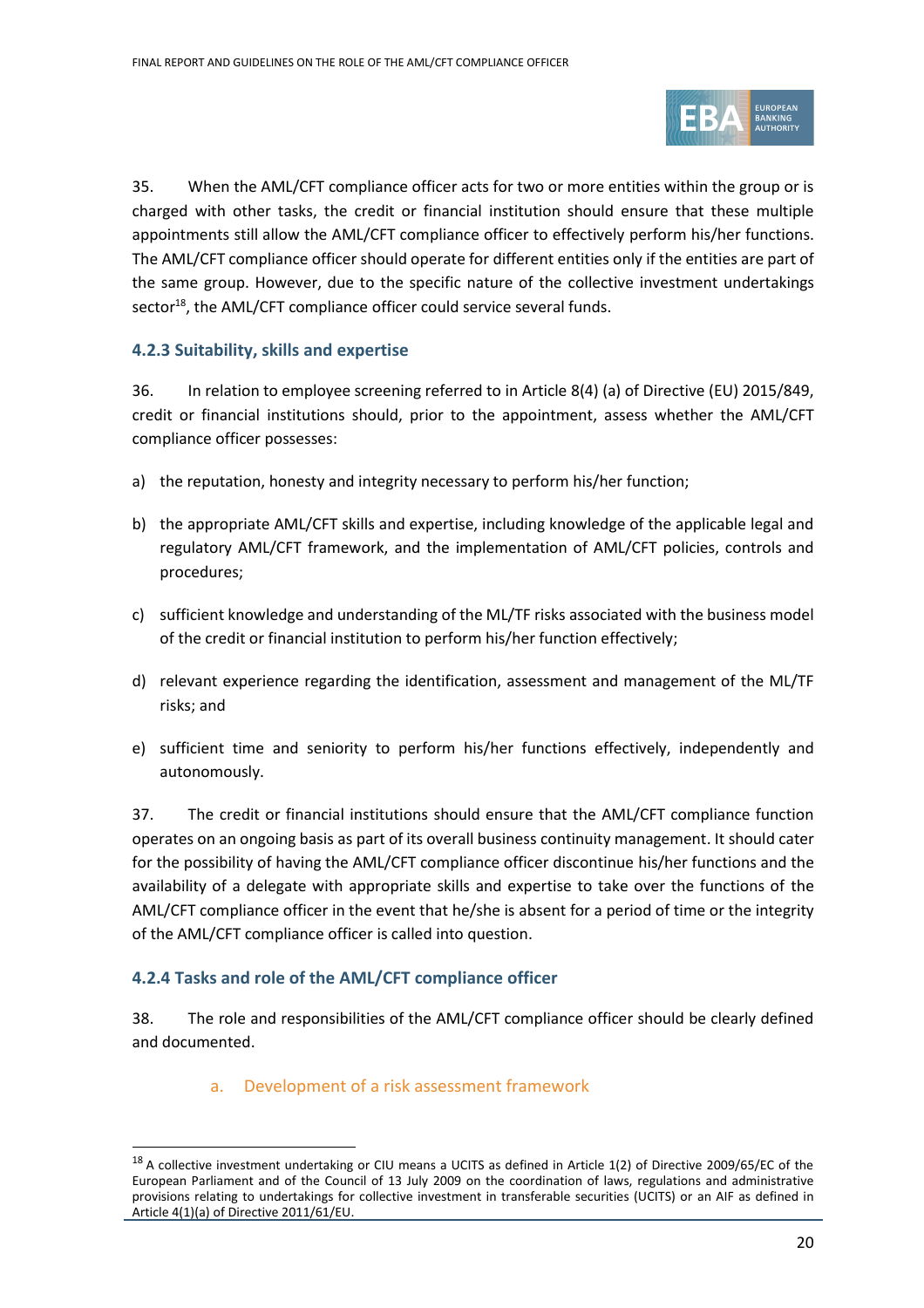

39. In relation to the identification and assessment of risk referred to Article 8(1) of Directive (EU) 2015/849, the AML/CFT compliance officer should develop and maintain an ML/TF risk assessment framework for business-wide and individual ML/TF risk assessments in line with the EBA guidelines on ML/TF risk factors<sup>19</sup>.

40. The AML/CFT compliance officer should report the results of the business-wide and individual ML/TF risk assessment to the management body, via the member of the management body, or to the senior manager responsible for AML/CFT, or directly, if he/she deems it necessary. The AML/CFT compliance officer should propose to the management body the measures to take to mitigate those risks. The launch of a new product or service or significant changes to existing ones, the development of a new market or the undertaking of new activities should not be initiated until adequate resources to understand and manage the associated risks are available and effectively implemented.

#### b. Development of policies and procedures

41. The AML/CFT compliance officer should ensure that adequate policies and procedures are put in place, kept up to date and implemented effectively on an ongoing basis. The policies and procedures should be commensurate with the ML/TF risks that the credit or financial institution has identified. The AML/CFT compliance officer should at least:

- a) set out the AML/CFT policies and procedures to be adopted by the credit or financial institution, as well as the controls and systems to be implemented under Article 8(4) of Directive (EU) 2015/849;
- b) ensure that AML/CFT policies and procedures are implemented effectively by the credit or financial institution as explained under section d on Monitoring compliance;
- c) ensure that AML/CFT policies and procedures are reviewed regularly and amended or updated where necessary;
- d) propose how to address any changes in legal or regulatory requirements or in ML/TF risks as well as how to best address deficiencies or shortcomings identified through monitoring or supervisory activities.

42. The policies, controls and procedures referred to in Article 8(4) of Directive (EU) 2015/849 should at least include the following:

a) the business-wide and individual ML/TF risk assessment methodology;

<sup>19</sup> EBA revised guidelines on ML/TF risk factors: EBA/GL/2021/02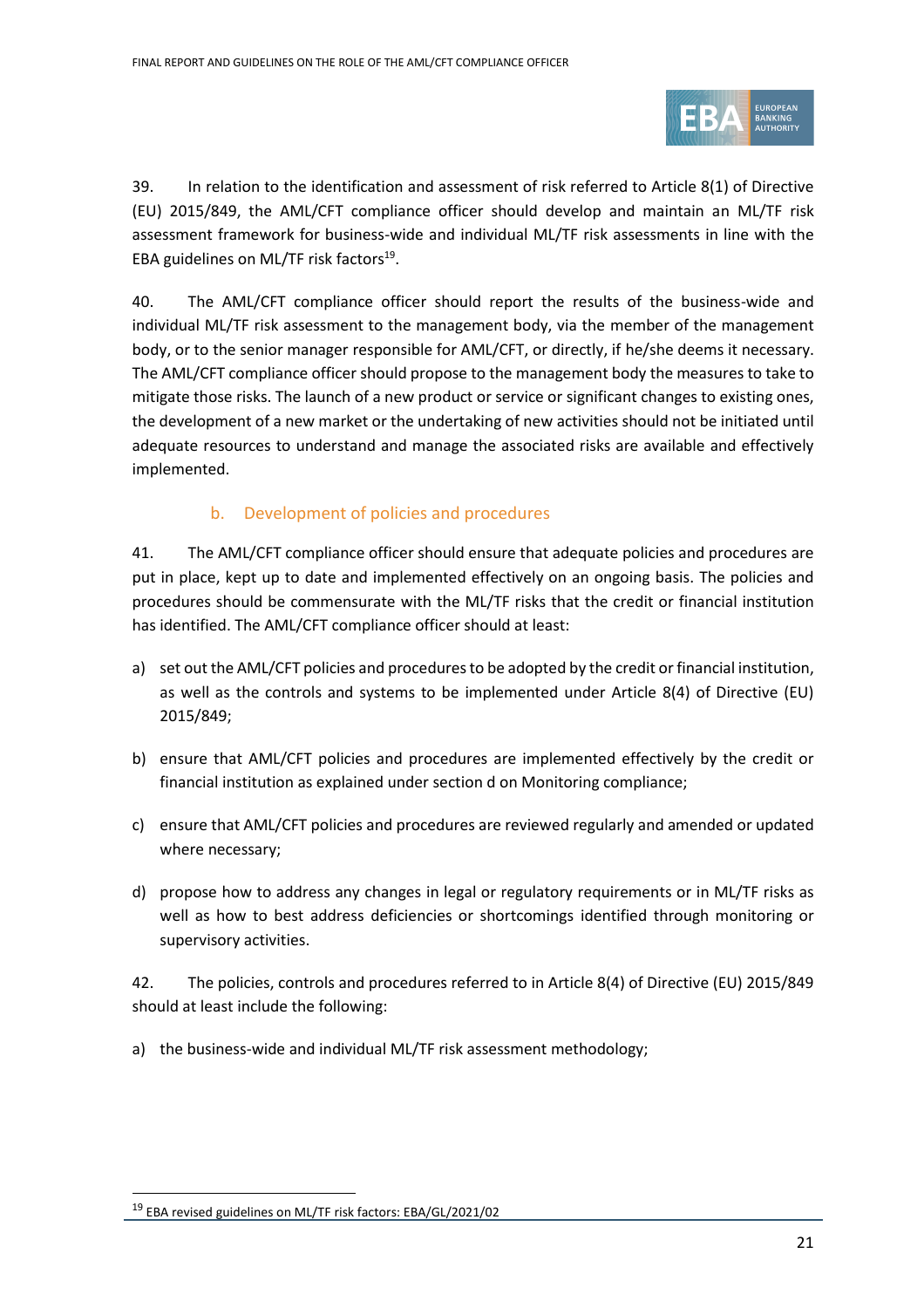

- b) customer due diligence including that provided by the EBA revised guidelines on ML/TF risk factors<sup>20</sup>, and a customer acceptance process as explained below in section c on Customers, in particular for high-risk customers;
- c) internal reporting (analysis of unusual transactions) and the submission of STRs to the FIU;
- d) record keeping; and
- e) provisions for monitoring AML/CFT compliance as in section d on Monitoring compliance.

#### c. Customers, including high-risk customers

43. The AML/CFT compliance officer should be consulted before a final decision is taken by senior management on onboarding new high-risk customers or maintaining business relationships with high-risk customers in line with the risk-based internal AML/CFT policies of the credit or financial institution, and in particular in situations where the senior management's approval is explicitly required under Directive (EU) 2015/849. If senior management decides not to follow the advice of the AML/CFT compliance officer, it should duly record its decision and address how it proposes to mitigate the risks raised by the AML/CFT compliance officer.

#### d. Monitoring compliance

44. As a second line of defence, the AML/CFT compliance officer should be responsible for monitoring whether the measures, policies, controls and procedures implemented by the credit or financial institution comply with the credit or financial institution's AML/CFT obligations. The AML/CFT compliance officer should also oversee the effective application of AML/CFT controls applied by business lines and internal units (first line of defence).

45. The AML/CFT compliance officer should ensure that the AML/CFT framework is updated where necessary, and in any case when deficiencies are detected, new risks emerge or the legal or regulatory framework has changed.

46. The AML/CFT compliance officer should recommend to the management body corrective measures to be taken to address identified weaknesses in the credit or financial institution's AML/CTF framework, including weaknesses identified by competent authorities or by internal or external auditors.

#### Reporting to the management body

47. The AML/CFT compliance officer should advise the management body on measures to be taken to ensure compliance with applicable laws, rules, regulations and standards, and should

<sup>&</sup>lt;sup>20</sup> Guidelines on customer due diligence and the factors credit and financial institutions should consider when assessing the money laundering and terrorist financing risk associated with individual business relationships and occasional transactions ('Guidelines on ML/TF risk factors') under Articles 17 and 18(4) of Directive (EU) 2015/849: EBA/GL/2021/02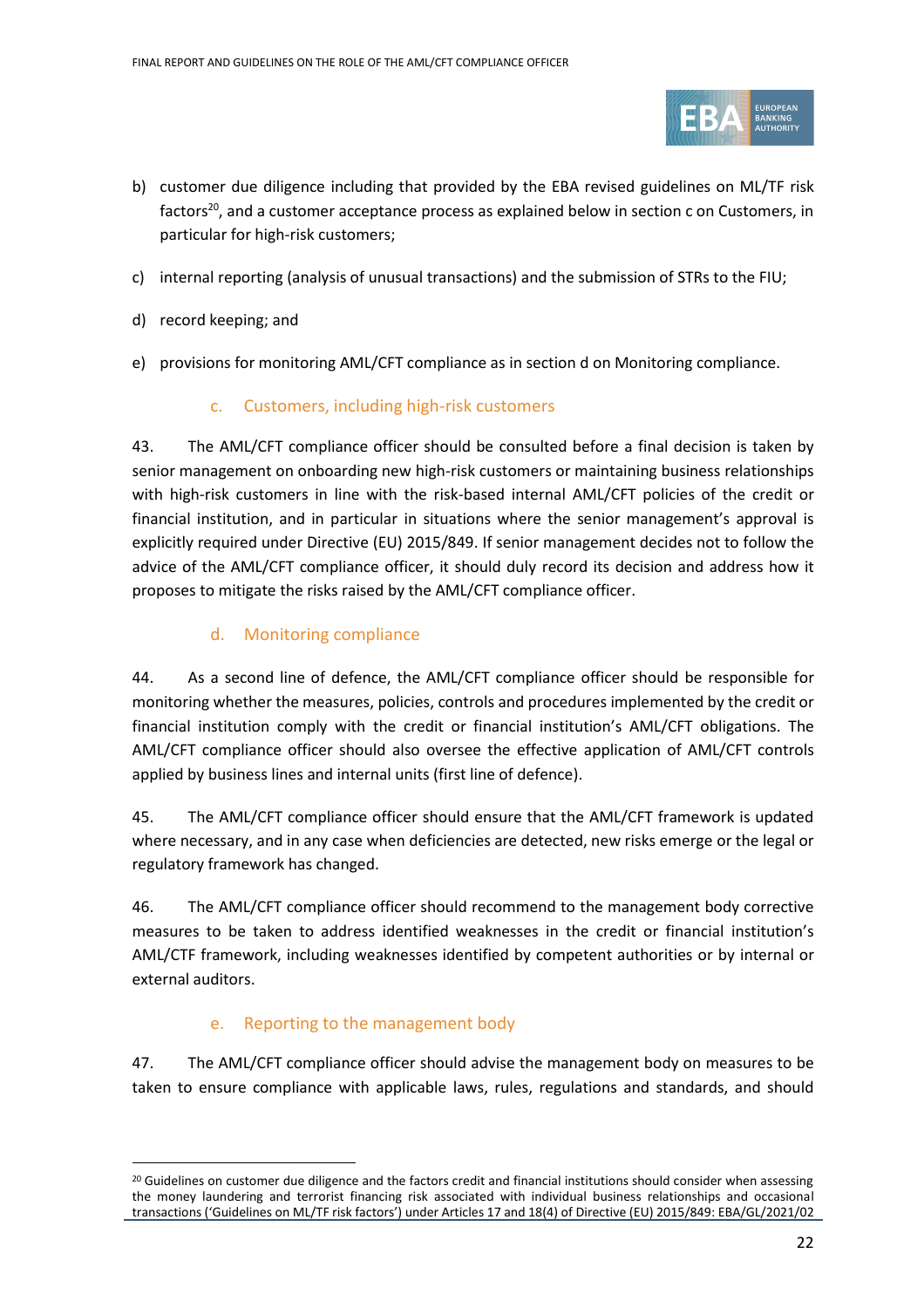

provide his/her assessment of the possible impact of any changes in the legal or regulatory environment on the credit or financial institution's activities and compliance framework.

48. The AML/CFT compliance officer should bring to the attention of the member of the management body or the senior manager responsible for AML/CFT:

- a) the areas where the operation of AML/CFT controls should be implemented or improved;
- b) the appropriate improvements suggested in relation to point (a) above;
- c) a progress report of any significant remedial programmes, at least once a year as part of the activity report referred to in paragraph 50 and on an ad hoc basis or periodically, depending on the improvements, to provide information about the level of exposure to the ML/TF risks, and the measures taken or recommended to reduce and effectively manage these risks;
- d) whether the human and technical resources allocated to the AML/CFT compliance function are insufficient and should be reinforced.

49. The credit or financial institution needs to stand ready to share a copy of the activity report referred to in paragraph 50 with the competent authority.

50. The AML/CFT compliance officer should produce an activity report on at least an annual basis. The activity report should be proportionate to the scale and nature of the activities of the credit or financial institution. The activity report may, where appropriate, be based on information already sent to the national competent authorities in the form of other reports. The activity report should contain at least the following information:

- 1) On the ML/TF risk assessment:
- a) a summary of the main findings of the business-wide ML/TF risk assessment as referred to in Article 8 of Directive (EU) 2015/849, where such an update has been performed in the past year, and a confirmation of whether it was required by the competent authority to be submitted for the reporting year; $^{21}$
- b) a description of any changes related to the method used by the credit or financial institution to assess the individual customer risk profile, highlighting how such change is aligned to the credit or financial institution's business-wide ML/TF risk assessment;
- c) the classification of customers by risk category, including the number of customer files by risk category for whom CDD reviews and updates are outstanding;
- d) information and statistical data on:
	- i) the number of unusual transactions detected;
	- ii) the number of unusual transactions analysed;

<sup>21</sup> Please refer to the EBA guidelines on ML/TF risk factors on conducting risk assessments (EBA/GL/2021/02)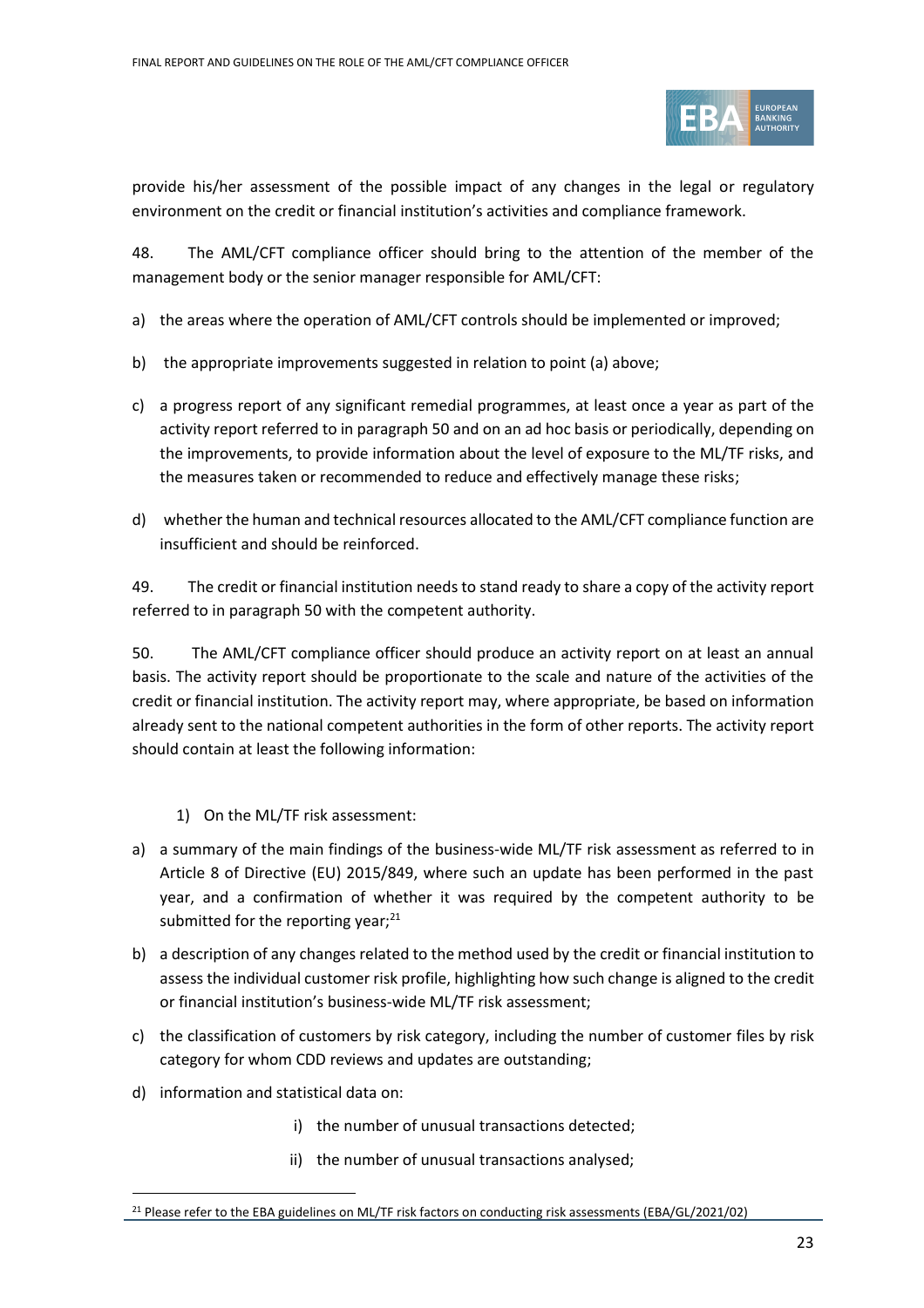

- iii) the number of reports of suspicious transactions or activity to the FIU (distinguished by country of operations);
- iv) the number of customer relationships ceased by the credit or financial institution due to AML/CFT concerns;
- v) the number of requests for information received from the FIU, courts and law enforcement agencies.
- 2) On resources:
- e) a brief description of the AML/CFT organisation structure and, where appropriate, of any significant changes made in the past year and of the underlying reasoning;
- f) a brief description of the human and technical resources allocated to the AML/CFT compliance function by the credit or financial institution;
- g) where applicable, the list of AML/CFT processes outsourced with a description of the oversight performed by the credit or financial institution on those activities.

3) On policies and procedures:

- h) a summary of important measures taken and procedures adopted during the year, including a brief description of the recommendations, problems, shortcomings and irregularities identified in the year of the reporting;
- i) a description of the compliance monitoring actions undertaken to assess application of the credit or financial institution's AML/CFT policies, controls and procedures by the credit or financial institution's employees, agents, distributors and service providers, as well as the adequacy of any monitoring tools employed by the credit or financial institution for AML/CFT purposes;
- j) a description of the AML/CFT training activities completed, and of the training plan for next year;
- k) a plan of activities of the AML/CFT compliance officer function for the subsequent year;
- l) findings of internal and external audits relevant to AML/CFT and any progress made by the credit or financial institution to address these findings;
- m) supervisory activities, including communications with the credit or financial institution, carried out by the competent authority, reports submitted, breaches identified and sanctions imposed together with how the credit or financial institution is undertaking to remedy the breaches identified and the stage at which the remedial action is, without prejudice to any other periodical report that may be required in the case of supervisory activity or remedial action.
	- f. Reporting of suspicious transactions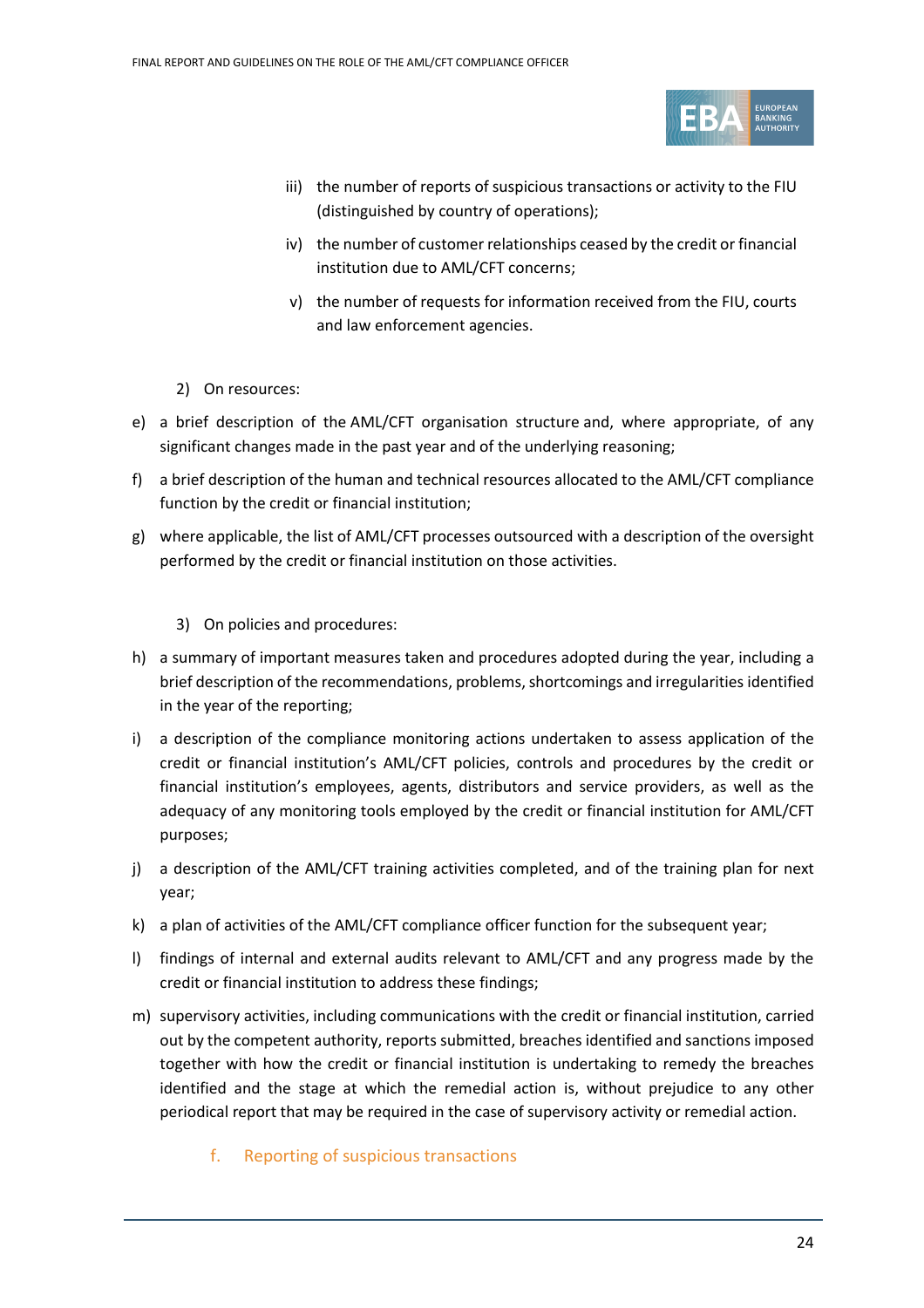

51. In relation to the AML/CFT compliance officer's obligation under Article 33(2) of Directive (EU) 2015/849 to transmit information referred to in paragraph (1) of that Article, he/she should make sure that other members of staff whose assistance is sought with the discharge of aspects of this function have the skills, knowledge and suitability to assist with that task. Due consideration should be given to the sensitivity and confidentiality of information that may be disclosed and the non-disclosure obligations the credit or financial institution has to adhere to.

52. When the AML/CFT compliance officer transmits information to the FIU in accordance with Article 33(2) of Directive (EU) 2015/849, he/she should ensure that the information is transmitted in a format and through means which comply with any guidelines issued by the national FIU, in an effective manner. As part of his/her role under that provision, the AML/CFT compliance officer should:

- a) understand the functioning and design of the transaction monitoring system, including scenarios covered according to the ML/TF risks posed to the credit or financial institution and internal procedures to handle alerts;
- b) receive reports from the credit or financial institution's employees, agents or distributors, or reports generated otherwise by the credit or financial institution's systems, of knowledge or suspicion of ML/TF, or that a person may have been, is or may be connected with ML/TF;
- c) ensure that these reports are considered promptly so as to determine whether there is knowledge or suspicion that funds are proceeds of criminal activity including ML/TF, or whether a person may have been, is or may be connected with ML/TF; the AML/CFT compliance officer should also determine, document and implement a prioritisation process for the internal reports received so that internal reports concerning especially high-risk situations are treated with the necessary urgency;
- d) while assessing the reports received, keep a record of all evaluations carried out as well as any feedback received from the FIU subsequently to improve the detection of future suspicious transactions;
- e) ensure that knowledge or suspicion of ML/TF or of a person's connection with ML/TF are promptly reported to the FIU, submitting with the report such facts, events or information and documentation as necessary to substantiate the suspicion or instances of reasonable grounds to suspect ML/TF;
- f) ensure a prompt and exhaustive response to any request for information made by the FIU; and
- g) consider regularly the reasons why alerts of unusual activity or transactions were not escalated as internal reports so as to determine whether there are any issues that need to be addressed to ensure effective detection of suspicious activity or transactions.

53. The AML/CFT compliance officer should ensure that the credit or financial institution's internal controls will enable it to comply with any guidance provided by the FIU.

54. Credit or financial institutions should draw the attention of their managers and employees to the obligation to comply strictly with the prohibition on informing the customer or third parties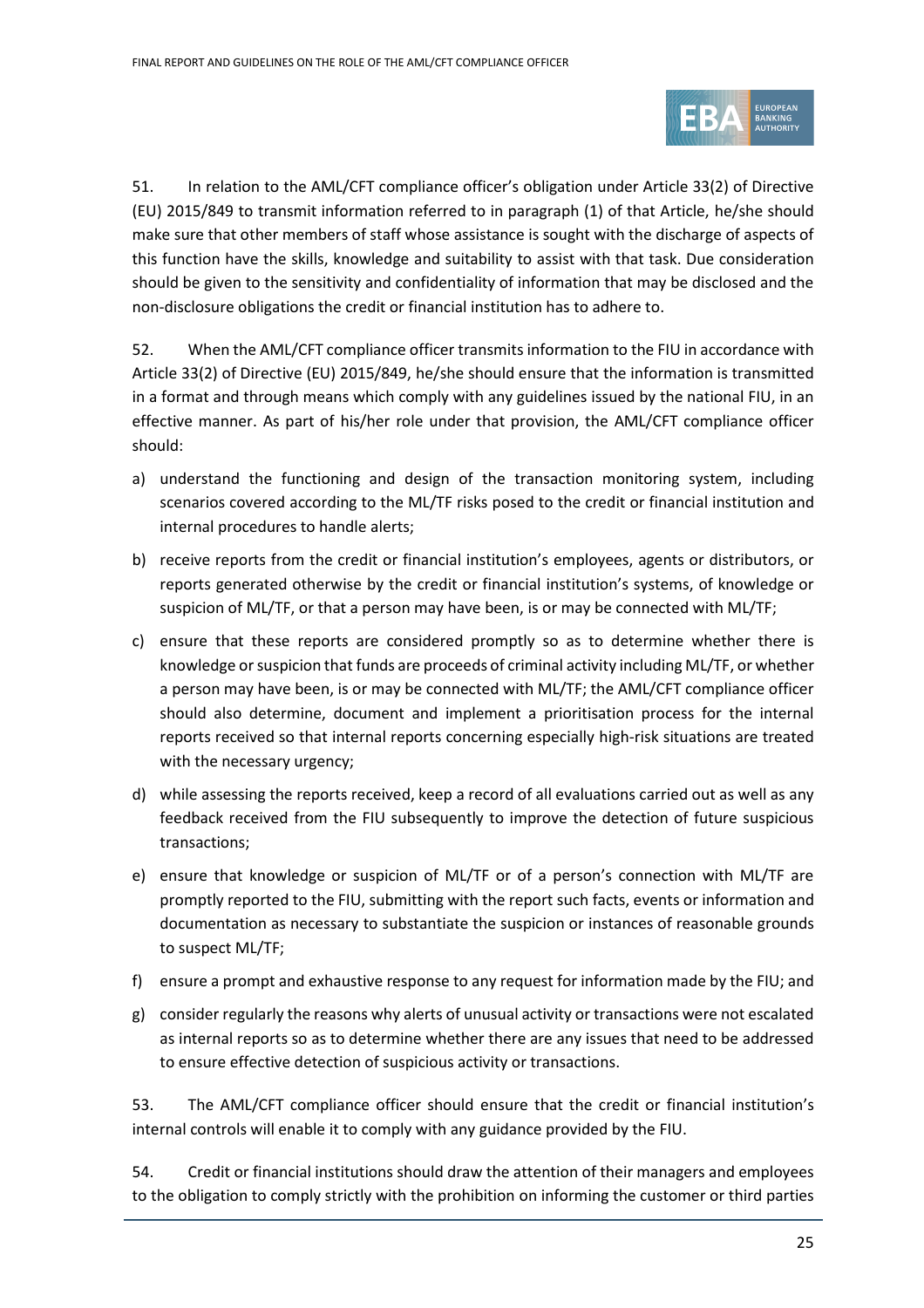

that an ML/TF analysis is ongoing or may be started and to limit access to this information to the persons who need it for the performance of their functions. While there is a non-disclosure obligation applicable within the credit or financial institution, the AML/CFT compliance officer should still consider carefully to whom information on either any reports submitted to the FIU or any request for information received from the FIU is provided within the credit or financial institution. The reporting procedure should be confidential and the identity of the persons involved in the preparation and forwarding of the report should be protected by privacy policy.

#### g. Training and awareness

55. In accordance with the obligation under Article 46(1) of Directive (EU) 2015/849 and as specified in the EBA revised guidelines on ML/TF risk factors $^{22}$ , the AML/CFT compliance officer should duly inform staff about the ML/TF risks to which the credit or financial institution is exposed including ML/TF methods, trends and typologies, as well as of the risk-based approach implemented by the credit or financial institution to mitigate these risks. This information may take various forms, such as company letters, the intranet, meetings.

56. The AML/CFT compliance officer should oversee the preparation and implementation of an ongoing AML/CFT training programme. In cooperation with the human resources department of the credit or financial institution, an annual plan of training and education of staff should be documented and be referred to in the activity report to the management body as per paragraph 50.

57. The AML/CFT compliance officer should ensure that the internal reporting procedures adopted by the credit or financial institution are brought to the attention of all staff.

58. In addition to general education, for the purposes of Article 46(1) of Directive (EU) 2015/849 the AML/CFT compliance officer should assess the specific training needs within the credit or financial institution and ensure that adequate theoretical and practical training is provided to the persons exposed to different level of ML/FT risks, such as:

- a) persons working in the compliance function under the responsibility of the AML/CFT compliance officer;
- b) persons in contact with customers or tasked with carrying out their transactions (employees, agents and distributors);
- c) persons responsible for developing procedures or internal tools applicable to activities that may be sensitive to ML/TF risk.

59. The content of the specific training programmes delivered to persons with different levels of exposure to ML/TF risks should be adjusted on a risk-sensitive basis as described in the EBA revised guidelines on ML/TF risk factors<sup>23</sup>.

<sup>22</sup> Guideline 6: *Training* of EBA revised guidelines on ML/TF risk factors: EBA/GL/2021/02

<sup>&</sup>lt;sup>23</sup> Guideline 6: *Training* of EBA revised guidelines on ML/TF risk factors: EBA/GL/2021/02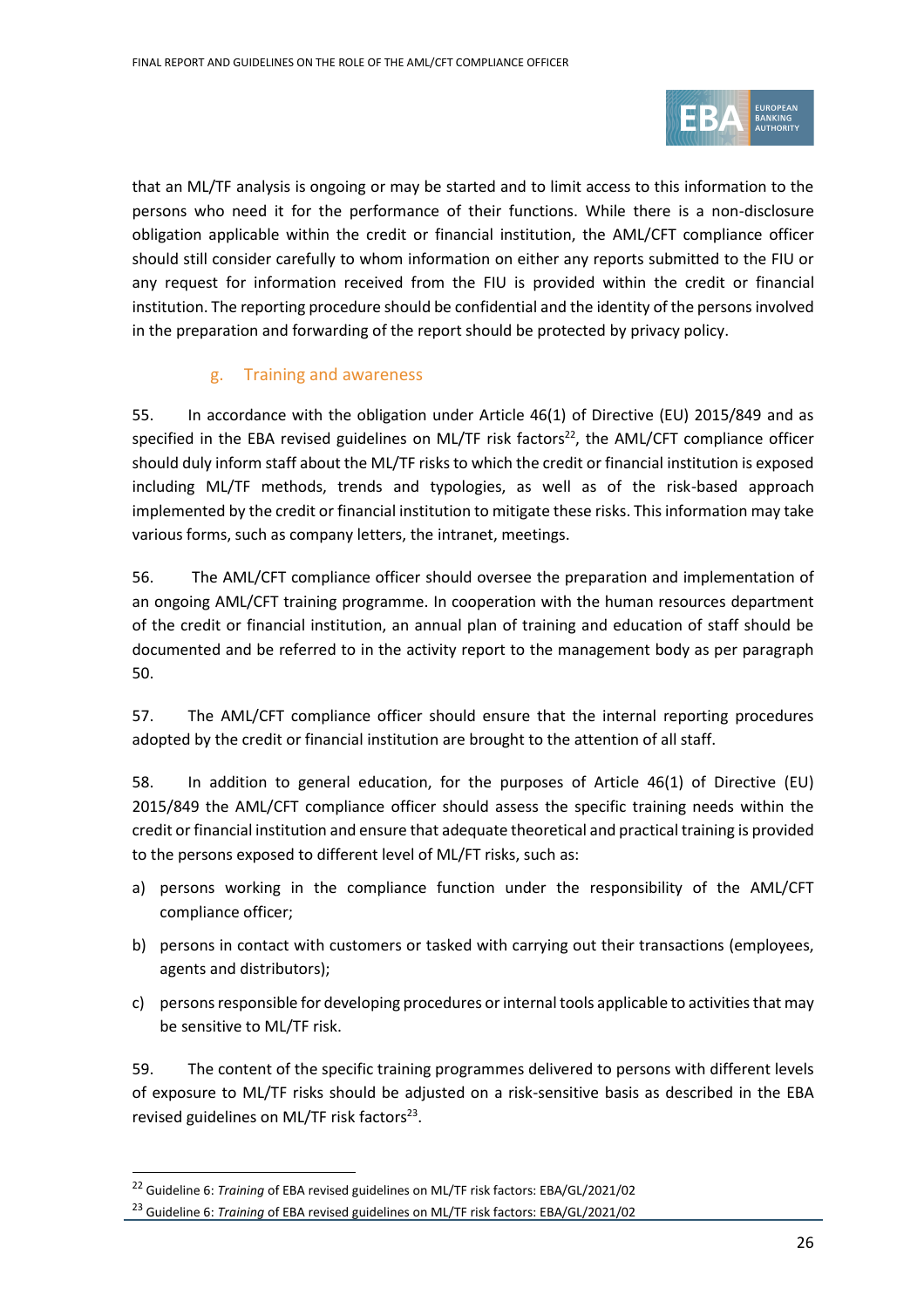

60. The AML/CFT compliance officer should determine indicators of assessment to check the effectiveness of training provided.

61. Where the credit or financial institution adopts a training and awareness-raising programme developed abroad, e.g. by its registered office or parent company, the AML/CFT compliance officer should ensure that this programme is adapted to the legal and regulatory rules applicable at national level, as well as with respect to ML/TF typologies and specific activities of the credit or financial institution.

62. Where certain training activities are outsourced to a service provider, the AML/CFT compliance officer should ensure (i) that the service provider has the required AML/CFT knowledge to guarantee the quality of the training to be provided, (ii) that the management conditions of the outsourcing are set and respected, and (iii) that the content of this training is adapted to the specific features of the credit or financial institution concerned.

#### **4.2.5 Relationship between the AML/CFT compliance function and other functions**

63. Both the compliance function and the independent AML/CFT compliance function should be located in the second line of defence of the credit and financial institutions.

64. Where the AML/CFT compliance function is different from the general compliance function, in addition to the provisions of ESAs guidelines on internal governance<sup>24</sup> on a transparent and documented decision-making process and clear allocation of responsibilities and authority within its internal control framework, credit or financial institutions should meet the provisions set out in this section.

65. The independent audit function referred to in Article 8(4)(b) of Directive (EU) 2015/849 should not be combined with the AML/CFT compliance function.

66. The risk management function, to the extent that the credit or financial institution has a risk management function, and, where established, the risk committee, should have access to relevant information and data necessary to perform their role, including information and data from relevant corporate and internal control functions, such as AML/CFT compliance.

67. A good cooperation to exchange information should take place between the head of risk management and the AML/CFT compliance officer. The AML/CFT compliance officer should cooperate with the risk function for the purpose of setting AML/CFT methodologies coherent with the risk management strategy of the credit or financial institution.

#### **4.2.6 Outsourcing of operational functions of the AML/CFT compliance officer**

<sup>&</sup>lt;sup>24</sup> EBA guidelines on internal governance under Directive 2013/36/EU: EBA/GL/2021/05; ESMA guidelines on certain aspects of the MiFID II compliance function requirements: ESMA35-36-1946; EIOPA guidelines on system of governance: EIOPA-BoS-14/253 EN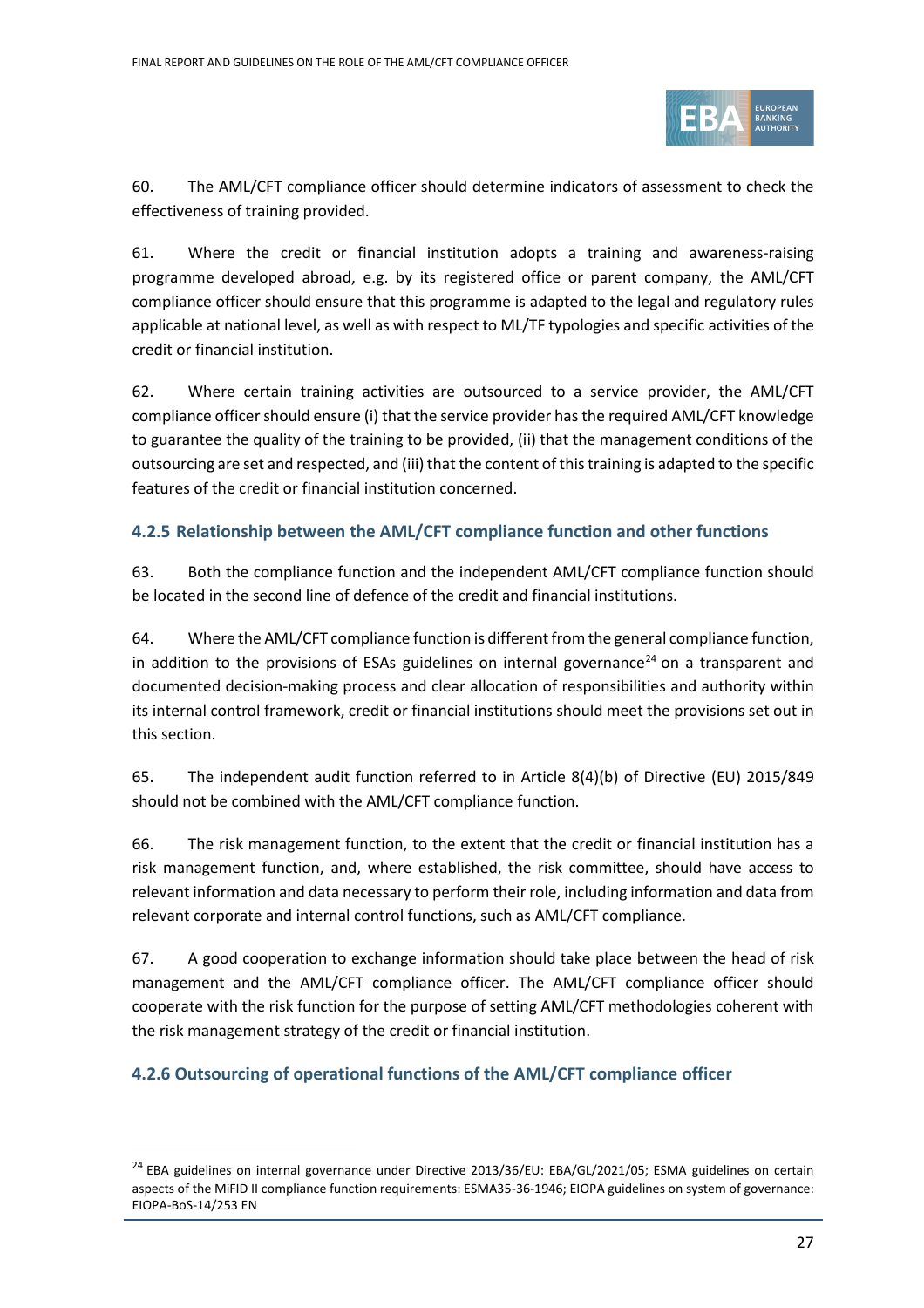

68. In addition to the ESAs guidelines on outsourcing  $25$ , as applicable, and where the outsourcing of operational functions of the AML/CFT compliance officer is permitted under national law, credit or financial institutions should have regard to the following key principles:

- a. The ultimate responsibility for compliance with legal and regulatory obligations, whether or not specific functions are outsourced, lies with the credit or financial institution.
- b. The rights and obligations of the credit or financial institution and the service provider should be clearly allocated and set out in a written agreement.
- c. The credit or financial institution relying on an outsourcing arrangement should remain accountable to monitor and oversee the quality of the service provided.
- d. Intra-group outsourcing should be subject to the same regulatory framework as outsourcing to service providers outside the group<sup>26</sup>.
- e. The outsourcing of functions cannot result in the delegation of the management body's responsibilities. Strategic decisions in relation to AML/CFT should not be outsourced. These decisions include, in particular:
	- i. the approval of the business-wide ML/TF risk assessment;
	- ii. the decision on the internal organisation of the AML/CFT framework of the credit and financial institution;
	- iii. the adoption of internal AML/CFT policies and procedures;
	- iv. the approval of the methodology used to determine the ML/TF risk presented by a given business relationship and the assignment of the risk profile;
	- v. the approval of the criteria to be used by the credit or financial institution to detect suspicious or unusual transactions for its ongoing monitoring and/or reporting purposes.

Credit and financial institutions remain ultimately responsible for the decision to report suspicious transactions to the FIU, including in situations where the identification and reporting of suspicious transactions is outsourced.

69. Credit and financial institutions should follow the outsourcing process, as set out in the EBA's guidelines on outsourcing arrangements, when outsourcing operational tasks of the AML/CFT compliance officer function to a service provider. This includes the identification and assessment of relevant risks of the outsourcing arrangement, the justification of the decision to outsource in light of the objectives pursued (whether it aims to ensure an optimal allocation of AML/CFT resources throughout the group or on the basis of the proportionality criteria), undertaking due diligence on the prospective service provider, and the contractualisation of the outsourcing agreement.

<sup>&</sup>lt;sup>25</sup> EBA guidelines on outsourcing arrangements: EBA/GL/2019/02; EIOPA guidelines on outsourcing to cloud service providers: EIOPA-BoS-20-002; ESMA guidelines on outsourcing to cloud service providers: ESMA50-157-2403

<sup>26</sup> Point 27 of the Background sections of the EBA guidelines on outsourcing arrangements of 25 February 2019: EBA/GL/2019/02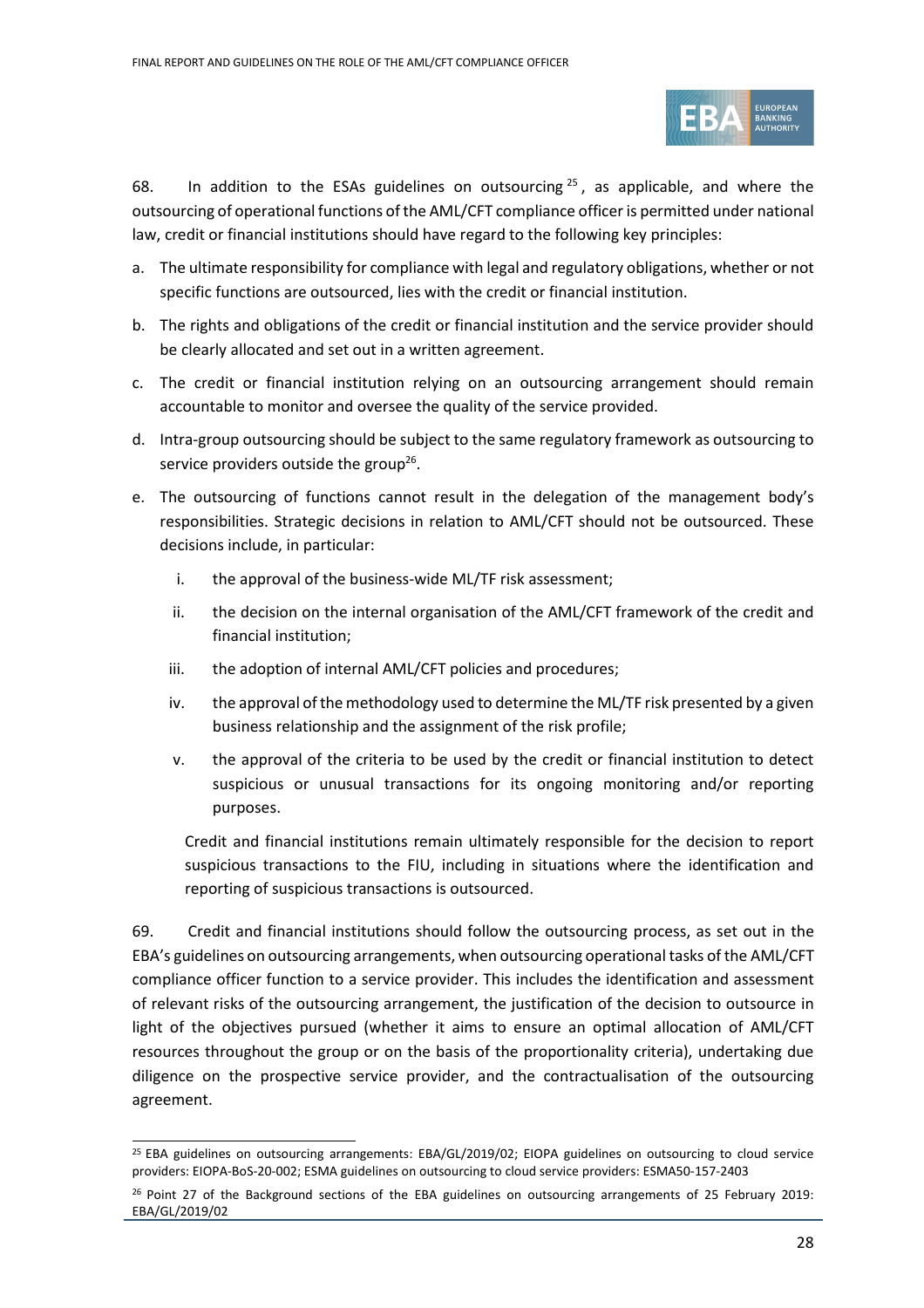

70. The credit or financial institution which outsources tasks of the AML/CFT compliance function should entrust its AML/CFT compliance officer with:

- i) monitoring the service provider's performance to ensure that the outsourcing effectively enables the credit or financial institution to comply with all its legal and regulatory AML/CFT obligations;
- ii) carrying out a regular control of compliance by the service provider with the commitments arising from the agreement. In accordance with the documented analysis, the regular control should ensure that the AML/CFT compliance function is provided with means to test and monitor regularly and occasionally compliance with the obligations incumbent upon the service provider. As regards its customer's data, the AML/CFT compliance function and the competent authority should have access rights to the systems/databases of the service provider;
- iii) reporting on the outsourcing to the management body as part of the AML/CFT compliance officer's activity report or whenever circumstances require, in particular so that any necessary remediation measures are implemented as soon as possible.

71. Where the credit or financial institution does not have any officers or employees of its own other than a management body, it may outsource the AML/CFT compliance function to a service provider. In such instances the AML/CFT compliance officer should be the AML/CFT compliance officer of one of the service providers who has experience or knowledge on the type of activity or transactions carried out by the credit or financial institution.

72. In situations whereby the credit or financial institution is making use of intra-group outsourcing, it should in particular take the measures necessary to identify and manage any conflicts of interest that could arise from such an outsourcing agreement. The parent entity of the group should:

- a) ensure that an inventory of cases of intra-group AML/CFT outsourcing, in order to determine which function relates to which legal entity, is established in the concerned entities and regularly made available for its consultation; and
- b) ensure that intra-group outsourcing does not compromise the compliance of each subsidiary, branch or other form of establishment with its AML/CFT obligations.

73. The outsourcing of tasks related to AML/CFT to service providers established in third countries should be subject to additional safeguard measures in order to ensure that the outsourcing does not, as a result of the location of the service provider, increase the risk of noncompliance with the legal and regulatory requirements or of inefficient performance of the outsourced tasks, nor hinders the competent authority's capacity to effectively exercise its supervisory power with regard to the service provider.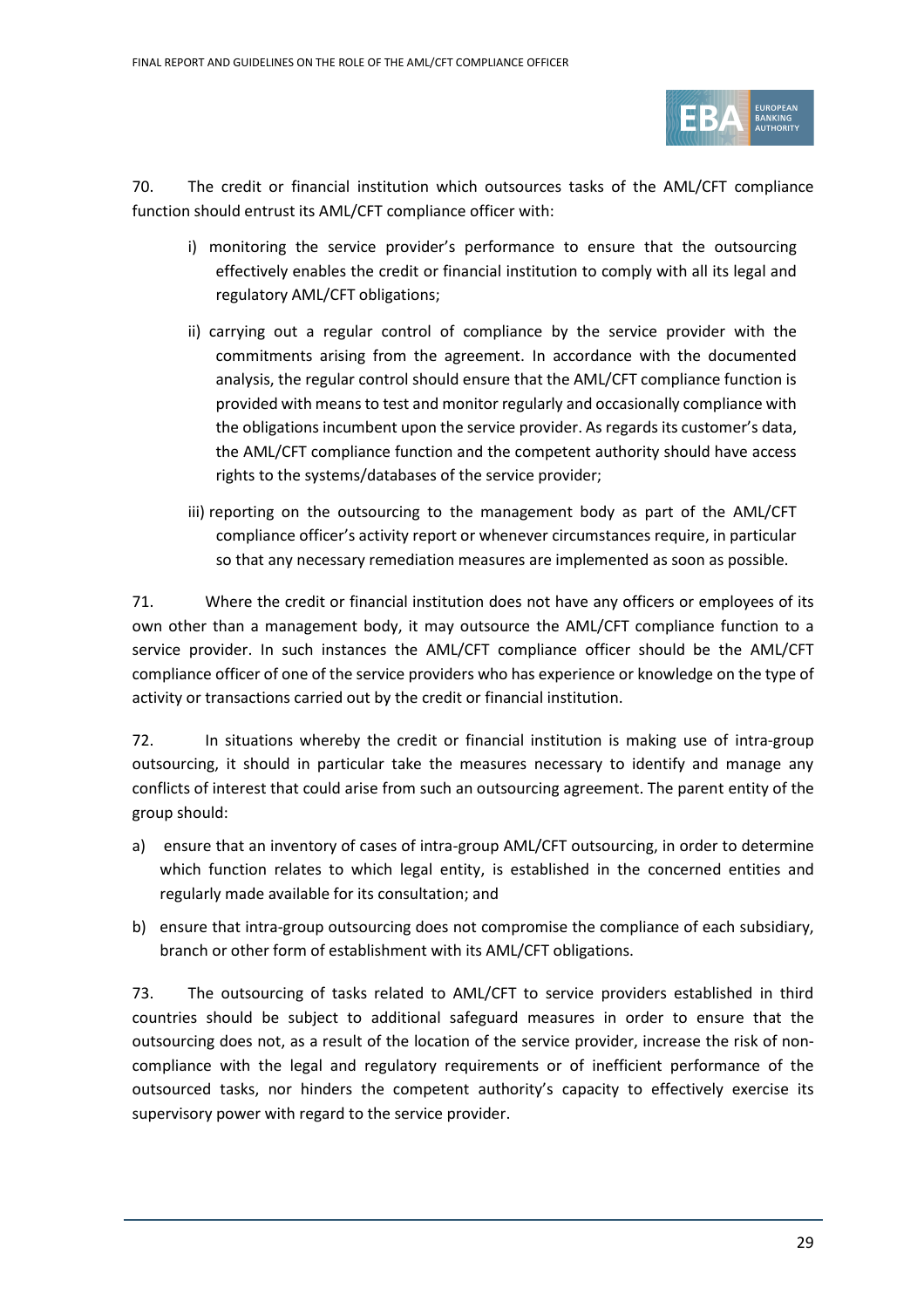

## <span id="page-29-0"></span>4.3 Organisation of the AML/CFT compliance function at group level

#### **4.3.1 General provisions on the group context**

74. The credit or financial institution should adapt its internal control framework to the specificity of its business, its complexity and the associated risks, taking into account the group context.

75. The credit or financial institution should ensure that the parent undertaking, where it is a credit or financial institution, has sufficient data and information and is able to assess the groupwide ML/TF risk profile, in line with the EBA guidelines on ML/TF risk factors<sup>27</sup>.

76. Where the credit or financial institution is the parent of a group, it should ensure that each management body, business line and internal unit, including each internal control function, has the information necessary to be able to carry out its duties. In particular it should ensure exchange of adequate information between the business lines and the AML/CFT compliance function, and the compliance function where those are different functions, at the group level and between the heads of the internal control functions at the group level and the management body of the credit or financial institution.

#### **4.3.2 Role of the management body in respect of AML/CFT at group level**

77. Where the parent is a credit or financial institution and thus an obliged entity under Directive (EU) 2015/849, its management body should carry out at a minimum the following tasks:

- a) in order to have a cartography of the ML/TF risks to which each group entity is exposed, ensure that the group entities perform their own business-wide ML/TF risk assessments in a coordinated way and based on a common methodology, yet reflecting their own specificities, taking into account Article 8(1) of Directive (EU) 2015/849 and the EBA revised guidelines on ML/TF risk factors<sup>28</sup>;
- b) when being informed, by members of the group management body or senior manager responsible for AML/CFT or directly by the group AML/CFT compliance officer, of supervisory activities carried out in entities of the group by a competent authority, or deficiencies identified therein, ensure that remediation measures are completed by the subsidiary or branch in a timely and effective manner.

#### **4.3.3 Organisational requirements at group level**

78. When implementing group-wide policies and procedures as referred to in Article 45 of Directive (EU) 2015/849, conflicting interests, meaning ML/TF risk-generating tasks such as the commercial function, between a parent credit or financial institution, which is an obliged entity

<sup>27</sup> EBA revised guidelines on ML/TF risk factors: EBA/GL/2021/02

<sup>28</sup> EBA revised guidelines on ML/TF risk factors: EBA/GL/2021/02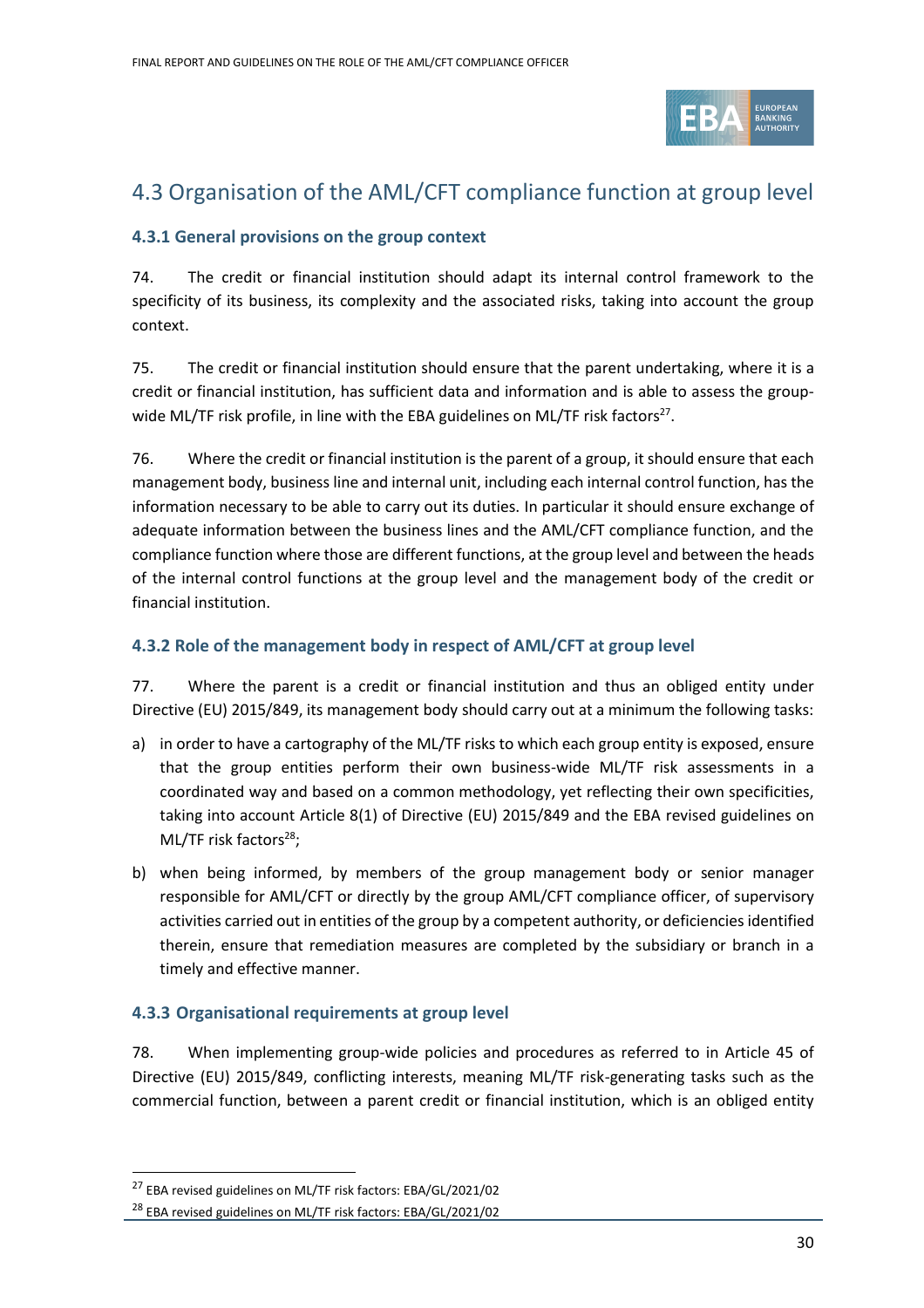

under Directive (EU) 2015/849, and a subsidiary or branch, should not jeopardise the compliance with AML/CFT requirements, and should be mitigated.

- 79. The parent credit or financial institution should:
- a) designate a member of its management body or senior manager responsible for AML/CFT among the senior managers at the level of the parent undertaking, as well as a group AML/CFT compliance officer;
- b) set up an organisational and operational coordination structure at group level with sufficient decision-making power for the group AML/CFT management to make this position effective at managing and preventing ML/TF risks, in line with the proportionality principle and applicable domestic legislation;
- c) approve the group's internal AML/CFT policies and procedures and ensure that these are consistent with the group's structure and with the size and characteristics of the credit or financial institutions belonging to it;
- d) set up internal AML/CFT control mechanisms at group level;
- e) regularly evaluate the effectiveness of the AML/CFT policies and procedures at group level; and
- f) for a credit or financial institution that operates branches or subsidiaries domestically, or in another Member State or a third country, appoint a group AML/CFT compliance officer as a coordinator, for ensuring the implementation by all the entities of the group, which are engaged in financial activities, of the group policy and the adequate and appropriate systems and procedures for the effective prevention of ML/TF.

80. The group AML/CFT compliance officer should cooperate fully with the AML/CFT compliance officer of each entity**.** 

- 81. The group AML/CFT compliance officer should have at least the following tasks:
- a) coordinate the business-wide assessment of the ML/TF risks carried out at local level by entities of the group and organise the aggregation of their results in order to have a good understanding of the nature, intensity and location of the ML/TF risks to which the group as a whole is exposed;
- b) draft a group-wide ML/TF risk assessment. In this respect, the parent entity of the group should take into account, in its ML/TF risk management system at group level, both the individual risks of the various entities of the group and their possible interrelations that could have a significant impact on the group-wide risk exposure. In this respect, particular attention should be paid to the risks to which the group's branches or subsidiaries established in third countries are exposed, especially if they are of high ML/TF risk;
- c) define group-level AML/CFT standards and ensure that local, entity-level policies and procedures comply with the AML/CFT legislation and regulations applicable to each entity of the group individually, and are also aligned to the group standards defined;
- d) coordinate the activities of the various local AML/CFT compliance officers in the group's operational entities in order to ensure that they work consistently;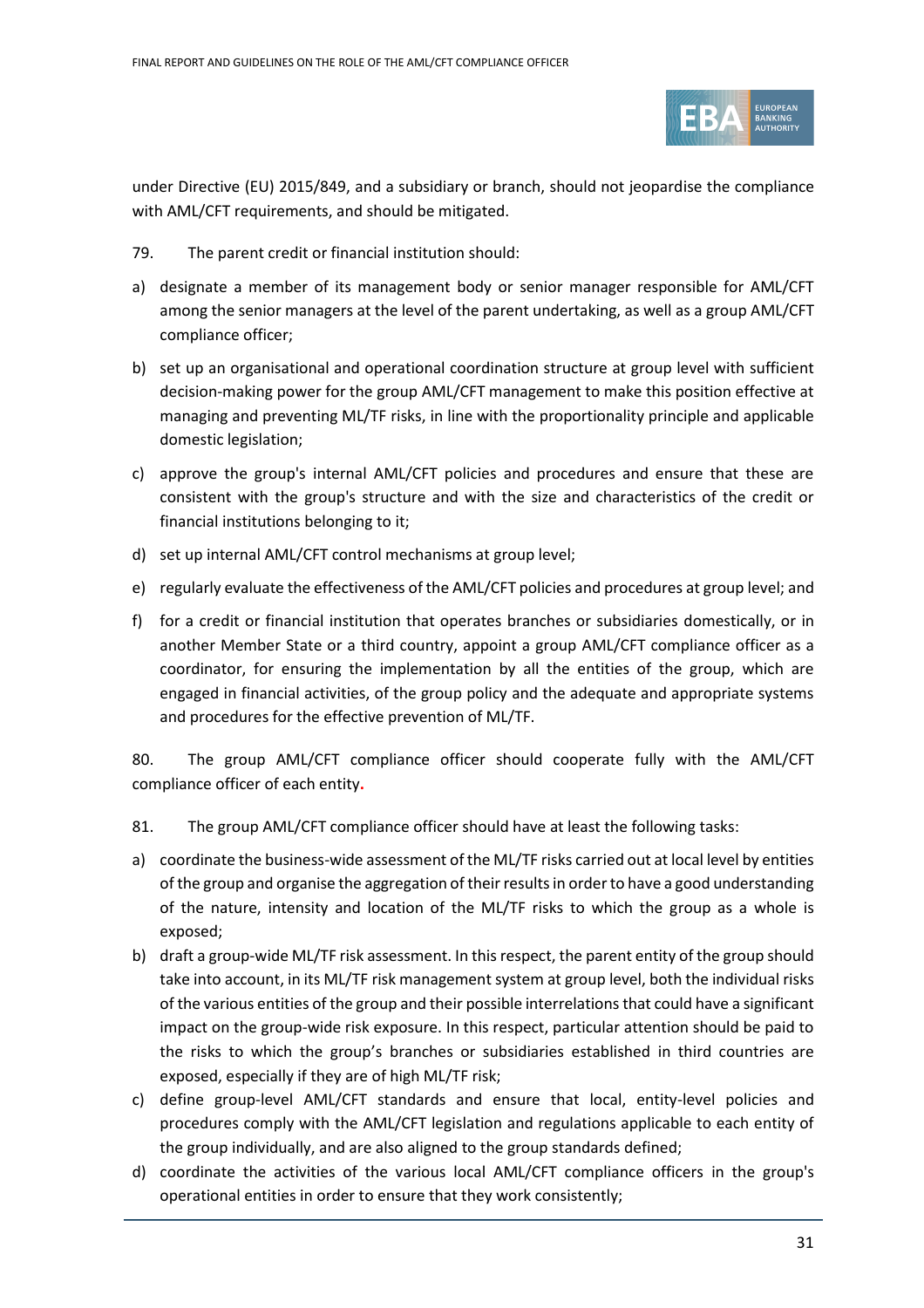

- e) monitor compliance of the branches and the subsidiaries located in third countries with EU AML/CFT provisions, in particular where requirements for the prevention of ML/TF are less strict than those set out in Directive (EU)  $2015/849^{29}$ ;
- f) set group-wide policies, procedures and measures concerning, in particular, data protection and sharing of information within the group for the purposes of AML/CFT, in accordance with the national legal provisions;
- g) ensure that the entities of the group have adequate STRs procedures and share information properly, including the information that a suspicious transaction report has been filed (with no prejudice to national confidentiality rules where existing).

82. The group AML/CFT compliance officer should produce an activity report on at least an annual basis and present it to the group management body. In addition to the points mentioned in paragraph 50, the group AML/CFT compliance officer's report should contain, at least, the following points from the AML/CFT compliance officers in branches and subsidiaries:

- a) statistics consolidated at group level, especially on risk exposure and suspicious activities;
- b) monitoring of inherent risks that have occurred in one subsidiary or branch and across other subsidiaries and branches, and analysing the impact of residual risks;
- c) supervisory reviews, internal or external audits of subsidiaries or branches of the credit or financial institution including the serious weaknesses identified in the AML/CFT policies and procedures of the credit or financial institution, and the actions or recommendations for corrective measures; and
- d) information on steering and oversight of subsidiaries and branches with a special focus on the ones located in high-risk countries if applicable.

83. The AML/CFT compliance officer of a subsidiary or branch should have a direct reporting line with the group AML/CFT compliance officer.

84. The group should ensure that the policies and procedures entities put in place are aligned with the group's procedures and policies to the extent permitted under applicable national law. Based on the proportionality criteria, credit or financial institutions should, where appropriate, establish committees (including a compliance committee) of the management body in its supervisory function as set out in Section 5 of the EBA revised guidelines on internal governance<sup>30</sup>.

<sup>&</sup>lt;sup>29</sup> Please also refer to the Joint ESA Regulatory Technical Standards on the implementation of group-wide AML/CFT policies in third countries of 6 December 2017: JC 2017 25

<sup>30</sup> EBA revised guidelines on internal governance under Directive 2013/36/EU: EBA/GL/2021/05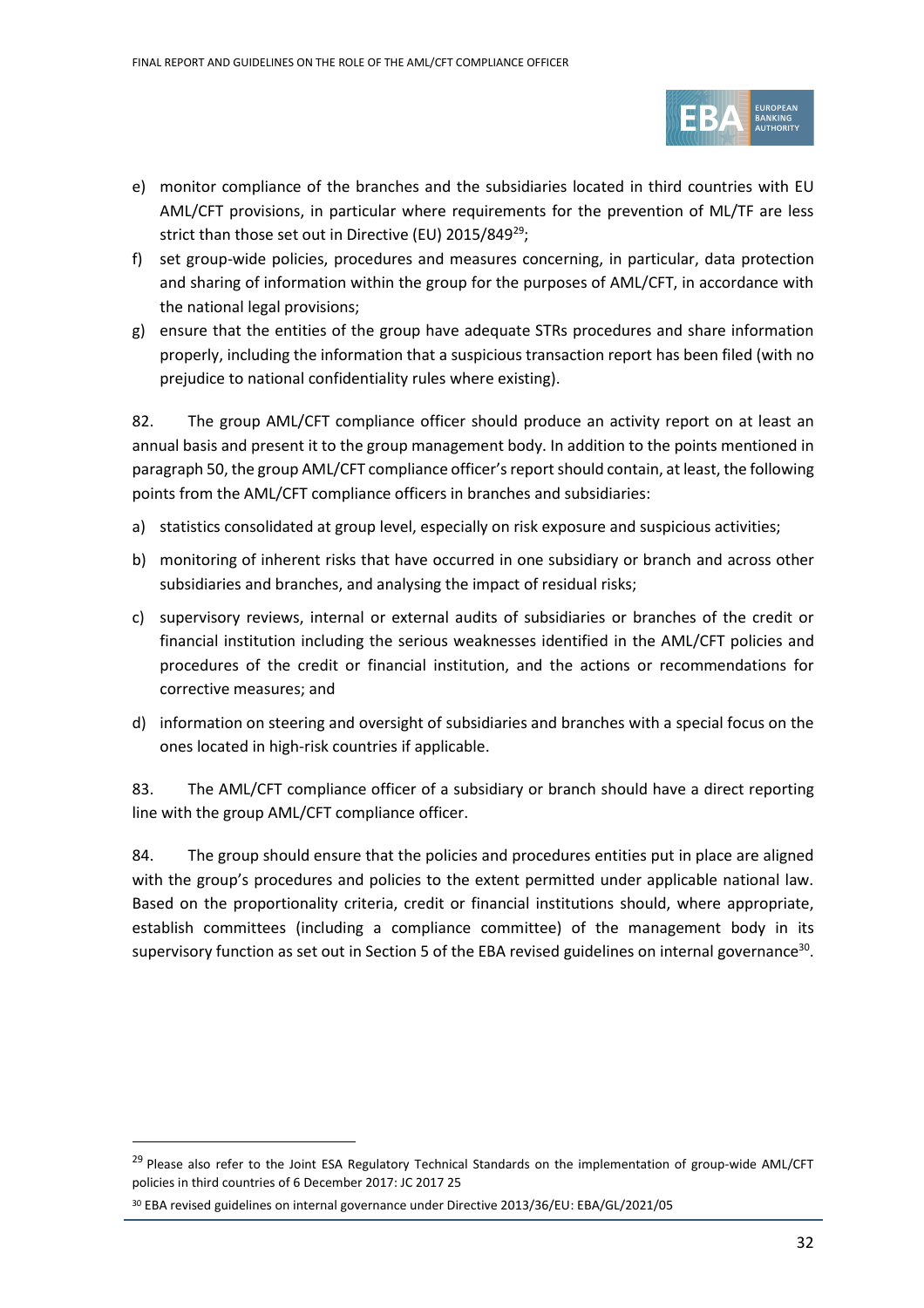

# <span id="page-32-0"></span>5. Accompanying documents

## <span id="page-32-1"></span>5.1 Cost-benefit analysis / impact assessment

#### A. Introduction

1. In several provisions of Directive (EU) 2015/849 there are references to the existence of senior management in charge of the AML/CFT compliance function that is required to approve business relationships or transactions involving high-risk third countries (Article 18a(1)(e) of Directive (EU) 2015/849), cross-border relationships with a third-country respondent institution (Article 19(c) of Directive (EU) 2015/849) and transactions or business relationships with politically exposed persons (Article 20(b)(i) of Directive (EU) 2015/849), among others. Moreover, senior management should approve policies, controls and procedures to mitigate and manage effectively the risks of money laundering and terrorist financing (Article 8(5) of Directive (EU) 2015/849).

2. More specifically, Article 8(4a) of Directive (EU) 2015/849 makes reference to the appointment of a compliance officer at management level if appropriate and Article 46(4) of Directive (EU) 2015/849 requires entities to identify the member of the management body who is responsible for the implementation of the laws, regulations and administrative provisions necessary to comply with the Level 1 text.

3. In 2017 and 2019, the European Commission issued Reports on the assessment of the risks of ML/TF affecting the internal market and relating to cross-border activities<sup>31</sup> ('Supra National Risk Assessment') in which it recommended that the European Supervisory Authorities (ESAs) provide guidelines to clarify the functions of compliance officers in financial institutions<sup>32</sup>.

#### B. Policy objectives

4. The guidelines aim at ensuring that the provisions of the Level 1 text are interpreted and applied consistently and effectively. To this end, the guidelines describe the responsibilities at all hierarchical levels of the AML/CFT compliance function. First, the roles and responsibilities of the management body in the AML/CFT framework are set out. Second, the role of the AML/CFT compliance officer is described at all phases (i.e. the expectations about the appointment, the tasks and the reporting to the management body).

5. The guidelines also address the organisation of the AML/CFT compliance function at group level and the relationship and interactions between the AML/CFT compliance function and other functions related to the three lines of defence.

<sup>31</sup> https://eur-lex.europa.eu/legal-content/EN/TXT/PDF/?uri=CELEX:52017DC0340

 $32$ https://ec.europa.eu/info/sites/info/files/supranational risk assessment of the money laundering and terrorist f inancing\_risks\_affecting\_the\_union.pdf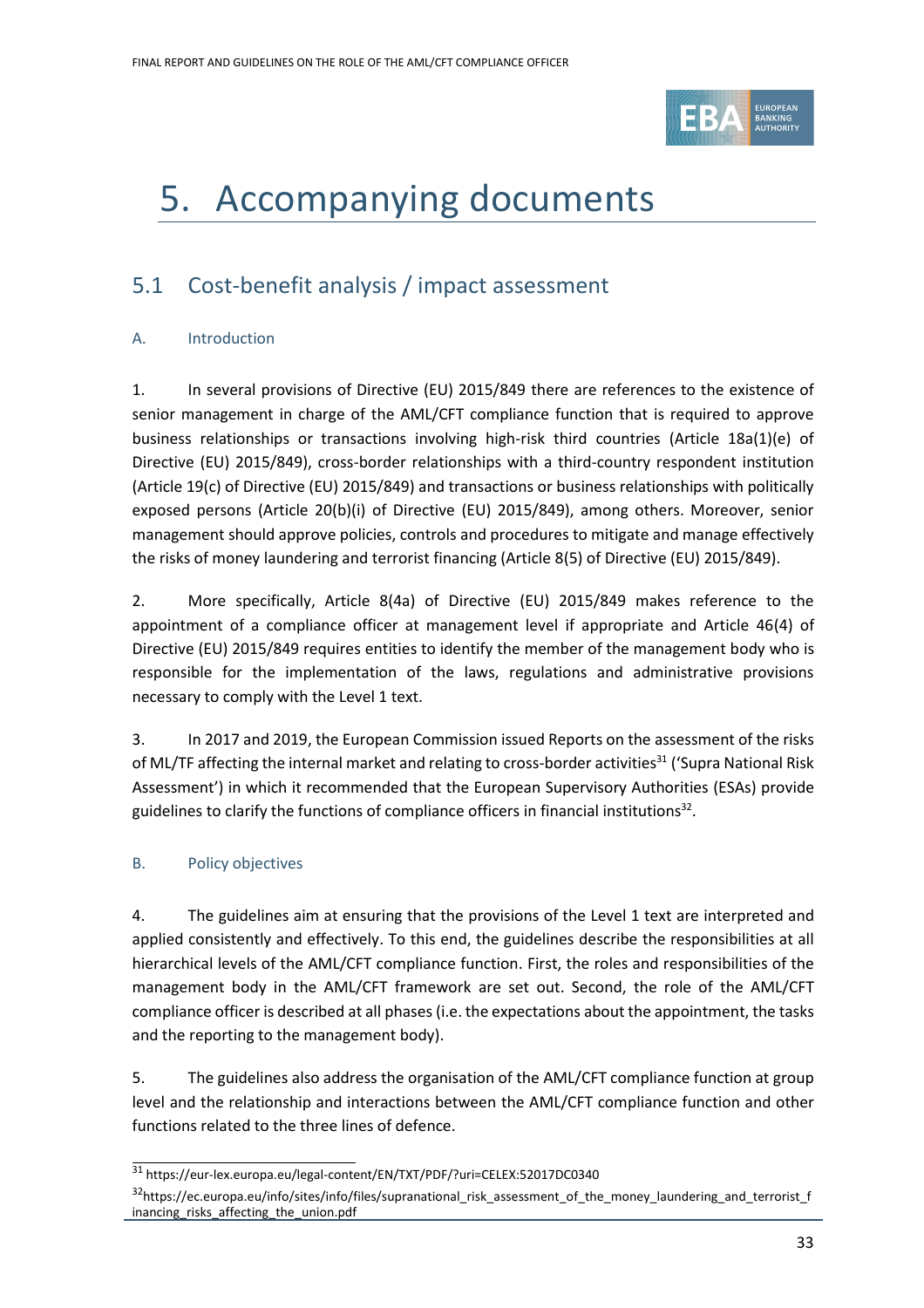

#### C. Baseline scenario

6. The current EU legislative framework for credit institutions' internal governance consists mainly of Directive 2013/36/EU, the EBA guidelines on internal governance under Directive 2013/36/EU issued in 2017, the EBA draft guidelines on internal governance under Directive 2013/36/EU issued in 2020, the EBA guidelines on the assessment of the suitability of members of the management body and key function holders, and the EBA guidelines on outsourcing. The draft amended guidelines on internal governance under Directive 2013/36/EU include in the section dedicated to the compliance function the provision that credit institutions should take appropriate action against internal or external behaviour that could facilitate or enable fraud, ML/TF or other financial crime and breaches of discipline.

7. The impact assessment covers the application of the provisions included in the Level 1 text about the existence of the AML/CFT compliance officer and approval processes of senior management, and the policy options assessed during the drafting process for implementing the recommendations of the Supra National Risk Assessment reports of 2017 and 2019.

#### D. Options considered

8. In the process of drafting the guidelines, the ESAs considered whether to tackle the recommendation by updating EBA guidelines on internal governance or by issuing a new set of guidelines (approach for fulfilling the mandate). Other aspects, mainly related to the scope of the guidelines and the proportionality provisions, were discussed.

#### Approach for fulfilling the mandate

#### Option 1: Update guidelines on internal governance under Directive 2013/36/EU

9. The EBA guidelines on internal governance under Directive 2013/36/EU apply to credit institutions and investment firms as defined in point 3 of Article 4(1) of Regulation (EU) No 575/2013 ('CRR I'). Similarly, the guidelines are addressed to prudential supervisors, as defined in point 40 of Article 4(1) of Regulation (EU) No 575/2013 as amended by Regulation (EU) 2019/876.

10. This option is aligned with CRR I but the scope of application of Directive (EU) 2015/849 is larger and would not be effective to address both the mandate and the effective compliance with the Directive (EU) 2015/849 provisions.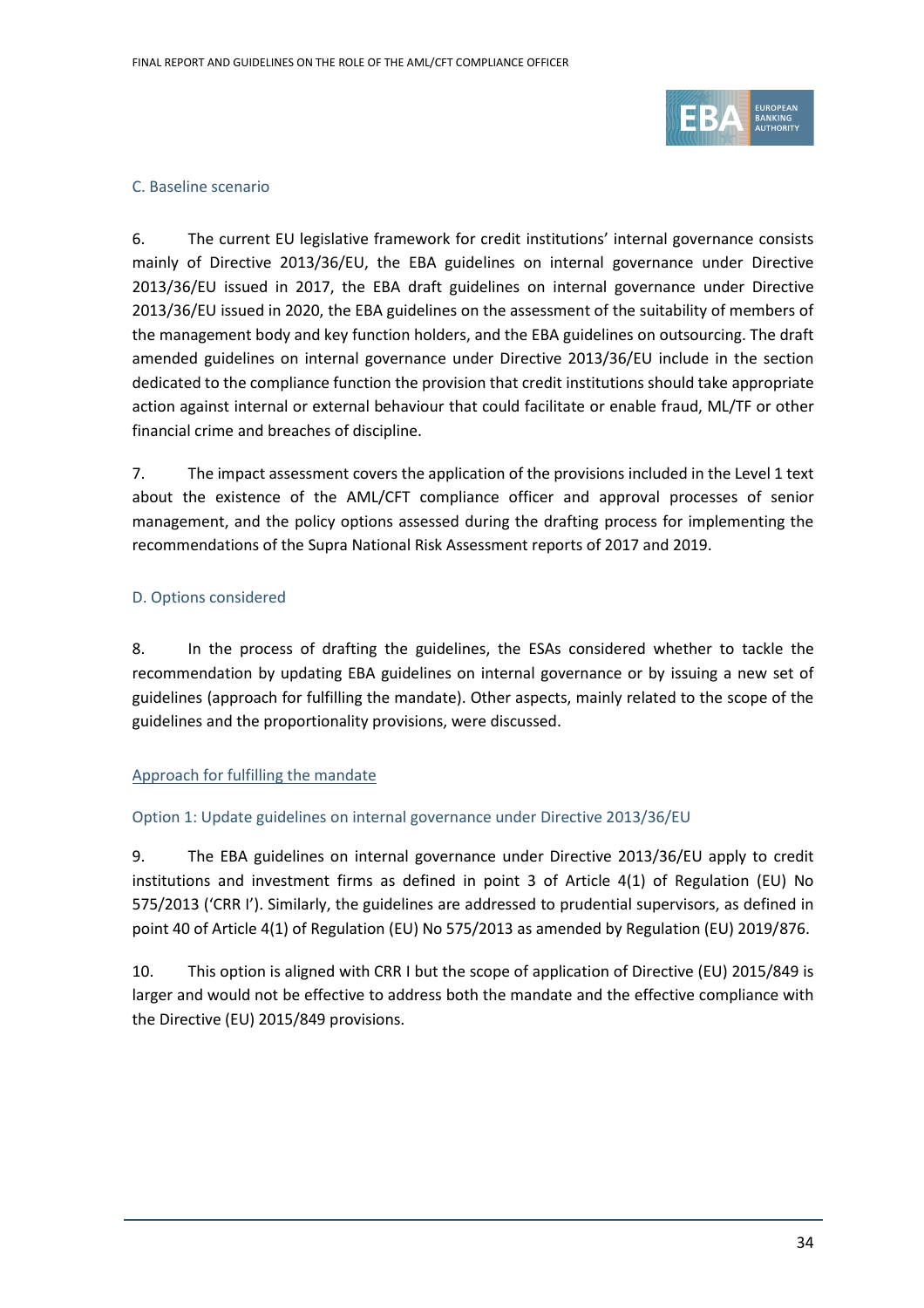

#### Option 2: Draft a new set of guidelines

11. Under this option, the scope of application is larger, as it will ensure the applicability of the guidelines not only to credit institutions and investment firms, but also to financial sector operators as defined in Article 4(1a) of Regulation (EU) No 1093/2010, which are credit and financial institutions as defined in Article 3(1) and 3(2) of Directive (EU) 2015/849. Moreover, the guidelines are also applicable to competent authorities as defined in Article 4(2) (iii) of Regulation (EU) No 1093/2010.

12. This option is more aligned with the recommendation from the Commission specified in the Supra National Risk Assessment reports of 2017 and 2019, which applies to financial institutions and not only to credit institutions.

13. Option 2 is the preferred option.

#### Scope of the guidelines

#### Option 1: Provide guidelines on all aspects of the AML/CFT compliance function

14. Under this option, guidelines will be provided in relation to all aspects of the AML/CFT compliance function, including the role of the management body and the member of the management body or senior manager responsible for AML/CFT, as well as the organisation of the AML/CFT compliance function at group level. This option might appear to be more efficient for the addressees, as all the guidelines related to the AML/CFT compliance function would be accessible in a single document. Moreover, one single document ensures that financial sector operators comply with the Level 1 text, addresses the shortcomings identified in the Joint Opinion on ML/TF risks affecting the EU financial sector and fulfils the Commission's recommendation included in the Supra National Risk Assessment reports. Thus, it provides additional clarity to financial sector operators while maintaining the costs of implementation constant, as the costs of implementing a single set of guidelines and separate sets of guidelines would be the same.

#### Option 2: Provide guidelines only on the role of the AML/CFT compliance officer

15. This option would focus only on the aspects related to the AML/CFT compliance officer, without considering the role of the management body and the member of the management body or senior manager responsible for AML/CFT. This option is sufficient to address the recommendation of the Supra National Risk Assessment reports of 2017 and 2019. However, the EBA's guidelines should also achieve a consistent application of relevant provisions in the Level 1 text, which include several references to approval processes from senior management in charge of AML/CFT. Moreover, the 2017 Joint Opinion of the three ESAs pointed out that the most common breaches relating to inadequate controls were those about the identification and verification of financial sector operators' customers, weaknesses in the internal controls and overall AML/CFT policies and procedures and customer risk assessments.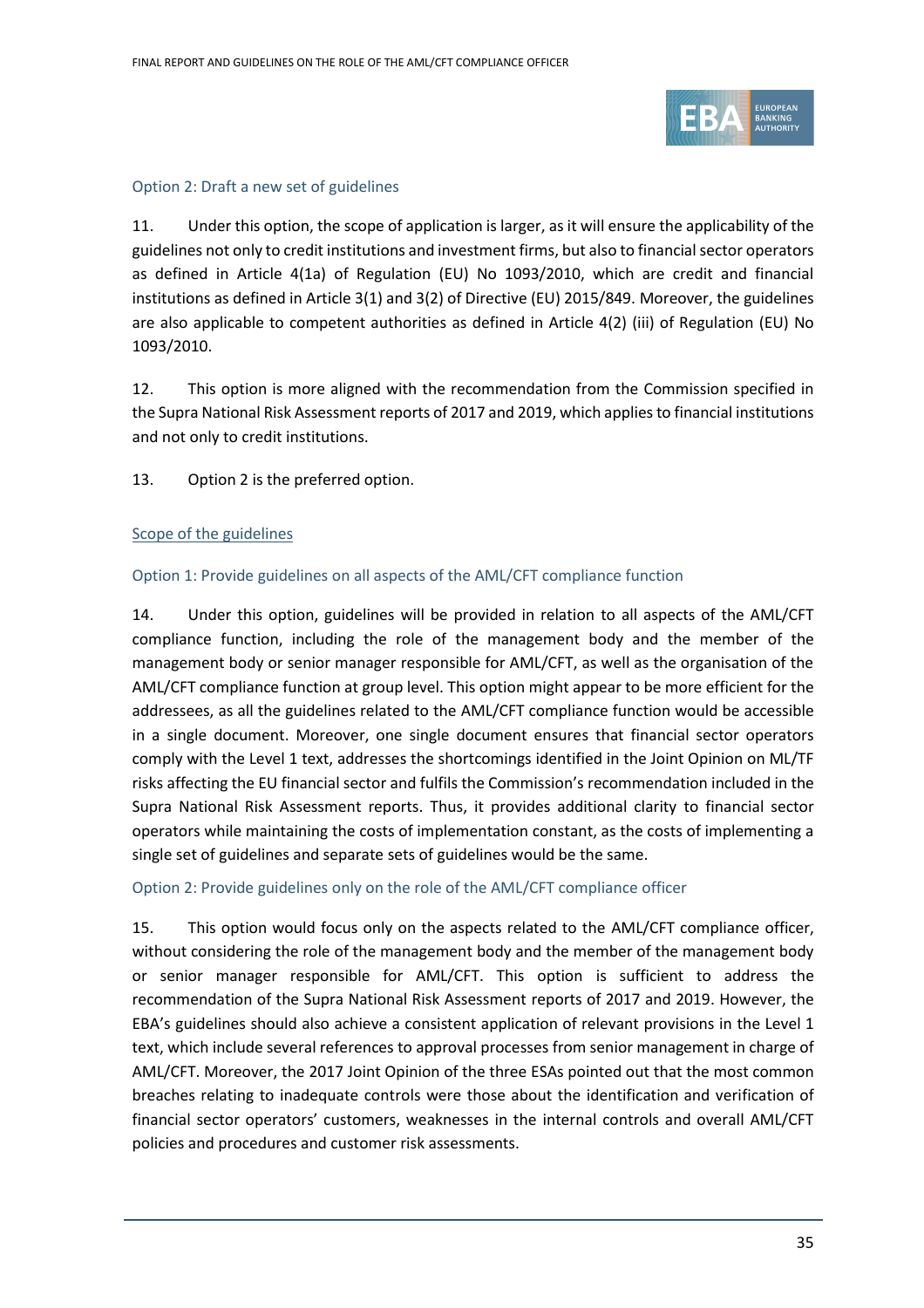

16. Thus, Option 2 would be more focused in addressing the Commission recommendation to draft guidelines on the functions of AML/CFT compliance officers, but it would be insufficient to strengthen financial sector operators' compliance with the Level 1 text and tackle the shortcomings identified in the Joint Opinion.

17. Option 1 is the preferred option.

**Proportionality** 

Option 1: Neutral approach

18. Under this option, guidelines regarding the AML/CFT compliance function in financial sector operators would be drafted in general terms, without considering specific situations of those financial sector operators with limited ML/TF risk or less complex business relationships and transactions.

Option 2: Provision of sufficient guidance, in line with Directive (EU) 2015/849, for the application of the proportionality principle

19. This option would include sufficient guidance to ensure that the guidelines are implemented in a proportionate manner, commensurate with the level of ML/TF risk, the size or the business model of the financial sector operator. Thus, Guideline 1 includes the first proportionality provision by prescribing the appointment of a senior manager responsible for AML/CFT where no management body is in place. Guideline 1 ensures as well that the AML/CFT policies, procedures and internal control measures are adequate and proportionate to the characteristics and the ML/TF risks. Proportionality is present in Article 8(4a) of Directive (EU) 2015/849 by envisaging, with regard to the size and nature of the business, the appointment of a separate AML/CFT compliance officer at management level. Therefore, in compliance with the Level 1 text, Guideline 2 exempts financial sector operators from the appointment of a separate AML/CFT compliance officer when the ML/TF risk is limited. However, the choice of the financial sector operators of not appointing a separate AML/CFT compliance officer does not exempt them from complying with AML/CFT obligations. Thus, the financial sector operators should allocate the related tasks to the senior manager already responsible of AML/CFT or by outsourcing certain tasks.

20. This option will ensure full alignment with the Level 1 text and with other guidelines to which these guidelines are referenced, such as the EBA guidelines on internal governance, which apply the proportionality principle in line with Article 74(2) of Directive 2013/36/EU.

21. Option 2 is the preferred option.

E. Cost-benefit analysis

22. The implementation of the guidelines entails costs and benefits for both financial sector operators and competent authorities.

23. Regarding financial sector operators, the benefits of additional guidance on the AML/CFT compliance function will increase their robustness and reduce their vulnerability towards ML/TF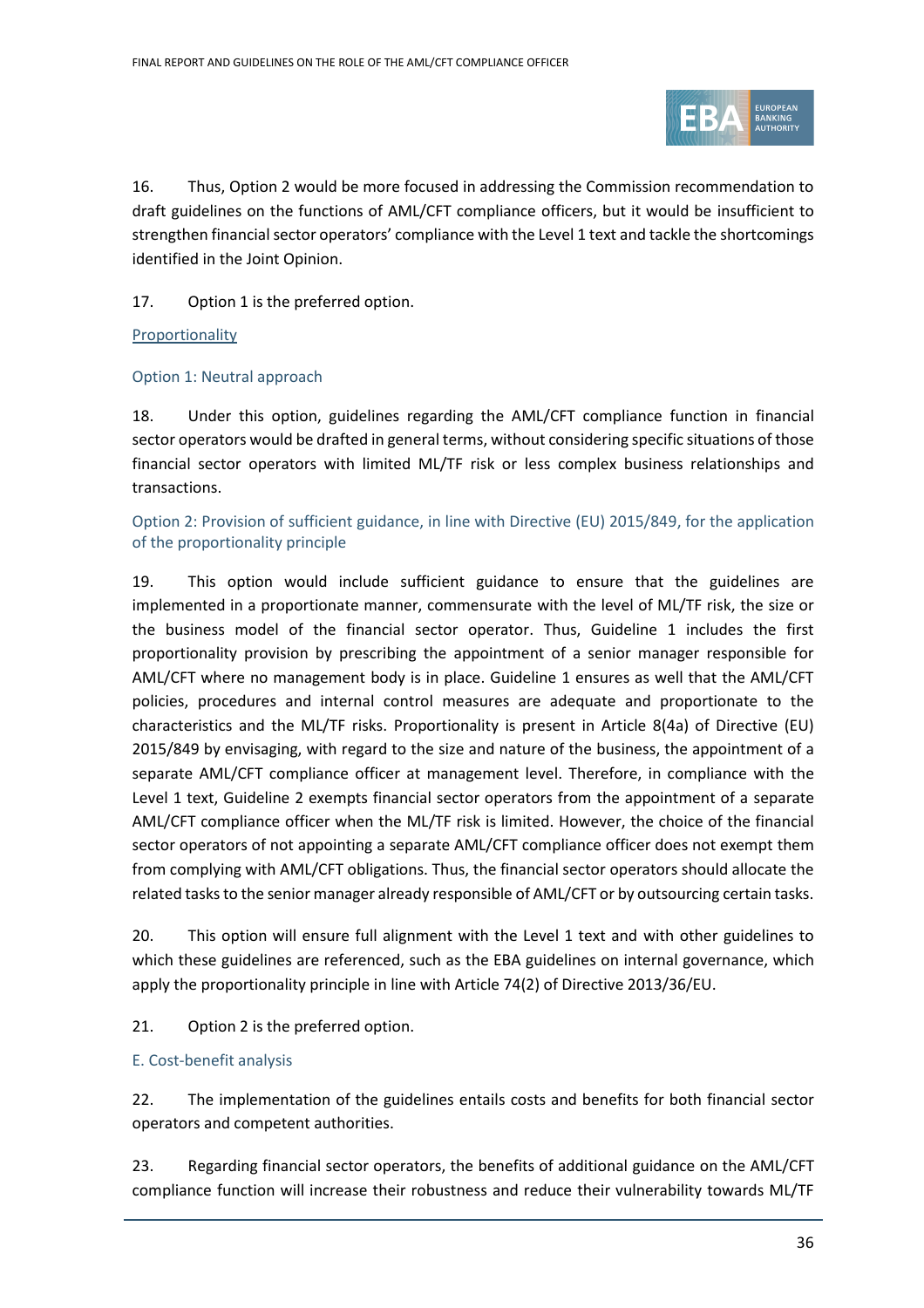

risks, both as a group and on an individual level because, in a similar way to EBA guidelines on internal governance, the guidelines are applicable to both the parent entity and the subsidiaries. Thus, the parent entity can assess the group-wide risk profile. Moreover, the guidelines strengthen the level playing field, as the guidelines are not applicable only to credit institutions but also to other types of financial sector operators, as defined in Article 4(1a) of Regulation (EU) No 1093/2010. Financial sector operators will also benefit from the certainty introduced by the guidelines about the hierarchical structure of the AML/CFT compliance function, the responsibility for the appointment of the AML/CFT compliance officer, the tasks of and the subsequent reporting by the AML/CFT compliance officer to the management body, the content of the activity report that should be prepared by the AML/CFT compliance officer, the responsibility about customer acceptance policies and the reporting to the FIU of suspicious transactions, among other things. In sum, the guidelines would strengthen internal governance in relation to AML/CFT requirements and mitigate the level of ML/TF risk faced by the financial sector operators.

24. In relation to the costs faced by financial sector operators, the one-off costs are limited as financial sector operators already had to be compliant with the provisions included in Directive (EU) 2015/849 related to the existence of senior management in charge of AML/CFT issues and the obligation to have policies, controls and procedures to mitigate and manage effectively the risks of ML/TF (Article 8 of Directive (EU) 2015/849), among other things. Instead, one-off costs are related to the distribution of duties between the management body, the management body or senior manager responsible for ML/TF issues and the AML/CFT compliance officer. Other one-off costs are the provision of adequate human and material resources to the AML/CFT compliance officer in order to enable effective execution of his/her duties and the preparation of AML/CFT training if necessary. The costs faced by financial sector operators are proportionate to their size, their business activities, the complexity of their transactions and level of ML/TF risk, as some financial sector operators are exempted from the appointment of a separate AML/CFT compliance officer if it is not deemed necessary. If that is the case, they should distribute the functions among already existing roles related to AML/CFT compliance within the financial sector operator.

25. Regarding competent authorities, the benefits are related to the implementation in the EU of a harmonised hierarchical structure of the AML/CFT compliance function, particularly beneficial when performing supervisory duties. Thus, competent authorities will account with greater clarity for the tasks, the responsibilities for the preparation of the policies and procedures and reporting processes (the AML/CFT compliance officer should report to the management body via the member of the management body). Moreover, the guidelines envisage the preparation of an activity report by the AML/CFT compliance officer that can serve the competent authority in the assessment of the actions taken by the financial sector operators during the exercise. The one-off costs faced by competent authorities are expected to come from the review of the implementation of the guidelines in the first supervisory year of application while the subsequent costs are expected to come from the review of the activity report of the AML/CFT compliance officer and ensuring that it contains all the sections required by the guidelines.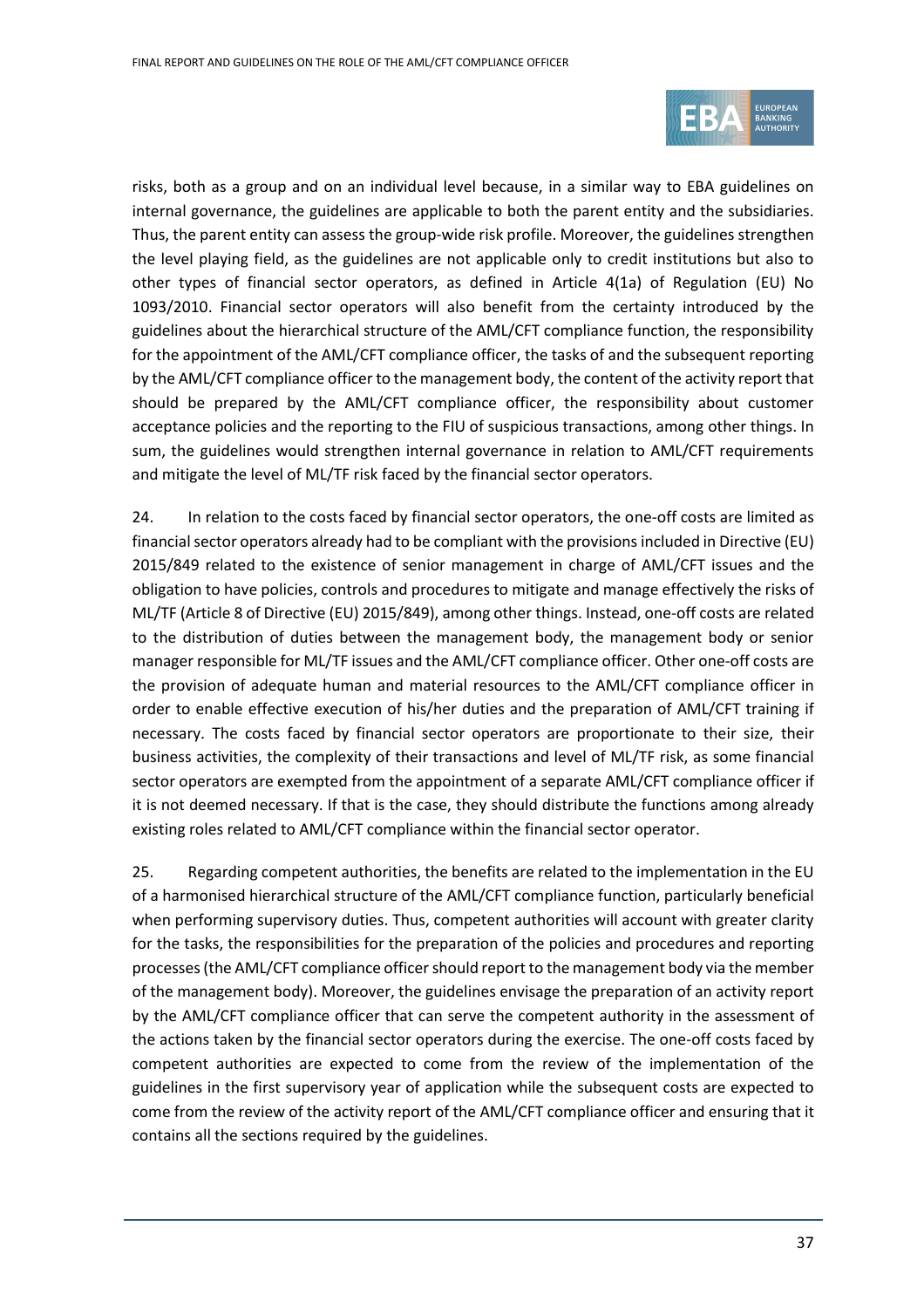

## <span id="page-37-0"></span>5.2 Overview of questions for consultation

- 1. Do you have any comments on the section 'Subject matter, scope and definitions'?
- 2. Do you have any comments on Guideline 4.1 'Role and responsibilities of the management body in the AML/CFT framework and of the senior manager responsible for AML/CFT'?
- 3. Do you have any comments on Guideline 4.2 'Role and responsibilities of the AML/CFT compliance officer'?
- 4. Do you have any comments on Guideline 4.3 'Organisation of the AML/CFT compliance function at group level'?
- 5. Do you have any comments on Guideline 4.4 'Review of the AML/CFT compliance function by competent authorities'?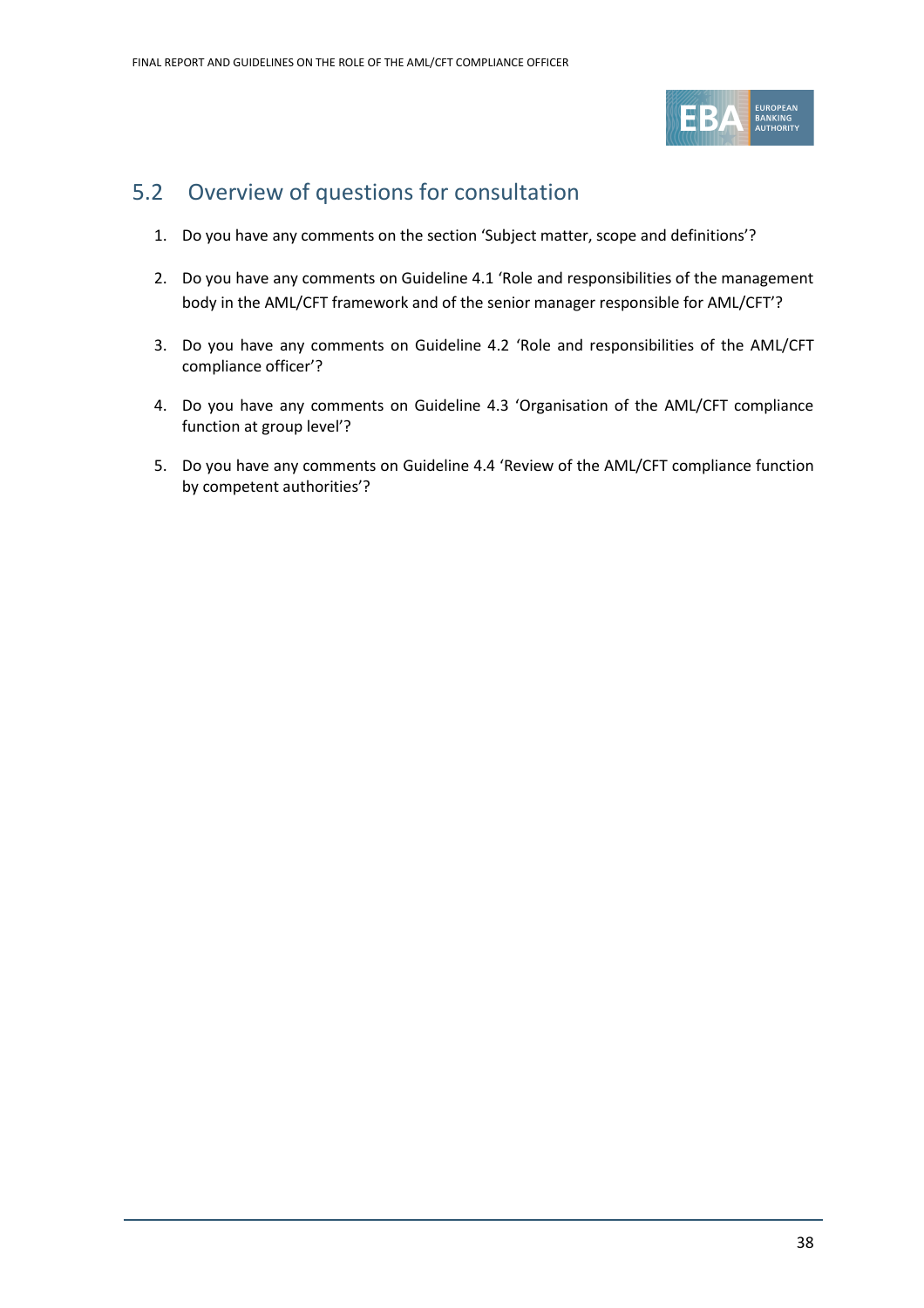

## <span id="page-38-0"></span>5.3 Views of the Banking Stakeholder Group (BSG)

On 29 July, the EBA issued a consultation on draft guidelines on policies and procedures in relation to compliance management and the role and responsibilities of the AML/CFT compliance officer. The proposed guidelines are new and are intended to complement existing guidelines e.g. the EBA guidelines on internal governance. The rationale for issuing new guidelines is the EBA's assessment that the requirements set out in Directive (EU) 2015/849 have been implemented unevenly across different sectors and Member States, and that they are not always applied effectively.

The BSG welcomes the opportunity to comment on the draft guidelines.

#### **GENERAL REMARKS**

The BSG underlines the importance of ensuring that it is clear for both competent authorities and regulated firms how these guidelines relate to and can be implemented coherently alongside other guidelines on internal governance and control functions. One way to do this would be to extend existing guidelines instead of creating an additional layer. Another would be to give examples of how the different guidelines interact in practice. Without this clarity, it is more difficult for financial institutions to adhere to the guidelines.

The BSG stresses that the guidelines need to cater for the different corporate governance structures that exist in the Member States. In some countries, financial institutions have a one-layer management structure. In others, e.g. in the Nordics, financial institutions have a two-layer management structure often with a Board of Directors and an executive management team responsible for running the business. Implementing the draft guidelines could create difficulties for the two-layer management structures as it would be difficult e.g. to appoint a member of the Board of Directors to the function of member of the management body responsible for AML/CFT. It would be helpful if the EBA could clarify expectations of how the guidelines would work in practice in the common models of corporate governance.

Additionally, the BSG highlights that there is a lot of focus on the responsibilities for risk identification, but not a lot of focus on the implementation of controls that align resource to risk and focus on effective management of risk. We consider that this point should come out more clearly to complement the approach proposed in the EBA's draft guidelines on a risk-based approach to AML supervision.

The BSG believes that the proposed guidelines are quite detailed and prescriptive e.g. regarding the list of information that should be included in reports (GL 4.2), but there is a lack of detail on how the AML risk management framework should work. The BSG is of the view that approaching AML processes in a task-oriented way should be avoided and that it would be preferable to adopt a more strategic and risk-led view setting up clear guidelines/orientations on the outcomes that should be achieved, in particular in relation to governance arrangements that should be in place at group level. Furthermore, a too prescriptive approach could set a precedent for other areas, leading to a more complex and cumbersome rulebook for financial institutions that may not actually be effective in all situations in delivering good AML outcomes.

We find the use of the term 'compliance' in the draft guidelines unclear. This difficulty is compounded because the term 'compliance' is often used to refer specifically to the second line of defence. The set-up in different financial institutions can differ and some tasks that are proposed as tasks of the AML/CFT compliance officer are in some financial institutions performed by the first line of defence,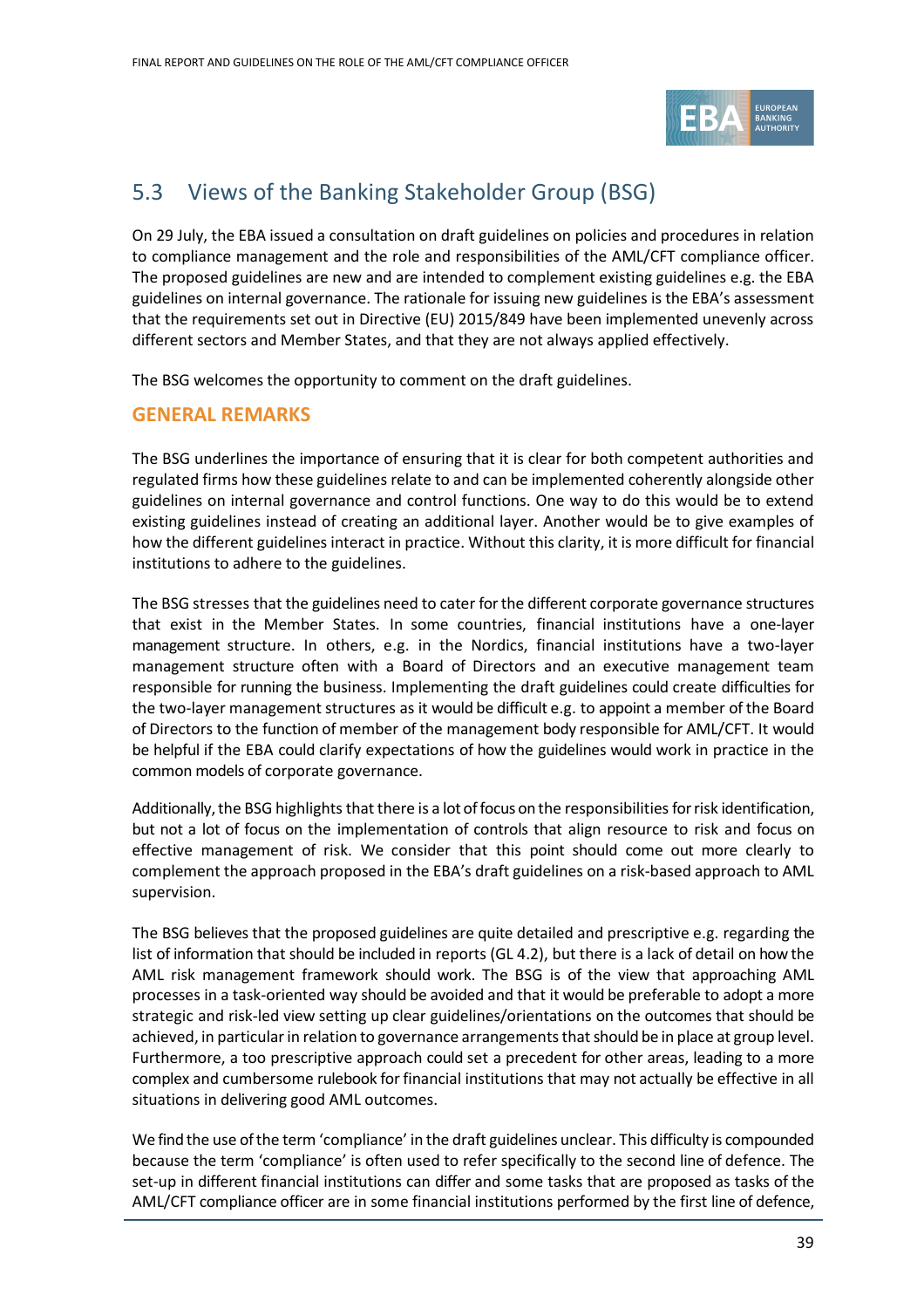

while others might be at least partly performed by internal audit as part of the third line of defence. The BSG considers that the draft guidelines do not sufficiently reflect upon the differentiation of duties between the first, second and third lines of defence and this could lead to weaknesses in the framework. An example is in section D 'Monitoring compliance' in paragraphs 45-48: how would this fit with an internal audit function? The draft guidelines are also not fully clear about how the relationship between the general compliance function and the AML/CFT compliance function should be. Should the general compliance function have an overarching role and also monitor AML/CFT compliance? Or are these two parallel, completely separate compliance streams?

We consider that it would be helpful to reference the need for the management body and the AML/CFT compliance officer to take into account the interaction between AML and other regulatory responsibilities, particularly fair treatment of customer responsibilities, and ensure that the overall approach is coherent.

The present guidelines will in future need to be aligned with the recently proposed AML regulation, in particular Article 9 'Compliance Functions'.

#### **COMMENTS ON THE SECTION 'SUBJECT MATTER, SCOPE AND DEFINITIONS'**

#### Scope of application

The scope of application should be more granular, for instance it should be clear what '*all existing management body structures*' means for the purpose of falling within the scope of the guidelines.

The BSG considers that clarity should be given, specially where a financial services operator is part of a group, as to the type of management body structures (e.g. from a sole director to a board of directors or from dual management structures to unitary management structures) that are considered to be in the scope of application, and, on the other hand, which (if any) might be considered to be excluded (e.g. management bodies of branches, considering that these do not have legal personality). It is not clear for example whether a branch that has a management body structure should duplicate the appointments at board level (of the branch) or whether the AML/CTF compliance officer of the branch should coordinate/report directly to the group AML/CTF compliance officer, who reports directly to the member of the management body of the parent company responsible for AML/CFT.

#### Definitions

To interpret the guidelines correctly, consideration should be given to including the following definitions while allowing for the difference in corporate governance structures described above:

- member of the management body responsible for AML/CFT;
- senior manager in charge ofAML/CFT;
- AML/CFT compliance officer;
- group AML/CFT compliance officer;
- member of the group management body or senior manager responsible for AML/CFT;

• organisational and operational coordination structure at group level with sufficient decision-making power for the group AML/CFT management.

Alternatively, it would be beneficial to provide some clear examples and best practices as to how these persons should fit in the organisation, at least in the most common corporate governance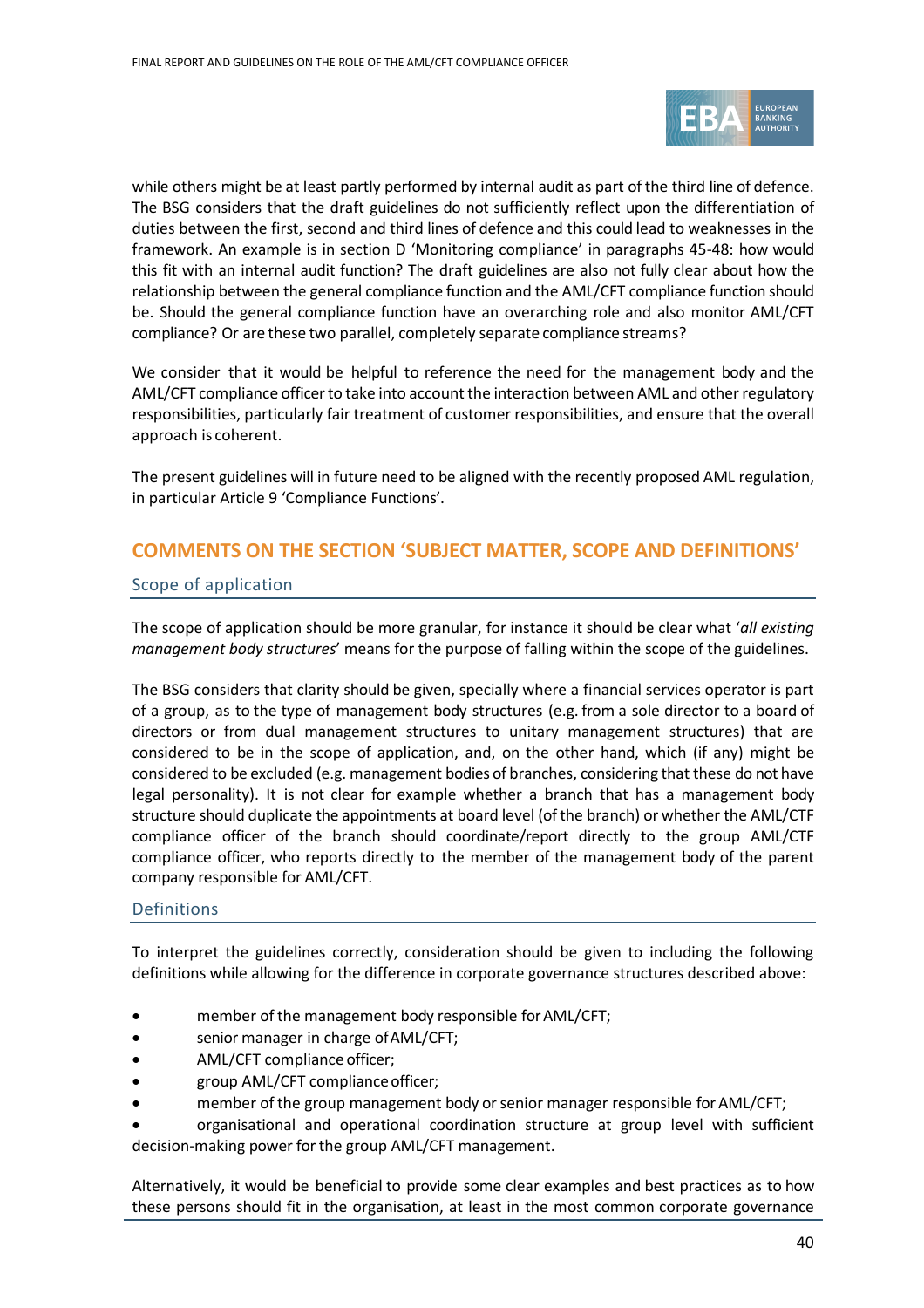

structures currently operating in theEU.

Interaction with other guidelines

Given that these guidelines complement, but do not replace, very relevant guidelines issued by the European Supervisory Authorities on wider governance arrangements and suitability checks, specific cross-references should be provided to be clear as to how they interplay with the current guidelines on the role of the AML/CFT compliance officer following a single rulebook style.

### **COMMENTS ON GUIDELINE 4.1 'ROLE AND RESPONSIBILITIES OF THE MANAGEMENT BODY IN THE AML/CFT FRAMEWORK AND OF THE SENIOR MANAGER RESPONSIBLE FORAML/CFT'**

Regarding section 4.1, the BSG considers that the guidelines need to cater for two-layer management structures that exist in the corporate governance structure in e.g. the Nordics. It is essential to clarify whether the management body in which a member shall be appointed with responsibility for AML/CFT can be interpreted as the management leadership team and not the Board of Directors.

Likewise, one-tier management structures where the management body is conceived as one unique and inseparable body through which all functions are performed collectively would require specific mention in the EBA guidelines, related to the fact that the individual allocation of responsibilities to the management body can be only implemented if they are appropriately delegated to members of the senior management.

Additionally, it would be helpful to state more explicitly that the key responsibility of the management body is to assure itself about the effectiveness of controls in place.

In relation to the EBA´s finding (reported in its 2019/2020 AML/CFT review of competent authorities' approaches to the AML/CFT supervision of banks) that AML/CFT supervisors in some Member States did not interact with financial institutions' senior management because there was no legal or regulatory requirement in those Member States to appoint an AML/CFT compliance officer at a level that was sufficiently senior to report to the financial institution's senior management body, no orientation is given as to how to address this important issue in the interests of supervisory convergence. Therefore, we consider that more clarity should be given as to what person (if any), and at what level (e.g. management level, the AML/CFT compliance officer or the group AML/CFT compliance officer), should be the person appointed/registered with the competent authority and for what purposes (reporting, contact point, etc.).

One aspect that remains important and is linked to the previous point is to clearly identify who in the organisation is ultimately responsible for the implementation of the laws, regulations and administrative provisions necessary to comply with Directive (EU) 2015/849, in particular when the financial operator is part of a group. In our opinion, the management body should bear this responsibility, but guidelines are needed in this respect, to explain that the responsibility sits in fact with them and not with the AML/CFT compliance officer (e.g. paragraph 29 of the guidelines might create confusion regarding thispoint).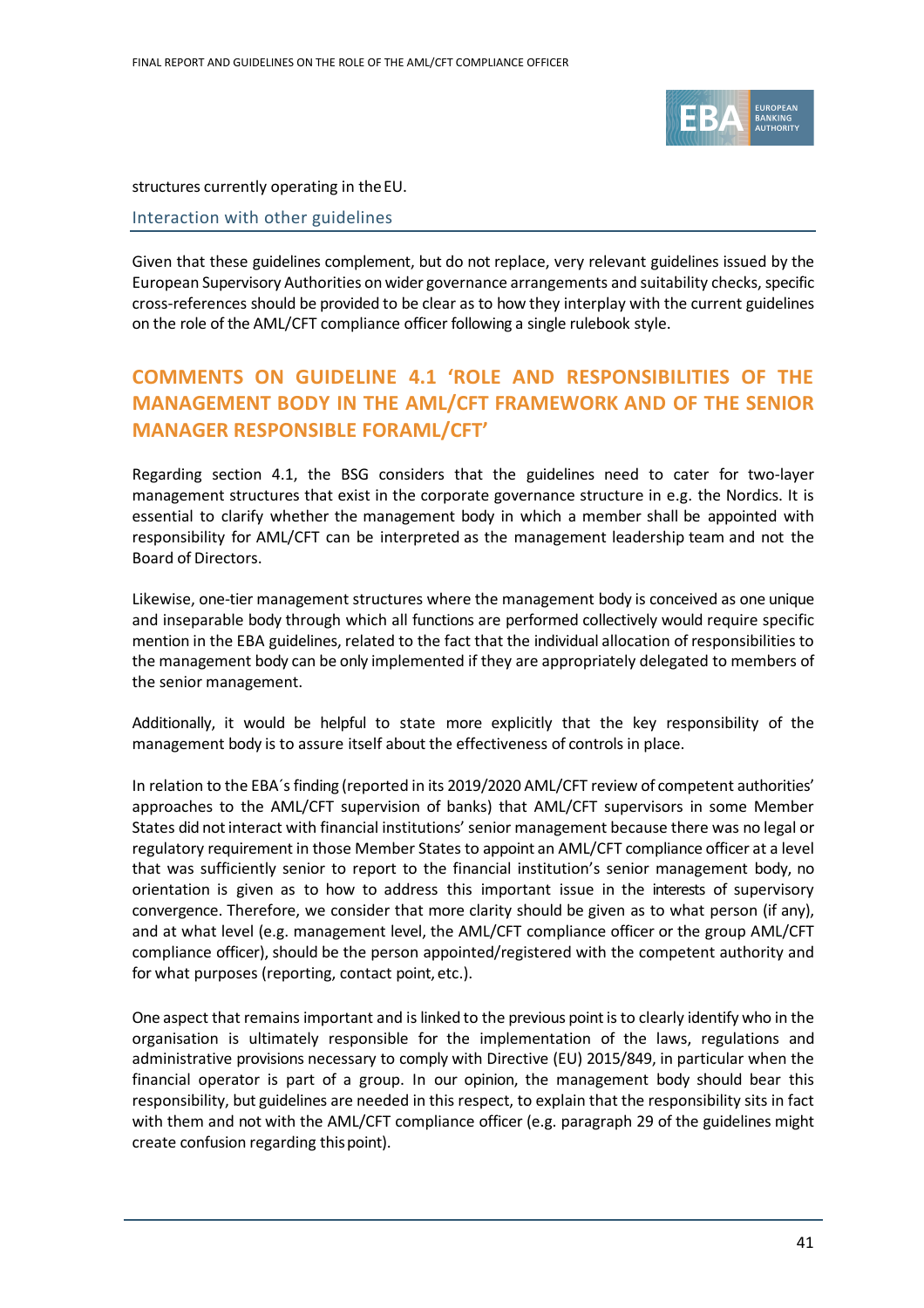

### **COMMENTS ON GUIDELINE 4.2 'ROLE AND RESPONSIBILITIES OF THE AML/CFT COMPLIANCE OFFICER'**

On section 4.2.4 'Role and responsibilities of the AML/CFT compliance officer', the BSG notes that the tasks as drafted in section 4.2.4, e.g. developing ML/TF risk assessments, preparing policies and assessing training needs, could be performed by the first line of defence. In the BSG's view, it should be possible for a financial institution to set up their internal working methods, fully respecting the important task of the second line of defence (what the BSG would refer to as the 'compliance' function). Thus, the guidelines would need to allow for more flexibility in this respect.

Regarding the reporting to the management body, the BSG agrees as to the importance of such reporting and finds the list of information to be included in the activity report highly useful. However, the current drafting of the guideline is very detailed and prescriptive. This approach risks creating a tick-the-box approach to compliance. It should be possible for financial institutions and the respective management bodies to arrange their internal reporting more freely and in a way that is commensurate with their risk as long as the institution fulfils the requirements to fully understand and manage the ML/TF risks they are subject to. Moreover, as mentioned in the section above, some of the reporting may be performed by the first line of defence as described depending on the organisational set-up of the financial institution.

On 4.2.4 c) concerning customers including high-risk customers, the BSG takes the view that CDD policies and procedures could be prepared by the first line of defence although review and sign-off by the AML compliance function would be important. Moreover, while it is important to have clear decision-making policies and procedures for onboarding high-risk customers in line with the risk appetite of the financial institutions at a sufficiently high level in senior management, a requirement to have the AML/CFT compliance officer exercise an advisory role before a final decision is taken by senior management on onboarding each new high-risk customer could create an unnecessarily complex decision-making process, particularly in large financial institutions. Consideration should be given to ways of ensuring that this requirement can be implemented effectively in institutions of different sizes and complexity.

As mentioned before, there is a lot of focus on the responsibilities for risk identification, but not a lot of focus on the implementation of controls that align resource to risk and focus on effective management of risk. As an example, the BSG suggests adding into the description of compliance officer responsibilities in paras 43-44 a responsibility to ensure that simplified customer due diligence is used for lower-risk customer groups, as well as enhanced due diligence where appropriate. This would ensure a proportionate approach and avoid harming access to financial services and financial inclusion through 'over-compliance'.

The AML/CFT compliance officer should be provided with a 'name' or specific 'designation' (e.g. as the MLRO in the UK) in order to clearly differentiate this person from the member of the management body or the senior manager responsible for AML/CFT or from the compliance officer when the AML/CFT compliance officer is a different person. Otherwise, it might not be clear who is who and responsibilities might be blurred.

### **COMMENTS ON GUIDELINE 4.3 'ORGANISATION OF THE AML/CFT COMPLIANCE FUNCTION AT GROUP LEVEL'**

On paragraph 4.3.3, the BSG reiterates the comment that the management body and the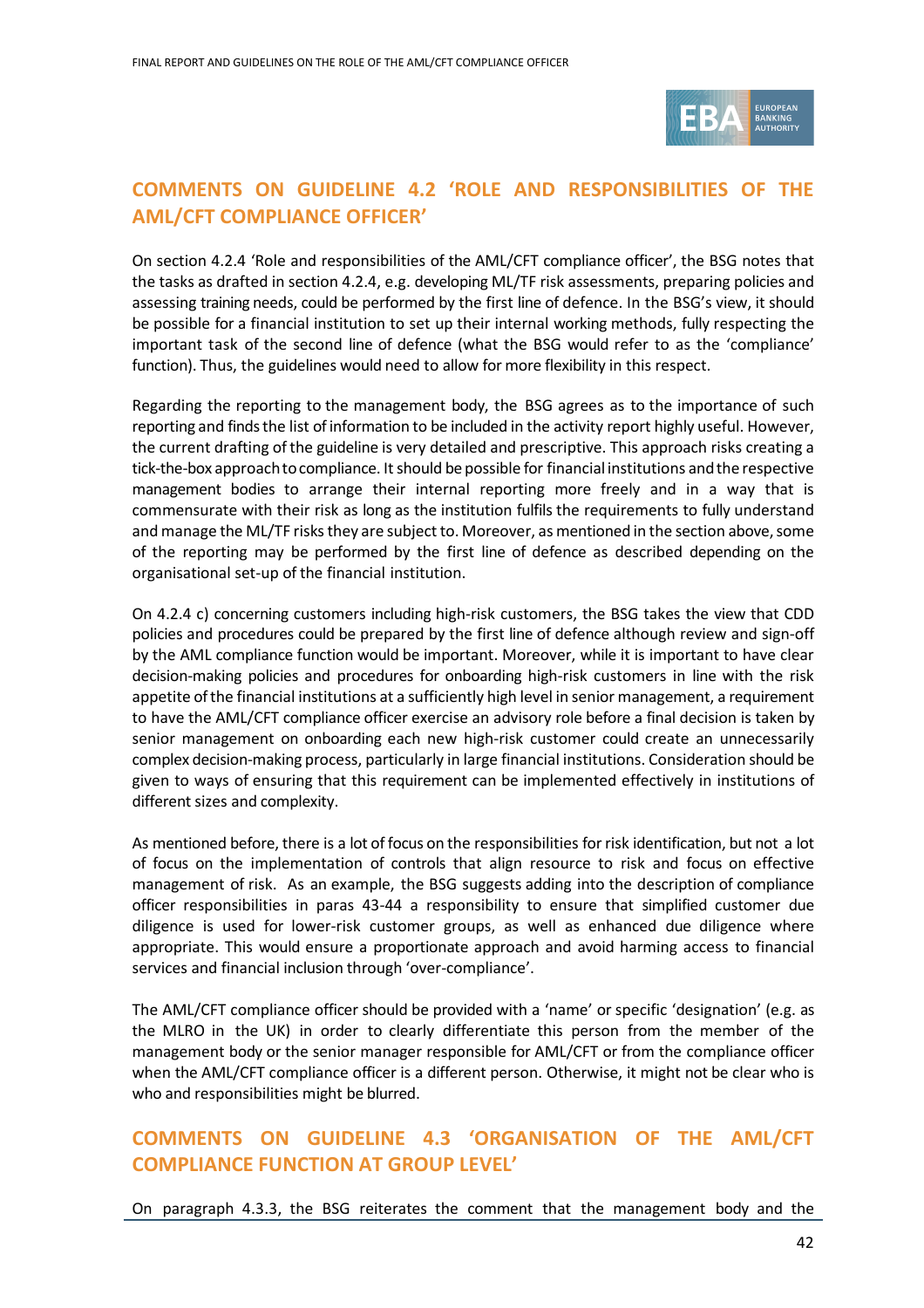

requirement to designate a member of the group management body or senior manager responsible for the AML/CFT compliance function needs to cater for those financial institutions that have twolayer corporate governance structures and that the management body does not mean the Board of Directors.

Regarding the tasks and reporting of the group AML/CFT compliance officer, the guidelines should be amended to cater for the different organisational set-ups of financial institutions, where some may have divided certain tasks between the first, second and third line of defence.

As mentioned before, clear examples of good and bad practices built on supervisory experience should help financial services operators to identify how the governance arrangements and organisational requirements should work in practice (in terms of coordination, reporting, etc.) and what outcomes are expected from them.

Finally, it might be useful to understand how these guidelines interplay with the forthcoming EBA guidelines on cooperation and information exchange between prudential supervisors, AML/CFT supervisors and financial intelligence units.

### **COMMENTS ON GUIDELINE 4.4 'REVIEW OF THE AML/CFT COMPLIANCE FUNCTION BY COMPETENTAUTHORITIES'**

The BSG believes that the content of this section is too narrow. While the suitability of the individual AML/CFT compliance officer is important, it is insufficient to provide a view of the effectiveness of the AML compliance function. The BSG is of the view that the AML/CFT compliance officer's ability to deliver effective function will also depend significantly on support received from the management body and resource allocated as much asindividual competence.

Furthermore, it would be useful to have some examples of good and bad practices identified in the past when reviewing the conditions relating to integrity, expertise and knowledge of the legal and regulatory AML/CFT framework that the AML/CFT compliance officer or the group AML/CFT compliance officer should meet.

#### **DETAILED POINTS**

•Page 22, para 28: 'local' to whom? Does this refer to the place where the regulated firm is established or the location of the AML compliance officer? Para 30: 'independent' reporting line – independent of whom? Do we mean 'direct', 'unmediated'?

•Page 37, para 82: need to mention the 'AML risk profile' of the regulated firm too. Para 83: add 'and vice versa'.

•Page 38, para 84: c) and d) need to emphasise the importance of 'effectiveness', not just 'consistency'.

•Para 86: 'direct reporting line for communication'… what does this mean? Again, is it a direct line of communication (we agree that this is important, but not the same as a reportingline).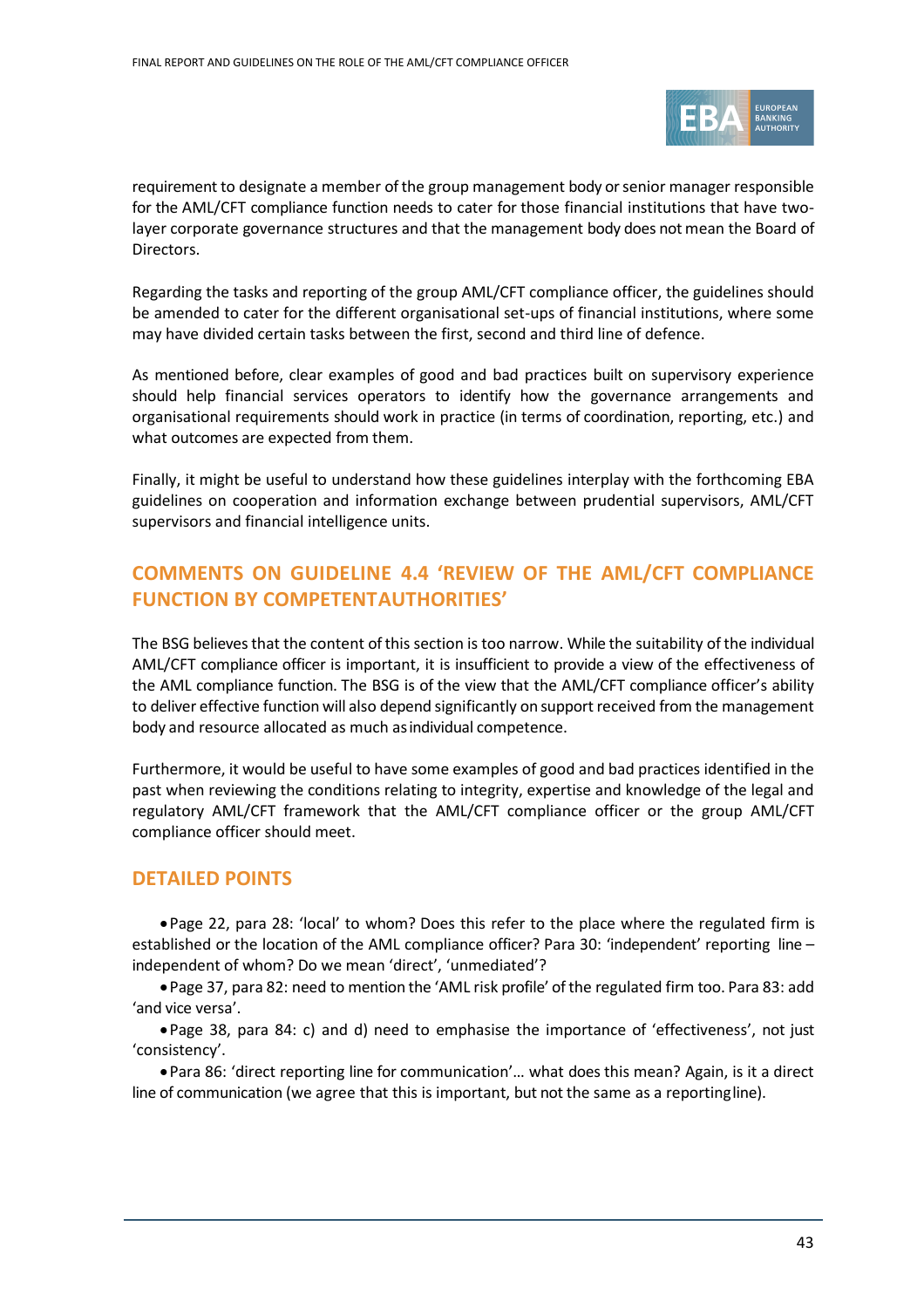

## <span id="page-43-0"></span>5.4 Feedback on the public consultation and on the opinion of the BSG

The EBA publicly consulted on the draft proposal.

The consultation period lasted for three months and ended on 2 November 2021. Thirty-six responses were received. Twenty-nine non-confidential submissions were published on the EBA website.

This paper presents a summary of the key points and other comments arising from the consultation, the analysis and discussion triggered by these comments and the actions taken to address them if necessary.

In some cases several respondents made similar comments or the same respondent repeated their comments in the response to different questions. In such cases, the comments and EBA analysis are included in the section of this paper where the EBA considers them most appropriate.

Changes to the draft guidelines have been incorporated as a result of the responses received during the public consultation.

#### **Summary of key issues and the EBA's response**

Respondents to the public consultation welcomed the guidelines. They considered that such guidance addressed to credit or financial institutions and their competent authorities is critical to achieving consistency across Member States, thereby strengthening AML/CFT defences.

Where respondents raised concerns on the draft guidelines, these related to the following key issues:

1. **The legal basis of the draft guidelines and alignment with the European Commission's AML package under consultation:** Several respondents questioned whether and how the draft guidelines would be aligned to provisions in the European Commission's AML package, which was published on 20 July 2021 and is currently being negotiated. In particular, Article 9 of the draft EU Regulation on AML/CFT will provide for the appointment of a 'compliance manager' as well as a 'compliance officer'.

The AML package is not yet in force and cannot therefore provide a legal basis for EBA guidelines. Furthermore, the AML package is still being negotiated and provisions may therefore change. For this reason, the EBA decided that the final guidelines will not anticipate future developments and instead remain aligned with the current legal framework and, in particular, provisions of Directive (EU) 2015/849.

2. **The extent to which financial institutions with different governance models can comply with these guidelines:** Several respondents indicated that there is a variety of different financial institutions, in size, importance and internal governance models, which will comply with these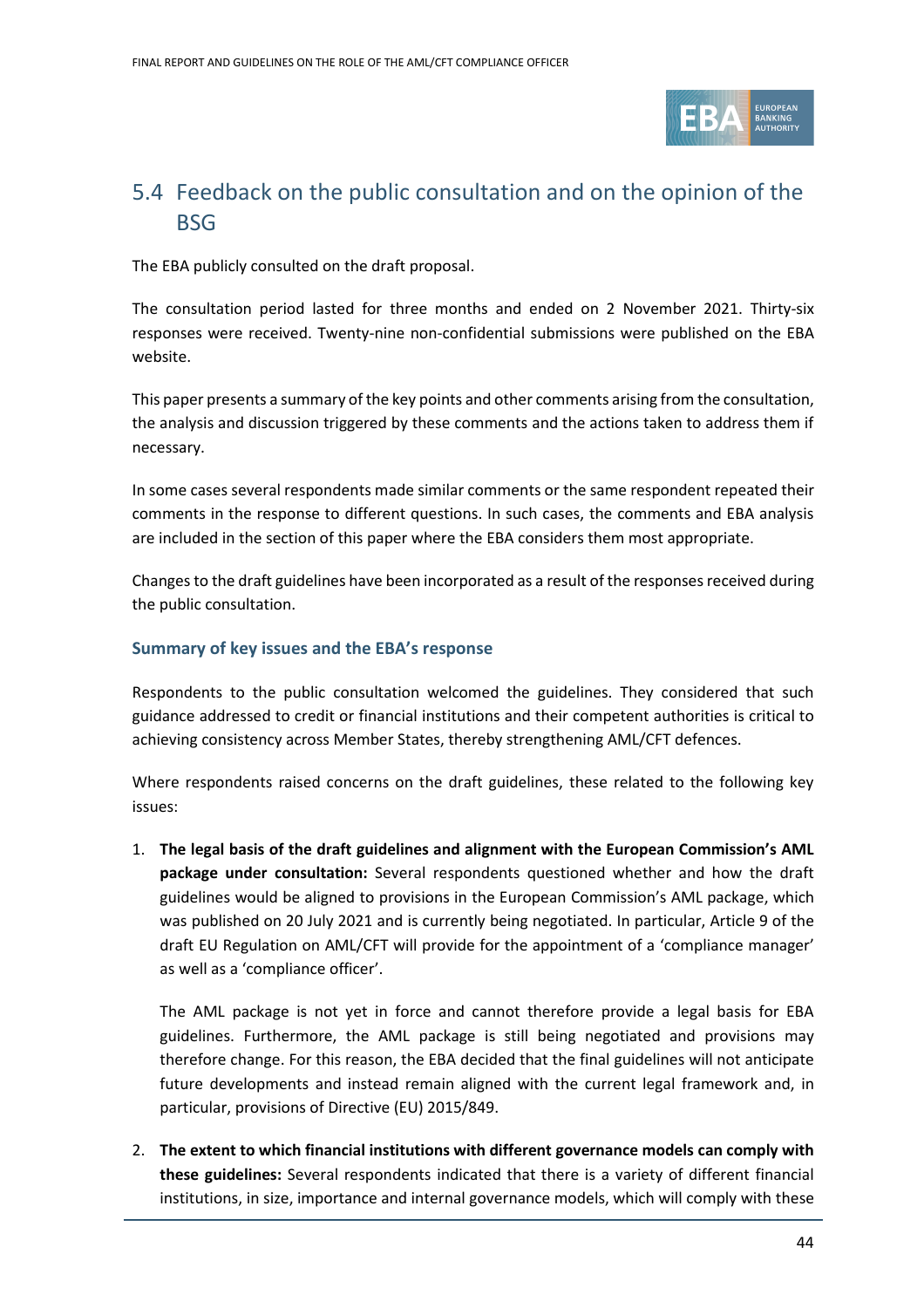

guidelines. The draft guidelines therefore need to take into consideration that corporate governance models of financial institutions differ, sometimes significantly, between Member States. The draft guidelines will need to cater for all of these models.

The EBA, in consultation with the EBA's internal governance experts, concluded that the draft guidelines should not advocate for any specific governance structure or organisational set-up of financial institutions. The EBA updated the guidelines to make this point clear.

3. **Drafting style, length and level of detail provided by the guidelines:** Most respondents considered that the draft guidelines were too prescriptive. In their view, the level of detail provided risked leading to a tick-box approach by credit and financial institutions, rather than a risk-based approach. They also considered that very detailed guidelines would set a precedent for other areas of the EBA's work, leading to a complex and lengthy rulebook for financial institutions. Lastly, several respondents considered that the level of operational details on the roles and responsibilities of the AML compliance officer was not proportionate to his/her level of hierarchy in the financial institution.

The EBA took note of those concerns and reviewed and amended the guidelines on that basis.

Lastly, as announced in the consultation paper, the initial section 4.4*. Review of the AML/CFT compliance function by competent authorities* was removed from these guidelines and was incorporated in the revised Risk-based Supervision Guidelines (EBA/GL/2021/16), published on 16 December 2021. Responses received on this specific section were taken on board when finalising EBA/GL/2021/16.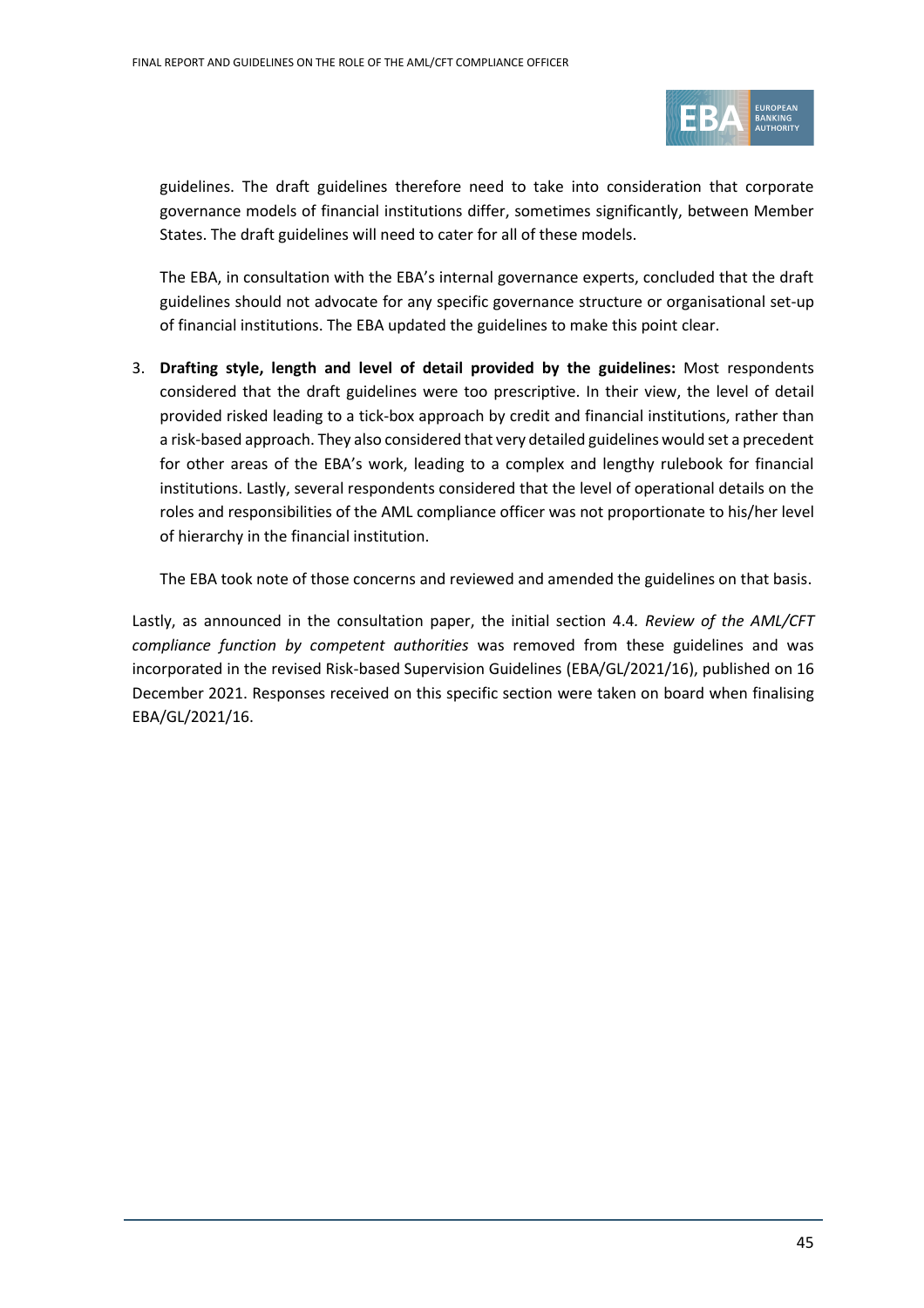## Summary of responses to the consultation and the EBA's analysis

 $\mathbf{r}$ 

<span id="page-45-0"></span>

|                                                                       | Feedback on responses to Question 1: Do you have any comments on the section 'Subject matter, scope and definitions'?                                                                                                                                                                                                |                                                                                                                                                                                                                                                                                                                                                            |                                                                                                                                           |  |
|-----------------------------------------------------------------------|----------------------------------------------------------------------------------------------------------------------------------------------------------------------------------------------------------------------------------------------------------------------------------------------------------------------|------------------------------------------------------------------------------------------------------------------------------------------------------------------------------------------------------------------------------------------------------------------------------------------------------------------------------------------------------------|-------------------------------------------------------------------------------------------------------------------------------------------|--|
| <b>Guideline</b>                                                      | <b>Summary of responses received</b>                                                                                                                                                                                                                                                                                 | <b>EBA analysis</b>                                                                                                                                                                                                                                                                                                                                        | Amendments to the<br>proposal                                                                                                             |  |
| Section 'Subject<br>matter, scope<br>and definitions'                 | Respondents asked to replace the term 'financial sector<br>operator' throughout the guidelines with 'credit and financial<br>institution' in line with the terms used in Directive (EU) 2015/849<br>and with the EBA guidelines on ML/TF risk factors.                                                               | This change has been accepted. The final guidelines will refer to<br>'credit and financial institutions', and references will be adjusted<br>accordingly throughout the document.                                                                                                                                                                          | Changed all reference from<br>'financial sector operator' to<br>'credit<br>financial<br>and<br>institution'.                              |  |
| Section 'Subject<br>matter, scope<br>and definitions',<br>paragraph 6 | Some respondents requested clarifications as to whether the<br>guidelines would apply to branches of financial institutions<br>which, by definition, do not have a legal personality.                                                                                                                                | The guidelines apply to all credit or financial institutions which are<br>obliged entities under Directive (EU) 2015/849.                                                                                                                                                                                                                                  | None                                                                                                                                      |  |
| Section 'Subject<br>matter, scope<br>and definitions',<br>paragraph 7 | Two respondents requested adding clarifying language which<br>would explain that the guidelines apply to the extent that they<br>do not contradict with national legislation.                                                                                                                                        | The guidelines aim to achieve harmonisation on the EU level. All<br>institutions and all their subsidiaries have to comply with the<br>applicable Union and national legal requirements without this fact<br>being stated in guidelines.<br>This being said, a sentence has been added to the section 'Subject<br>matter, scope and definitions'.          | Change inserted in paragraph<br>7 referring to 'in accordance<br>with national law' in order to<br>respond to these comments.             |  |
| Section 'Subject<br>matter, scope<br>and definitions',<br>paragraph 6 | Several respondents, including the BSG, pointed out that the<br>guidelines need to take into consideration the fact that corporate<br>governance models of credit or financial institutions differ,<br>sometimes significantly, between Member States. The guidelines<br>will need to cater for all of these models. | The guidelines should not advocate for any specific governance<br>structure or organisational set-up of financial institutions. Specific<br>language has been inserted under paragraph 6 of the guidelines in<br>line with the EBA's guidelines on internal governance, as adopted<br>on 2 July 2021.                                                      | Changes inserted in paragraph<br>6 (in line with EBA revised<br>guidelines<br>internal<br>on<br>governance) respond to these<br>comments. |  |
| Section 'Subject<br>matter, scope<br>and definitions',<br>paragraph 9 | Several respondents suggested adding additional definitions to<br>the guidance, including the 'AML/CFT compliance officer' and<br>'senior management'. In addition, two respondents requested<br>amending the definition of 'management body'.                                                                       | Definitions included in Directive (EU) 2015/849 apply to the terms<br>used in the guidelines (such as credit institutions, financial<br>institutions, senior management). In addition, the definition of the<br>'management body' was inspired by Directive 2013/36/EU (CRD<br>IV), as also referred to in the EBA's guidelines on internal<br>governance. | None                                                                                                                                      |  |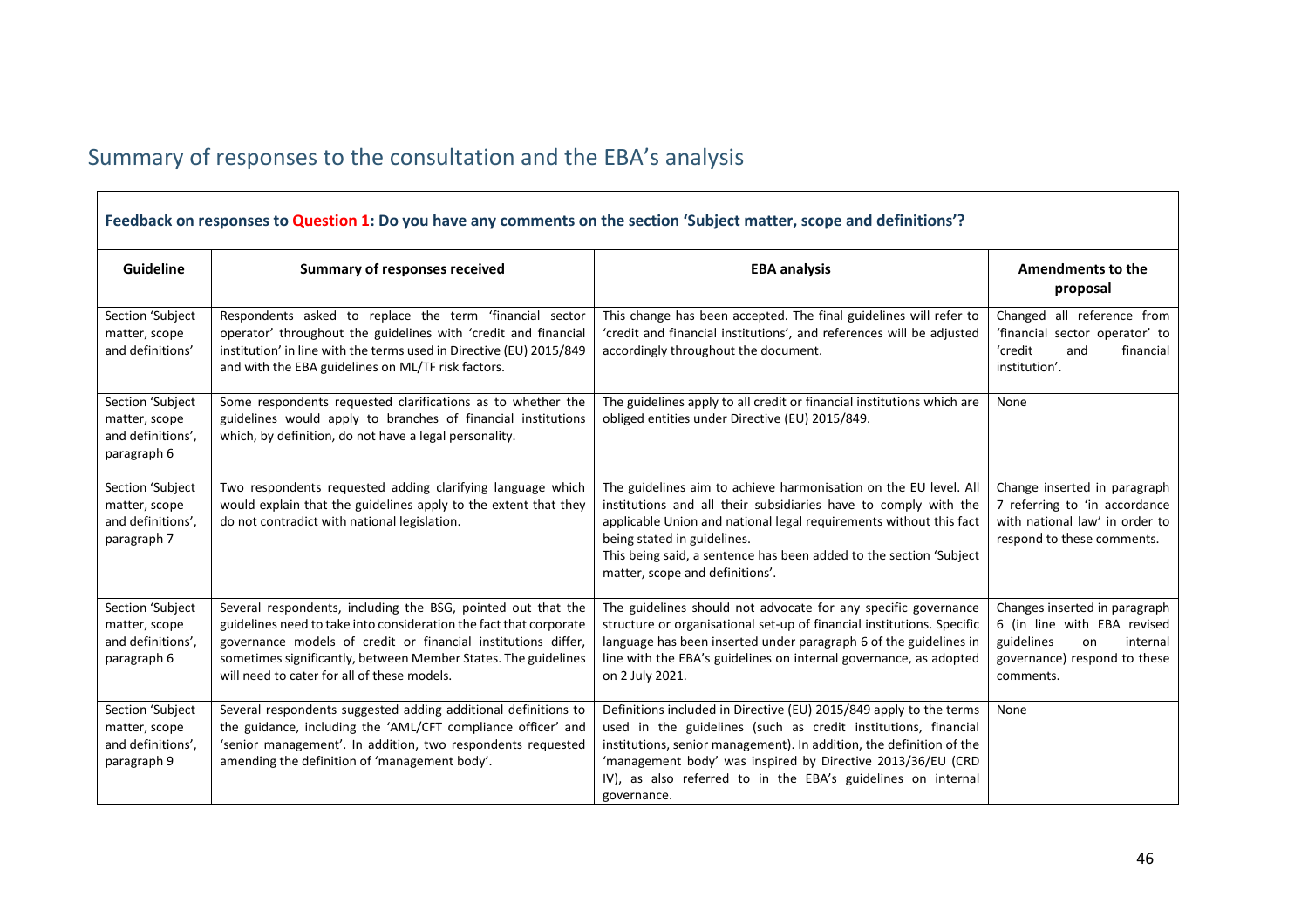|                                                                                                             |                                                                                                                                                                                                                                                                                                                                                    | Finally, no definition was added under this section on the AML/CFT<br>compliance officer because this is the subject matter of these<br>guidelines.                                                                                                                                                                                                                                                                                                                                                                                                                         |                                                                                                  |  |  |
|-------------------------------------------------------------------------------------------------------------|----------------------------------------------------------------------------------------------------------------------------------------------------------------------------------------------------------------------------------------------------------------------------------------------------------------------------------------------------|-----------------------------------------------------------------------------------------------------------------------------------------------------------------------------------------------------------------------------------------------------------------------------------------------------------------------------------------------------------------------------------------------------------------------------------------------------------------------------------------------------------------------------------------------------------------------------|--------------------------------------------------------------------------------------------------|--|--|
|                                                                                                             | Feedback on responses to Question 2: Do you have any comments on Guideline 4.1. 'Role and responsibilities of the management body in the<br>AML/CFT framework and of the senior manager responsible for AML/CFT'?                                                                                                                                  |                                                                                                                                                                                                                                                                                                                                                                                                                                                                                                                                                                             |                                                                                                  |  |  |
| <b>Guideline</b>                                                                                            | <b>Summary of responses received</b>                                                                                                                                                                                                                                                                                                               | <b>EBA analysis</b>                                                                                                                                                                                                                                                                                                                                                                                                                                                                                                                                                         | <b>Amendments to the</b><br>proposal                                                             |  |  |
| Guideline 4.1.1.<br>'Approval of the<br>policies, controls<br>and procedures'                               | Five respondents questioned why the guidelines refer to the<br>approval of policies, controls and procedures by the<br>'management body' instead of the 'senior manager' which would<br>be coherent with the language of Directive (EU) 2015/849.                                                                                                  | Directive (EU) 2015/849, under its Article 8(5), requires entities to<br>'obtain approval from their senior management for the policies,<br>controls and procedures that they put in place and to monitor and<br>enhance the measures taken, where appropriate.'<br>There was no consensus to refer to the 'management body'<br>(instead of 'senior management') in the guidelines for such<br>approval. In order to avoid a pure repetition of Directive (EU)<br>2015/849 language the whole section was subsequently deleted<br>from the final version of the guidelines. | Deletion of the initial section<br>4.1.1. 'Approval of the policies,<br>controls and procedures' |  |  |
| Guideline 4.1.2.<br>'Role of the<br>management<br>body in its<br>supervisory<br>function',<br>paragraph 13. | One respondent indicated that the management body in its<br>supervisory function is not responsible for setting nor approving<br>an adequate and effective internal governance and internal<br>control framework to ensure compliance with AML/CFT<br>requirements. Its function is to ensure and assess the<br>effectiveness of such a framework. | CRD Article 88 requires '[Member States to ensure] that the<br>management body defines, oversees and is accountable for the<br>implementation of the governance arrangements that ensure<br>effective and prudent management of an institution.' On that basis,<br>agreement with the suggestion.                                                                                                                                                                                                                                                                           | Change introduced in<br>paragraph 13.                                                            |  |  |
| Guideline 4.1.2.<br>'Role of the<br>management<br>body in its<br>supervisory<br>function',<br>paragraph 11. | Some respondents questioned how the management body<br>would be able to 'collectively possess adequate knowledge, skills'<br>in general, and such collective knowledge 'to understand the<br>ML/TF risks' in particular given the specificities of the AML/CFT<br>field.                                                                           | Collective knowledge is foreseen under CRD and further specified<br>in the joint ESMA and EBA fit and proper guidelines. The collective<br>knowledge means that the management body should have<br>collectively the knowledge and skills to understand the AML-CFT<br>framework. It does not mean that each individual member of the<br>management body should be an expert in all subject areas such as<br>AML/CFT.                                                                                                                                                        | None                                                                                             |  |  |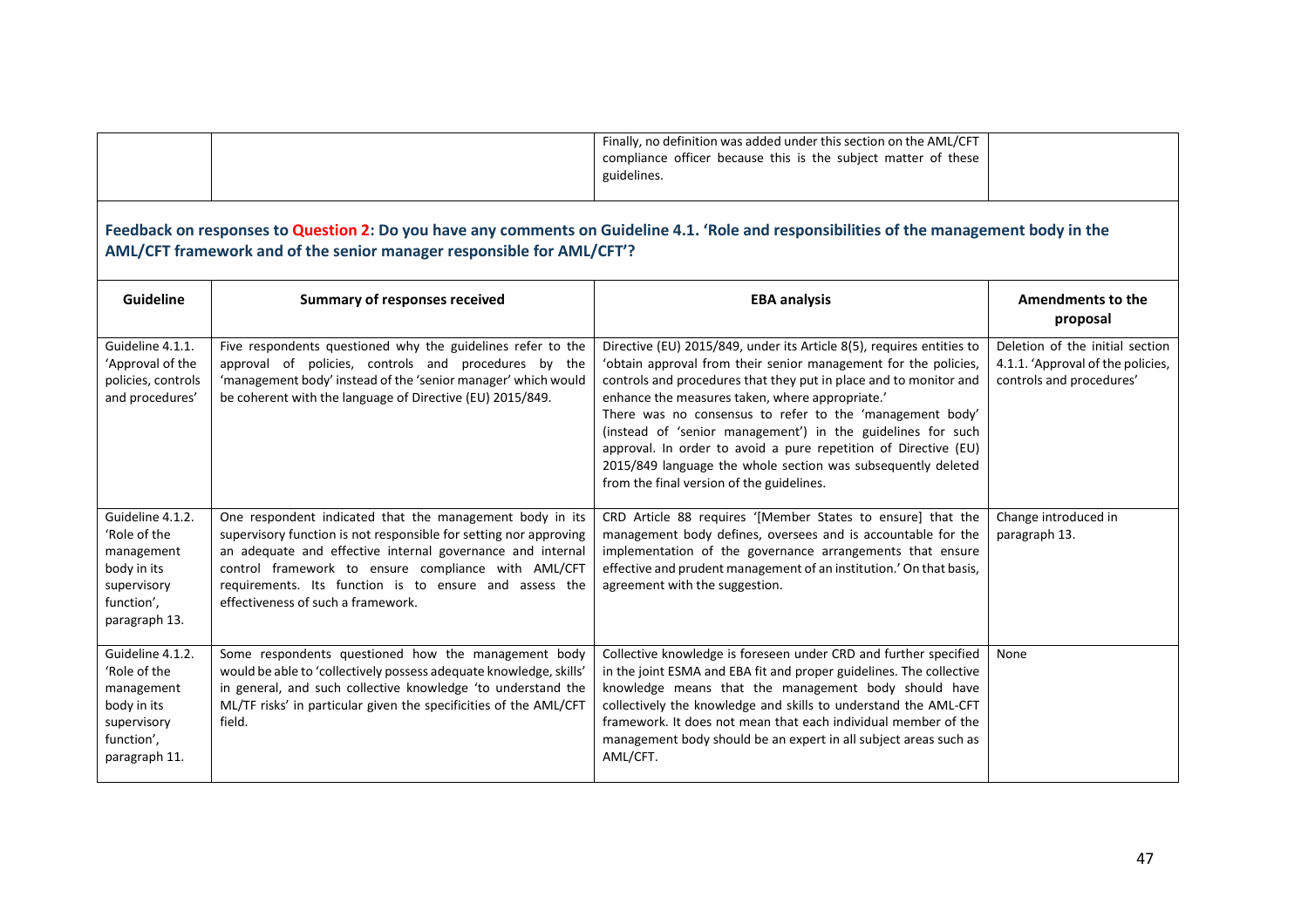| Guideline 4.1.2<br>(impact on<br>guideline 4.2.4<br>too) | One respondent systematically disagreed with allocation of the<br>responsibility of the management body to 'implement' AML/CFT<br>related policies given that they consider this to be a very<br>operational task. They propose replacing it with the responsibility<br>to 'oversee the adequacy and efficiency of the internal<br>governance and control framework to ensure compliance with<br>AML/CFT requirements'.                                                                               | The management body, in its management function, is responsible<br>for ensuring implementation of the AML/CFT policies and<br>procedures. The day-to-day, operational implementation of such<br>policies lies with the AML/CFT compliance officer, where<br>appointed.                                                                                                                                                                                                              | Changes introduced in<br>paragraphs 12, 13, 16 and 41.                                   |
|----------------------------------------------------------|-------------------------------------------------------------------------------------------------------------------------------------------------------------------------------------------------------------------------------------------------------------------------------------------------------------------------------------------------------------------------------------------------------------------------------------------------------------------------------------------------------|-------------------------------------------------------------------------------------------------------------------------------------------------------------------------------------------------------------------------------------------------------------------------------------------------------------------------------------------------------------------------------------------------------------------------------------------------------------------------------------|------------------------------------------------------------------------------------------|
| Guideline 4.1.3                                          | Some respondents challenged that the appointment of a<br>member of the management body responsible for AML/CTF is<br>not mandatory, especially if it is not required by national law.<br>They argued that the 'proportionality' criteria should apply to<br>this appointment.                                                                                                                                                                                                                         | There needs to be an appointment of a member of the<br>management body, or, in the case of the absence of a management<br>body, at a senior management level, who will be responsible for<br>AML/CFT. The person would be the main contact in the financial<br>institutions vis-à-vis the national competent authority.                                                                                                                                                             | None                                                                                     |
| Guideline 4.1.3                                          | Some respondents suggested, in relation to the member of the<br>management body referred to in section 4.1.3 or, where<br>applicable, the senior manager referred to in section 4.1.4, that<br>the requirement, under paragraph 14 a), indicating that this<br>person should 'have adequate knowledge, skills and experience<br>regarding the identification, assessment and management of the<br>ML/TF risks' should be eased and replaced by 'has adequate<br>knowledge regarding the ML/TF risks'. | The requirement of 'knowledge, skills and experience' is aligned to<br>the joint ESMA and EBA guidelines on the assessment of the<br>suitability of members of the management body and key function<br>holders under Directive 2013/36/EU and Directive 2014/65/EU<br>(EBA/GL/2021/06). Therefore, consistency should be ensured.                                                                                                                                                   | None                                                                                     |
| Guideline 4.1.2,<br>$16a)$ and<br>paragraph 20           | One respondent proposed to stress, throughout the guidelines,<br>that the AML/CFT compliance officer should be allocated not only<br>adequate resources, but equally his/her authority within the<br>business e.g. access to staff and information.                                                                                                                                                                                                                                                   | The reference to 'authority' has been inserted throughout the<br>guidelines.                                                                                                                                                                                                                                                                                                                                                                                                        | Changes introduced to insert<br>the word 'authority' in<br>paragraphs 16, 19, 20 and 25. |
| Guideline 4.1.2,<br>paragraph 16 b)                      | At least three respondents indicated that the 'implementation'<br>of policies is not the responsibility of the management body in<br>its management function, which rather bears the responsibility<br>for 'the adequacy and effectiveness of the internal AML/CFT<br>policies and procedures'.                                                                                                                                                                                                       | The implementation of AML/CFT policies is the responsibility of the<br>management body in its management function while the<br>management body in its supervisory function is in charge of<br>overseeing and monitoring management decision-making and<br>actions and providing effective oversight of the management body<br>in its management function in line with the EBA's guidelines on<br>internal governance. See also interconnected comment under<br>section 4.1.1 above. | Editorial changes were<br>introduced to paragraph 16 to<br>reinforce the EBA's views.    |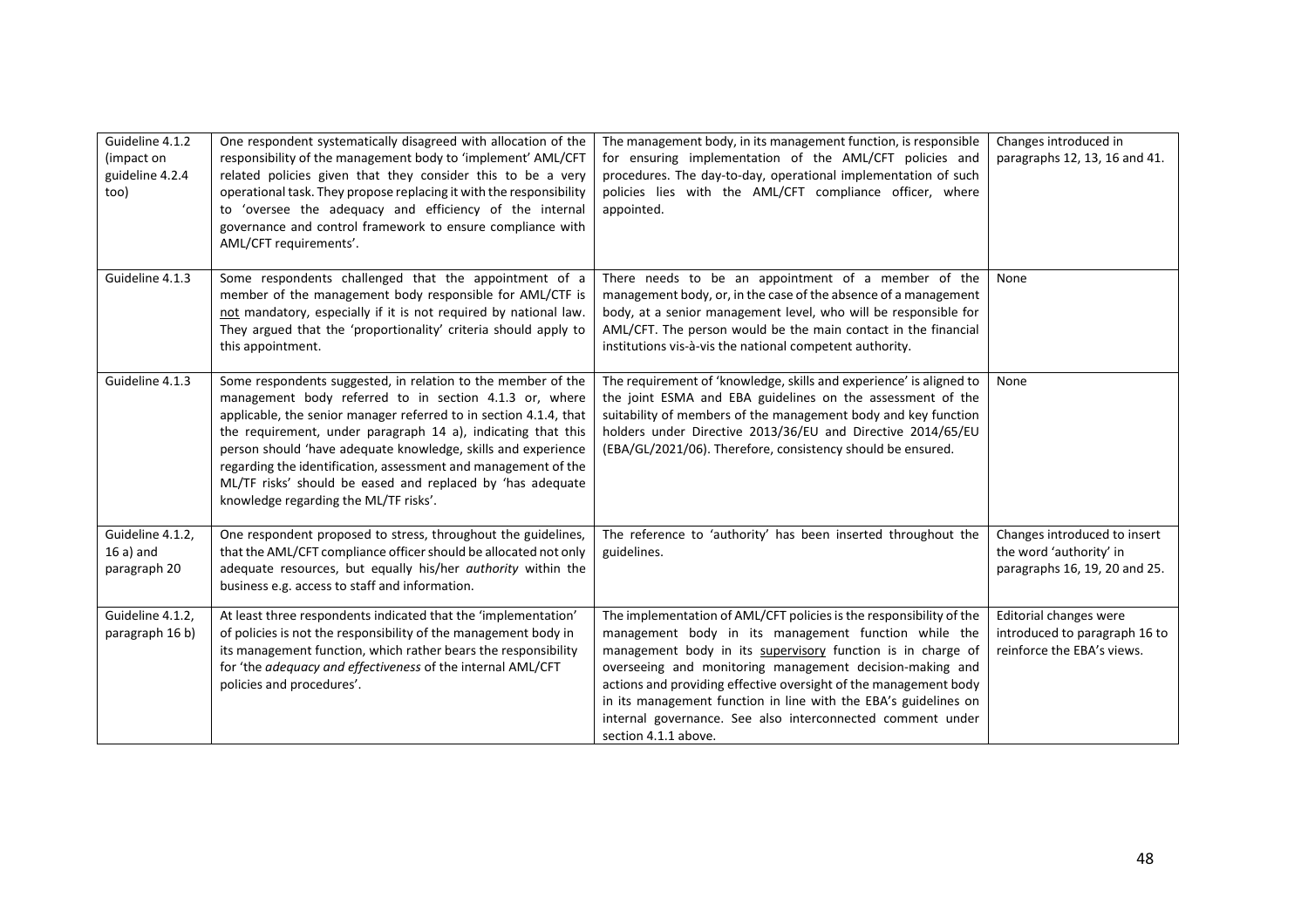| Guideline 4.1.2,<br>paragraph 16 c) | One respondent questioned whether the management body<br>should approve the AML/CFT compliance officer's annual activity<br>report, or should 'be informed /acknowledge receipt' in relation<br>to it. These respondents indicated that requiring 'approval' may<br>interfere in the independence of the AML/CFT compliance<br>officer.                                                                                            | The 'approval' of the AML/CFT compliance officer's report would<br>include the possibility of 'rejecting' the report, which could<br>undermine the AML/CFT compliance officer's independence. The<br>EBA accepts the point raised. However, the mere 'acknowledgment<br>of the receipt' of such a report would not be sufficient, it should be<br>given consideration by the management body.                                                   | Change from 'approval' to<br>'review' the activity report                                                              |
|-------------------------------------|------------------------------------------------------------------------------------------------------------------------------------------------------------------------------------------------------------------------------------------------------------------------------------------------------------------------------------------------------------------------------------------------------------------------------------|-------------------------------------------------------------------------------------------------------------------------------------------------------------------------------------------------------------------------------------------------------------------------------------------------------------------------------------------------------------------------------------------------------------------------------------------------|------------------------------------------------------------------------------------------------------------------------|
| Guideline 4.1.2,<br>paragraph 16 e) | A couple of respondents indicated that the EBA guidelines on<br>outsourcing arrangements do not require that the management<br>body approve individual service providers. As these respondents<br>pointed out, the EBA outsourcing guidelines referred to provide<br>that the management body should approve, regularly review and<br>update a written outsourcing policy and ensure its<br>implementation.                        | This section has been clarified.                                                                                                                                                                                                                                                                                                                                                                                                                | Change made in 16 e) by<br>deleting the requirement of<br>the management body to<br>'approve the service<br>provider'. |
| Guideline 4.1.3,<br>paragraph 17    | Some respondents argued that in certain governance models (i.e.<br>one-tier systems) whereby the management body is conceived<br>as one, inseparable collegial body, it is not feasible to appoint one<br>single person as responsible for AML/CFT.                                                                                                                                                                                | The EBA notes that the same argument was already put forward<br>during the public consultation on the revision of the EBA's<br>guidelines on internal governance, published in July 2021 <sup>33</sup> . In that<br>context, it had already been clarified that appointing one person as<br>AML/CFT responsible is operationally feasible and this is without<br>prejudice to the responsibility of the management body as a<br>collegial body. | None                                                                                                                   |
| Guideline 4.1.3.<br>paragraph 17    | Several respondents challenged that in financial institutions with<br>one-tier governance systems the designated member of the<br>management body in its management function responsible for<br>AML/CFT will be the CEO himself/herself. Therefore, in such<br>cases, the CEO would not possess the required experience and<br>skill regarding AML/CFT and therefore expectations described<br>under paragraph 17 are unrealistic. | The guidelines are applicable to one-tier governance systems. If the<br>management body in its management function is composed only<br>of the CEO, the CEO should be the person appointed under section<br>4.1.3.                                                                                                                                                                                                                               | Paragraph 17 has been slightly<br>reworded to clarify<br>expectations.                                                 |
|                                     |                                                                                                                                                                                                                                                                                                                                                                                                                                    |                                                                                                                                                                                                                                                                                                                                                                                                                                                 |                                                                                                                        |

**Feedback on responses to Question 3: Do you have any comments on Guideline 4.2. 'Role and responsibilities of the AML/CFT compliance officer'?**

<sup>&</sup>lt;sup>33</sup> Final Report on guidelines on internal governance under Directive 2013/36/EU, accessible here:

[https://www.eba.europa.eu/sites/default/documents/files/document\\_library/Publications/Guidelines/2021/1016721/Final%20report%20on%20Guidelines%20on%20internal%20governa](https://www.eba.europa.eu/sites/default/documents/files/document_library/Publications/Guidelines/2021/1016721/Final%20report%20on%20Guidelines%20on%20internal%20governance%20under%20CRD.pdf) [nce%20under%20CRD.pdf](https://www.eba.europa.eu/sites/default/documents/files/document_library/Publications/Guidelines/2021/1016721/Final%20report%20on%20Guidelines%20on%20internal%20governance%20under%20CRD.pdf)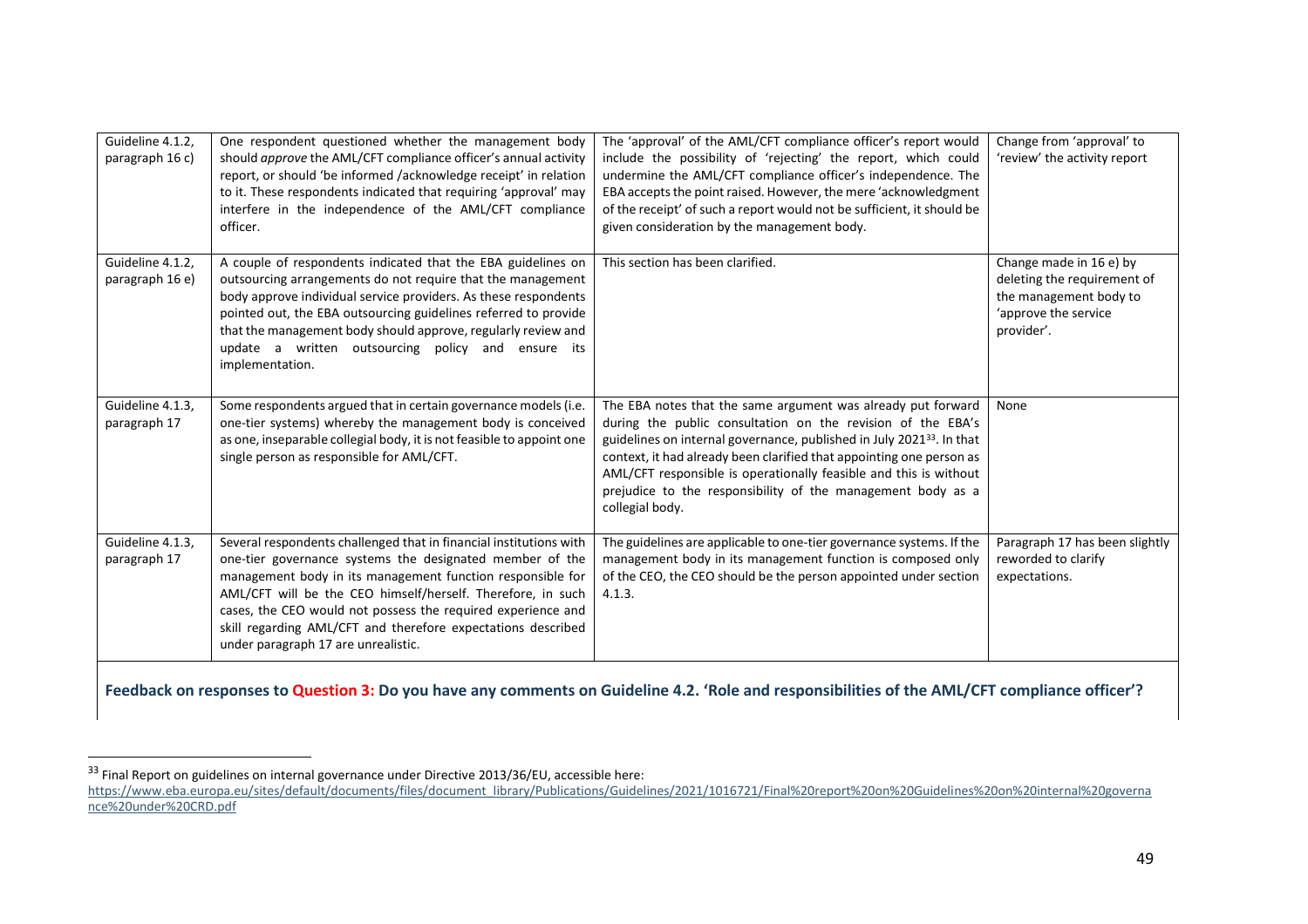| <b>Guideline</b>                 | <b>Summary of responses received</b>                                                                                                                                                                                                                                                                                                                                                                                                                                                                                                                                                                                                                                                                                                       | <b>EBA analysis</b>                                                                                                                                                                                                                                                                                                                                                                                                                                                                                                                                                                                                                                                                                                     | <b>Amendments to the</b><br>proposal                                                              |
|----------------------------------|--------------------------------------------------------------------------------------------------------------------------------------------------------------------------------------------------------------------------------------------------------------------------------------------------------------------------------------------------------------------------------------------------------------------------------------------------------------------------------------------------------------------------------------------------------------------------------------------------------------------------------------------------------------------------------------------------------------------------------------------|-------------------------------------------------------------------------------------------------------------------------------------------------------------------------------------------------------------------------------------------------------------------------------------------------------------------------------------------------------------------------------------------------------------------------------------------------------------------------------------------------------------------------------------------------------------------------------------------------------------------------------------------------------------------------------------------------------------------------|---------------------------------------------------------------------------------------------------|
| Guideline 4.2,<br>paragraph 24   | Some respondents indicated that the guidelines should focus on<br>the AML/CTF compliance function specifying its tasks and<br>responsibilities and establishing that an AML/CTF compliance<br>officer responsible for the function shall be appointed.<br>Consequently, these respondents suggested referring,<br>systematically, to the 'AML/CTF compliance function' instead of<br>the 'AML/CTF compliance officer'. They believed this would also<br>be consistent with the forthcoming draft EU AML/CFT regulation,<br>which is part of the European Commission's AML/CFT package,<br>still under negotiations as of May 2022.                                                                                                         | The guidelines are based on Directive (EU) 2015/849 and therefore<br>should be aligned to Directive (EU) 2015/849 language. See also<br>section 5.4. of the Final report for further clarification.                                                                                                                                                                                                                                                                                                                                                                                                                                                                                                                     | None                                                                                              |
| Guideline 4.2,<br>paragraph 28   | Lots of respondents reacted to the mention that the AML/CFT<br>compliance officer should 'normally be located and work in the<br>country in which the credit or financial institution is established'.<br>These respondents, who request introducing more flexibility in<br>this specific guideline, made reference to 1. the specific<br>COVID19-context (which has brought a more generalised manner<br>of working from home - as opposed to working in physical<br>offices) but also to 2. the potential outsourcing arrangements<br>that may be in place for the financial institution which would not<br>necessarily require physical presence of the service provider in<br>the same country as the credit or financial institution. | The intention of this paragraph is not to prescribe where the<br>AML/CFT compliance officer should be living but note that certain<br>national legislation may require, for instance, that the compliance<br>officer in charge of filing STRs be located in the same country as the<br>financial institution. Also, the majority of the national regulators<br>require that such a compliance officer, whose name is reported to<br>national competent authorities, be 'available' upon request from<br>the regulator and therefore should be localised in a limited<br>distance from the financial institution's offices.<br>In addition, paragraph 28 should be read together with paragraph<br>29 of the guidelines. | Change introduced in<br>paragraph 28 replacing the<br>word 'located' to 'contracted<br>and work'. |
| Guideline 4.2.2                  | At least two respondents questioned the meaning of the word<br>'separate' AML/CFT compliance officer, as used throughout<br>section 4.2.2.                                                                                                                                                                                                                                                                                                                                                                                                                                                                                                                                                                                                 | The word 'separate' refers to 'different from the member of the<br>management body responsible for AML/CFT' (section 4.1.3) or the<br>senior manager responsible for AML/CFT where no management<br>body is in place (section 4.1.4). Appointment of a 'separate'<br>AML/CFT compliance officer should be based on the<br>proportionality criteria as set out in section 4.2.2.                                                                                                                                                                                                                                                                                                                                         | None                                                                                              |
| Guideline 4.2.2,<br>paragraph 35 | One respondent questioned the requirement that an AML/CFT<br>compliance officer, when acting for two or more entities as a<br>compliance officer, could work only for entities that belong to the<br>same group and proposed deleting such a restriction from the<br>guidelines.                                                                                                                                                                                                                                                                                                                                                                                                                                                           | The EBA is of the view that if an AML/CFT compliance officer is<br>fulfilling such a position in several entities at the same time, it is<br>important that those entities belong to the same group as he/she<br>will need to carry out the work in an efficient manner; in the<br>context of a group, the same group policy is to be applied in the<br>different entities. In addition, some Member States' specific                                                                                                                                                                                                                                                                                                   | None                                                                                              |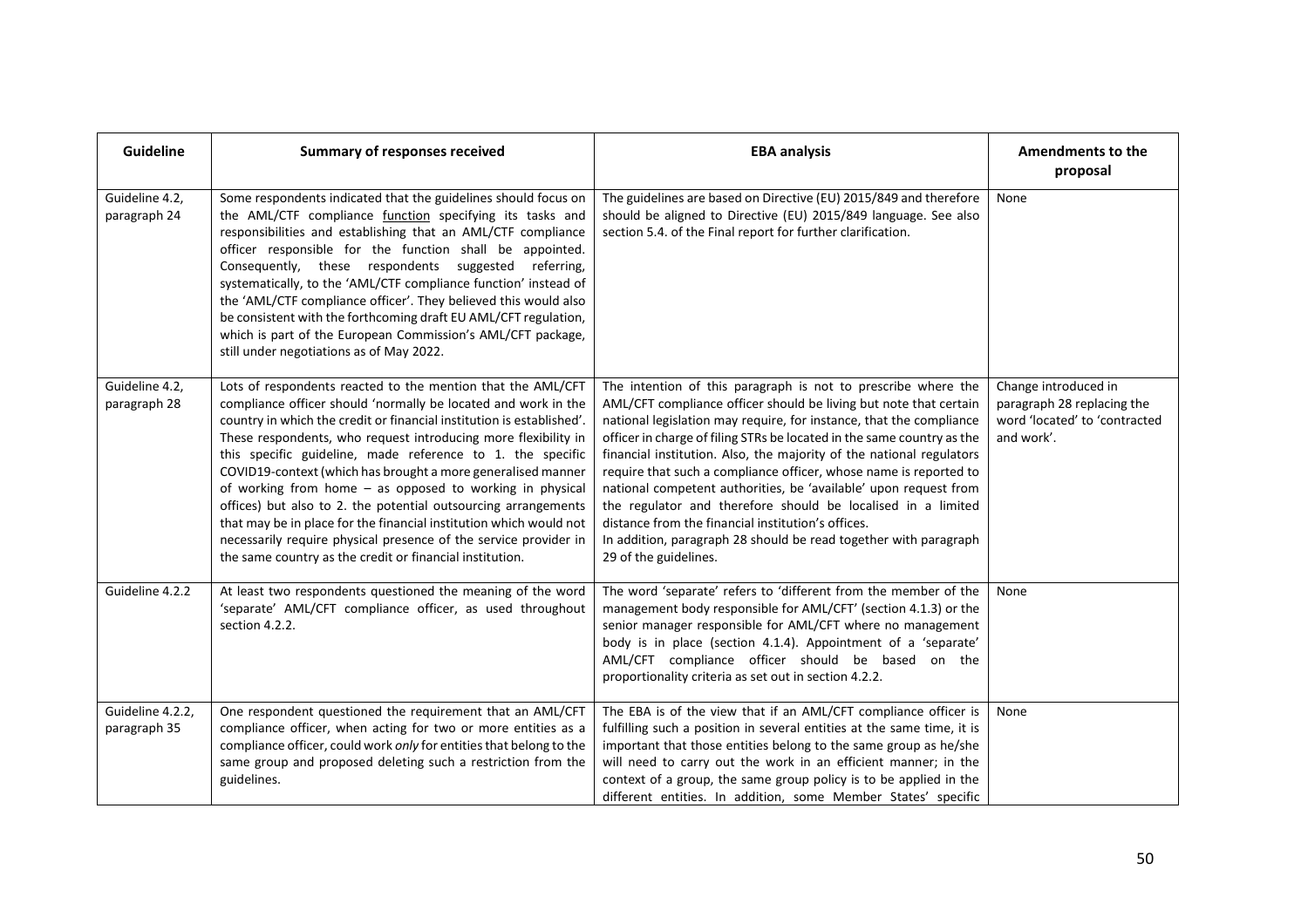|                                          |                                                                                                                                                                                                                                                                                                                                                                                                                                                                                             | experience shows that such a restriction improves the quality of<br>the AML/CFT compliance offer.                                                                                                                                                                                                                                                                                                                                                                                                                                                                                                       |                                                                                     |
|------------------------------------------|---------------------------------------------------------------------------------------------------------------------------------------------------------------------------------------------------------------------------------------------------------------------------------------------------------------------------------------------------------------------------------------------------------------------------------------------------------------------------------------------|---------------------------------------------------------------------------------------------------------------------------------------------------------------------------------------------------------------------------------------------------------------------------------------------------------------------------------------------------------------------------------------------------------------------------------------------------------------------------------------------------------------------------------------------------------------------------------------------------------|-------------------------------------------------------------------------------------|
| Guideline 4.2.2,<br>paragraph 35         | Some respondents requested adding a definition of the collective<br>investment funds in the guidelines.                                                                                                                                                                                                                                                                                                                                                                                     | Definition was added.                                                                                                                                                                                                                                                                                                                                                                                                                                                                                                                                                                                   | Footnote inserted to<br>paragraph 35 with the<br>definition.                        |
| Guideline 4.2.3,<br>paragraph 36 a)      | One respondent strongly requested the EBA to refrain from using<br>the term key function holder when referencing to the AML/CFT<br>compliance officer.                                                                                                                                                                                                                                                                                                                                      | Agreement to delete such a reference and focus paragraph 36 a)<br>on the fit and proper criteria, which is the key message of that<br>paragraph.                                                                                                                                                                                                                                                                                                                                                                                                                                                        | Deletion of the term 'key<br>function holder' from<br>paragraph 36 a)               |
| Guideline 4.2.4,<br>paragraph 43         | Several respondents required clarification as to whether the<br>AML/CFT compliance officer's advisory role should be<br>systematically required for high-risk customers upon onboarding<br>and reclassification, or should the AML/CFT compliance officer's<br>advice be risk-sensitive and thus non-systematic for high-risk<br>customers.                                                                                                                                                 | It was clarified that the AML/CFT compliance officer should be<br>consulted, as a minimum, in situations whereby Directive (EU)<br>2015/849 explicitly requires the approval of a senior management:<br>business relationships involving high-risk countries (Art. 18a (e)), or<br>with politically exposed persons, PEPs (Art. 20 (b) i)) and new cross-<br>border correspondent relationships (Art. 19(c)). In addition, the<br>AML/CFT compliance officer should be consulted in other high-risk<br>situations in line with the credit and financial institution's risk-<br>based internal policies. | Change introduced in<br>paragraph 43.                                               |
| Guideline 4.2.4,<br>paragraphs 44-<br>46 | One respondent indicated that the specific section d) on<br>monitoring compliance was not entirely aligned to the three lines<br>of business model.                                                                                                                                                                                                                                                                                                                                         | This section was clarified and further aligned to the EBA's<br>guidelines on internal governance, published on 2 July 2021.                                                                                                                                                                                                                                                                                                                                                                                                                                                                             | Changes introduced in<br>paragraphs 44-46.                                          |
| Guideline 4.2.2,<br>paragraph 48 c)      | One respondent requested clarifications on what the EBA means<br>by 'remedial programme'.                                                                                                                                                                                                                                                                                                                                                                                                   | 'Remedial programme' concerns programmes which aim to<br>remedy/resolve the deficiencies identified in the functioning of the<br>AML/CFT framework of the institution.                                                                                                                                                                                                                                                                                                                                                                                                                                  | None                                                                                |
| Guideline 4.2.2,<br>paragraph 50.        | A large number of respondents reacted to paragraph 50 which<br>provides a non-comprehensive list of information which should<br>be included in the activity report of the AML/CFT compliance<br>officer. Respondents indicated that this section was far too long<br>and prescriptive, and thus puts a significant burden on the<br>AML/CFT compliance officer. They requested simplifying it. In<br>addition, it was requested to clarify that the activity report is an<br>annual report. | This specific part of the guidelines has been significantly revised<br>and shortened.                                                                                                                                                                                                                                                                                                                                                                                                                                                                                                                   | Changes introduced in<br>paragraph 50 and clarified<br>that it is an annual report. |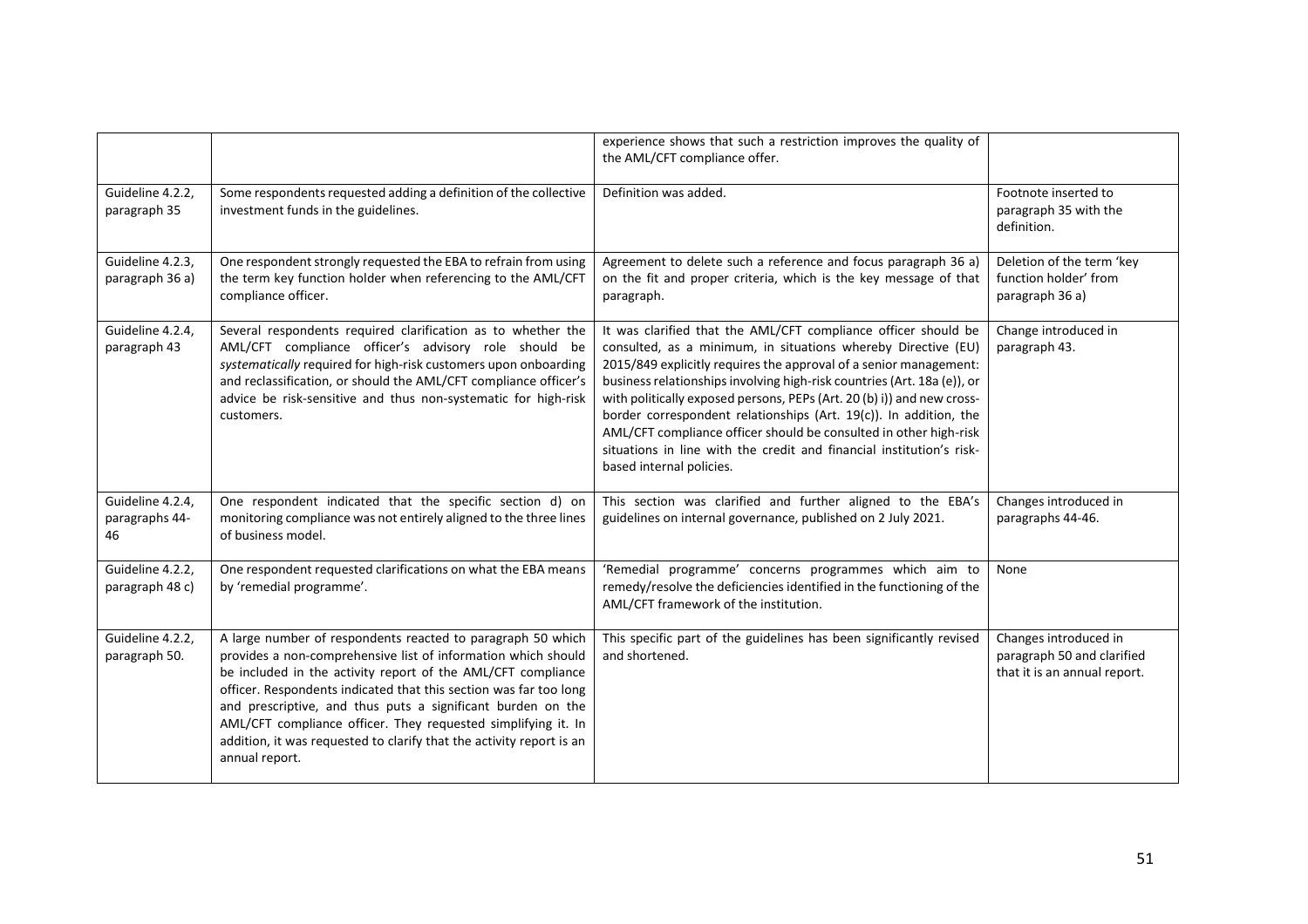| Guideline 4.2.4,<br>paragraph 56    | Some respondents indicated that AML/CFT compliance officer<br>does not necessarily have to train the staff himself/herself, but<br>can delegate this task. They requested to acknowledge this in the<br>guidelines.<br>More generally, several respondents requested clarifications<br>that the AML/CFT compliance officer does not perform the listed<br>tasks on his/her own, but can be helped by employees working<br>in the AML/CFT compliance unit or function. | The AML/CFT compliance officer will not need to be personally<br>involved in each training, and this is already reflected in the choice<br>of the term 'oversee' (and not 'deliver') in paragraph 56.<br>More generally, the AML/CFT compliance officer can have<br>dedicated staff/employees working under his/her direction. In that<br>regard, paragraph 16 a) explicitly makes reference to a 'dedicated<br>AML/CFT unit to assist the AML/CFT compliance officer'. | None                                                 |
|-------------------------------------|-----------------------------------------------------------------------------------------------------------------------------------------------------------------------------------------------------------------------------------------------------------------------------------------------------------------------------------------------------------------------------------------------------------------------------------------------------------------------|-------------------------------------------------------------------------------------------------------------------------------------------------------------------------------------------------------------------------------------------------------------------------------------------------------------------------------------------------------------------------------------------------------------------------------------------------------------------------|------------------------------------------------------|
| Guideline 4.2.4,<br>paragraph 58 c) | One respondent indicated that the guidelines should not<br>prescribe the necessity to train IT developers and IT operational<br>personnel as they do not have any customer contact and will not<br>be monitoring transactions or similar, and are therefore highly<br>unlikely to detect suspicious activity.                                                                                                                                                         | Agreement for deleting the requirement to train IT software<br>developers for AML/CFT purposes unless their activity is captured<br>under the other points 58 a) or 58 b).                                                                                                                                                                                                                                                                                              | Change introduced in<br>paragraph 58 c).             |
| Guideline 4.2.5.                    | One respondent requested to consider the incorporation of<br>guidelines for the activities of the internal audit function which is<br>currently not captured by this consultation paper.                                                                                                                                                                                                                                                                              | The current guidelines do not have a mandate to detail the<br>responsibilities and activities of the internal audit function. Please<br>refer to the EBA's guidelines on internal governance, published on<br>2 July 2021.                                                                                                                                                                                                                                              | Initial paragraph 63 deleted<br>from the guidelines. |
| Guideline 4.2.6,<br>paragraph 68    | A large number of respondents challenged the list of non-<br>outsourceable strategic decisions as indicated in paragraph 68.<br>Several respondents also questioned the principle that intra-<br>group outsourcing should be subject to the same regulatory<br>framework as outsourcing to service providers outside the group.<br>They argue that outsourcing outside of a group bears higher risk<br>(e.g. operational risk).                                       | The ESAs guidelines on outsourcing set out key principles of the<br>outsourcing arrangements which remain valid in the context of the<br>outsourcing of operational functions of the AML/CFT compliance<br>officer. The guidelines have been further clarified.                                                                                                                                                                                                         | Change introduced in<br>paragraph 68.                |
| Guideline 4.2.6,<br>paragraph 72 a) | One respondent specifically requested that the inventory of<br>intra-group AML/CFT outsourcing should be established and kept<br>by the concerned entity which is outsourcing (as opposed to the<br>parent company). This is to ease the burden on the parent entity.                                                                                                                                                                                                 | Agreement that the inventory of intra-group AML/CFT outsourcing<br>should be kept by the outsourcing entity, as this thinking is also<br>aligned with the principle that the responsibility of outsourcing<br>remains with the entity. Such an inventory should be made<br>available to the parent company for its consultation.                                                                                                                                        | Change introduced in<br>paragraph 72 a).             |
| level'?                             |                                                                                                                                                                                                                                                                                                                                                                                                                                                                       | Feedback on responses to Question 4: Do you have any comments on Guideline 4.3. 'Organisation of the AML/CFT compliance function at group                                                                                                                                                                                                                                                                                                                               |                                                      |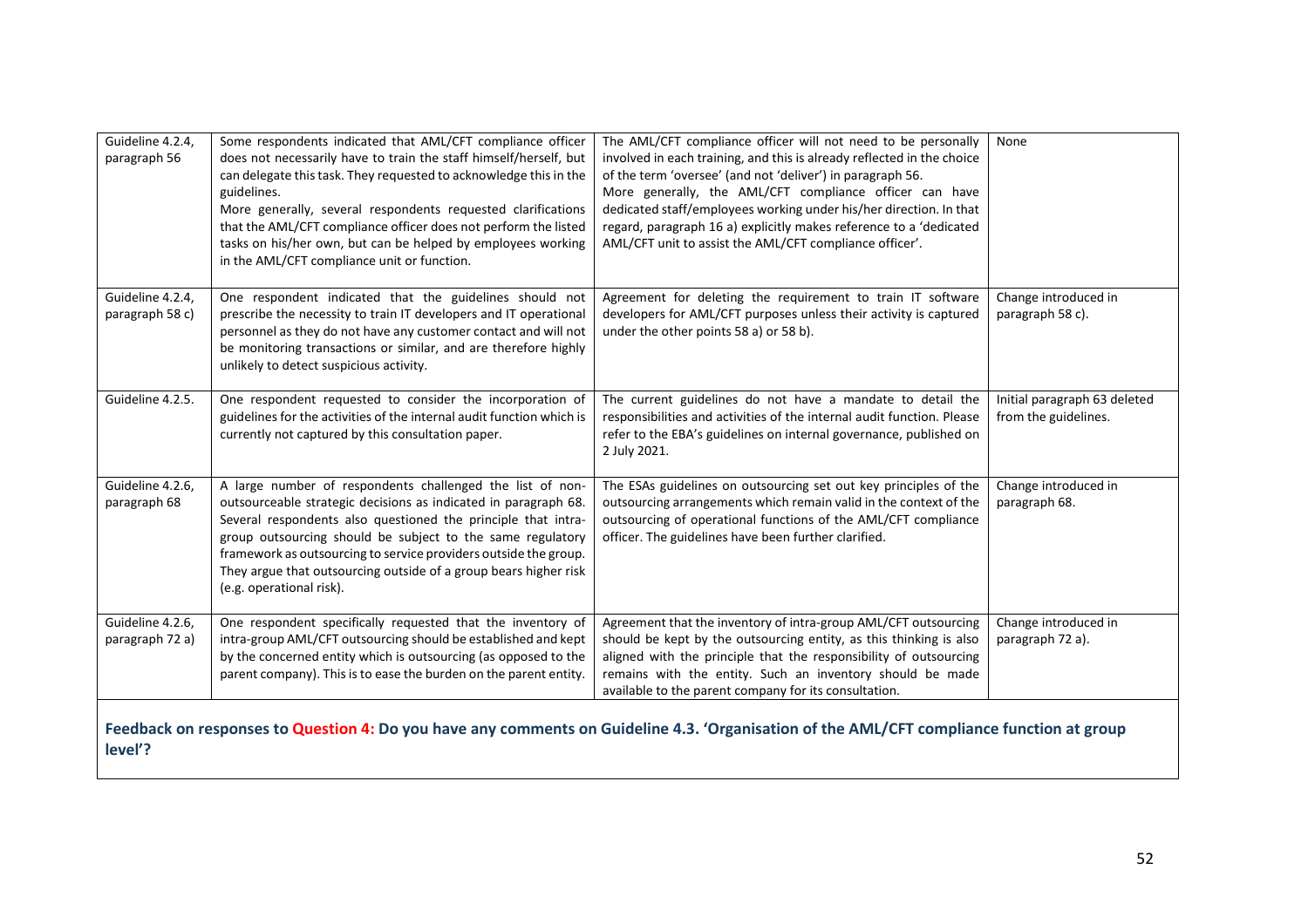| <b>Guideline</b>                    | <b>Summary of responses received</b>                                                                                                                                                                                                                                                                                                                                                                                                                                                | <b>EBA analysis</b>                                                                                                                                                                                                                                                                                                                                                                                                                                                                                                                                                                                                                                  | Amendments to the proposal                                                                            |
|-------------------------------------|-------------------------------------------------------------------------------------------------------------------------------------------------------------------------------------------------------------------------------------------------------------------------------------------------------------------------------------------------------------------------------------------------------------------------------------------------------------------------------------|------------------------------------------------------------------------------------------------------------------------------------------------------------------------------------------------------------------------------------------------------------------------------------------------------------------------------------------------------------------------------------------------------------------------------------------------------------------------------------------------------------------------------------------------------------------------------------------------------------------------------------------------------|-------------------------------------------------------------------------------------------------------|
| Guideline 4.3                       | Several respondents requested clarification on how the whole of<br>section 4.3 of the guidelines would be applicable to cross-border<br>groups whereby the parent entity is not an obliged entity under<br>Directive (EU) 2015/849 either because of the parent entity's<br>legal form (e.g. holding company) or because the parent entity is<br>established in a third country outside Europe.                                                                                     | These guidelines are based on Directive (EU) 2015/849. It was<br>therefore clarified that where a parent company is not an obliged<br>entity under Directive (EU) 2015/849, section 4.3 should not be<br>applicable to the parent entity (note, however, that branches and<br>subsidiaries of such a parent entity which are themselves obliged<br>entities, if located in the Member States, should be compliant with<br>other sections of these guidelines).                                                                                                                                                                                       | introduced<br>Change<br>in<br>paragraph 77 to make the<br>scope of application explicit<br>and clear. |
| Guideline 4.3.2,<br>paragraph 77    | One respondent requested clarifications on how the cartography<br>of risks exercise at a group level should be coordinated with the<br>individual entities' risk assessments.                                                                                                                                                                                                                                                                                                       | It is the responsibility of the individual entities to perform their<br>own AML/CFT risk assessments, but the parent entity's<br>responsibility to provide a consistent methodology.                                                                                                                                                                                                                                                                                                                                                                                                                                                                 | introduced<br>Change<br>to<br>paragraph 77.                                                           |
| Guideline 4.3.3,<br>paragraph 79 a) | One respondent requested clarification as to whether, in banking<br>groups where the AML/CFT function is outsourced to the parent<br>company, the member of the management body responsible for<br>AML/CFT should be appointed only at the parent company level<br>or in each entity of the group, both located in the same Member<br>State as the parent company or in another Member State / third<br>countries, including non-banking entities subject to AML/CFT<br>regulation. | There needs to be a designation of a member of the management<br>body responsible for AML/CFT in every subsidiary/entity of the<br>group. An AML/CFT responsible at the group level is not sufficient.<br>This requirement is also coherent with section 4.1 of these<br>guidelines.                                                                                                                                                                                                                                                                                                                                                                 | None                                                                                                  |
| Guideline 4.3.3,<br>paragraph 79    | Three respondents requested clarifications on what is meant by<br>'group management body'.                                                                                                                                                                                                                                                                                                                                                                                          | It was clarified that 'group management body' refers to the<br>'management body of the parent company'.                                                                                                                                                                                                                                                                                                                                                                                                                                                                                                                                              | Rewording of paragraph 79                                                                             |
| Guideline 4.3.3,<br>paragraph 81    | One respondent proposed to add a requirement, in the list of<br>tasks of the group AML/CFT compliance officer under paragraph<br>81, that the group AML/CFT compliance officer should be<br>involved in the recruitment and/or replacement of the AML/CFT<br>compliance officers in the entities of the group.                                                                                                                                                                      | The systematic involvement of the group-level AML/CFT<br>compliance officer in the designation of AML/CFT compliance<br>officers of the group entities is not a Directive (EU) 2015/849<br>requirement and may pose several implementation issues such as:<br>the shift of responsibility for the selection of the candidate from<br>the entity toward the group; legal issues around the<br>contractualisation of the employment; and, in cases of bigger<br>financial institutions with a large number of entities in the group,<br>operational/resource issues for the group AML/CFT compliance<br>officer to find time to allocate to this task. | None                                                                                                  |